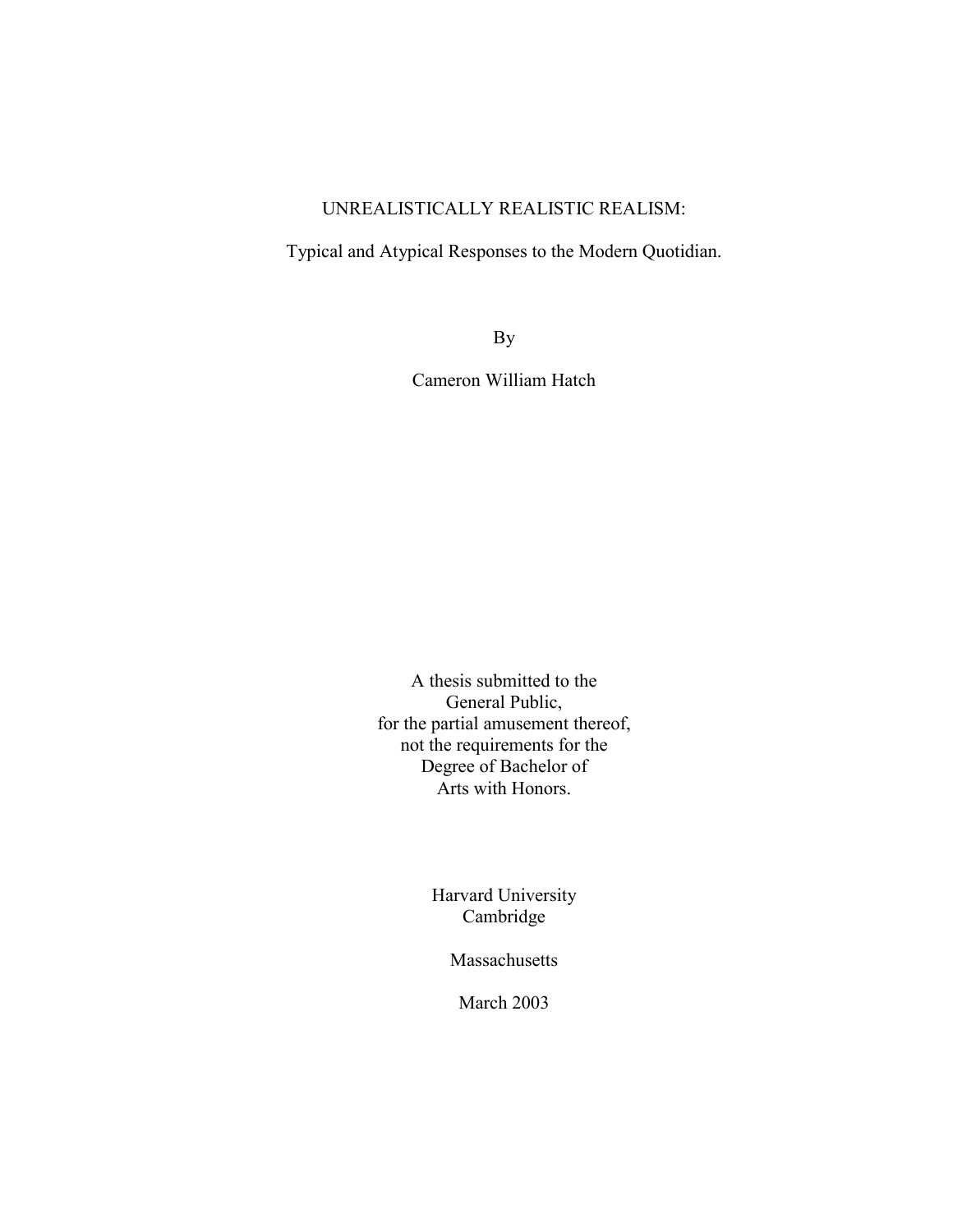# TABLE OF CONTENTS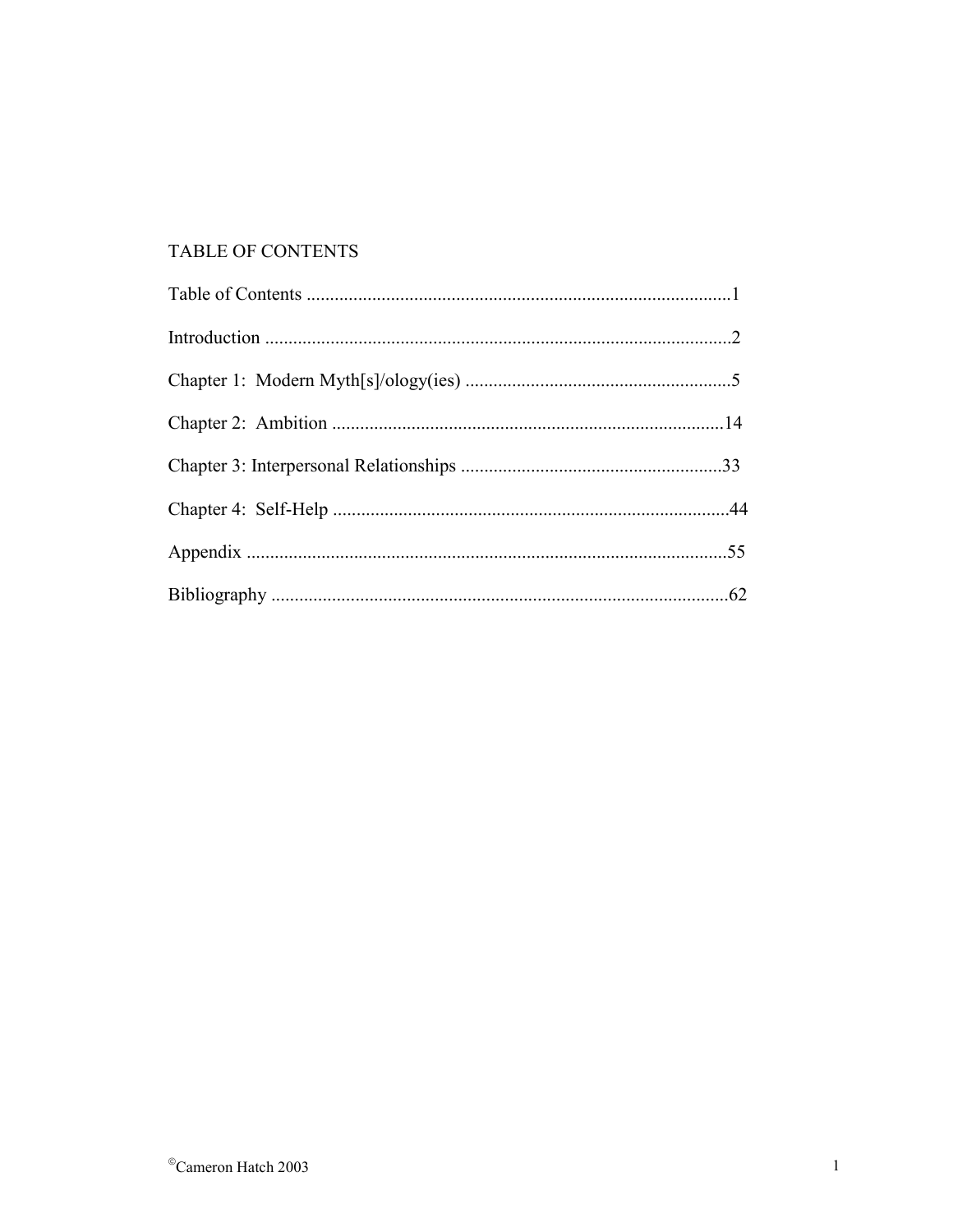#### **Introduction**

What is real? What constitutes reality? How do we deal with the existence of things in the abstract? Can reality automatically translate into typicality or atypicality? When trying to answer these questions, one must delve into the discipline of ontologythe science or study of being. While this discipline is well established, its limits and boundaries are not well defined. The aim of this work will be to probe and explore the limits of the field.

The question of reality, or the lack thereof, has pre-occupied many of the eminent minds of our time. One good example is Jennifer Lopez and her album, *J. Lo,* released July 24, 2001. Her song, "I'm Real" (track #2), explores questions relating to the self. While asserting her own reality, Lopez at the same time challenges the validity of the ontological inquiry into that reality. "Don't try to understand/ Baby, there's no mystery/ Cause you know how I am/ I'm real, what you get is what you see." In these verses she berates the exercise of ontologizing her persona, since the only means necessary to confirm her reality is to look at her, i.e. the sense of sight. She goes on to say that it is possible to persuade others of her reality, also through the sense of sight. "Show me off to all your friends," she insists. In this way she seeks to settle the ontological questions surrounding her, and points to the ludicrous nature of an obsession with such questions.

 Preoccupation with ontology happens most frequently within the academic disciplines of philosophy and literature. As my focus is not in the realm of philosophy or literature, and since this thesis is neither academic, nor disciplined it will try to avoid this preoccupation with ontology, opting instead for a fixation on it. In this work reality and fiction will be juxtaposed, and traditional roles will be reversed, as fiction will serve as a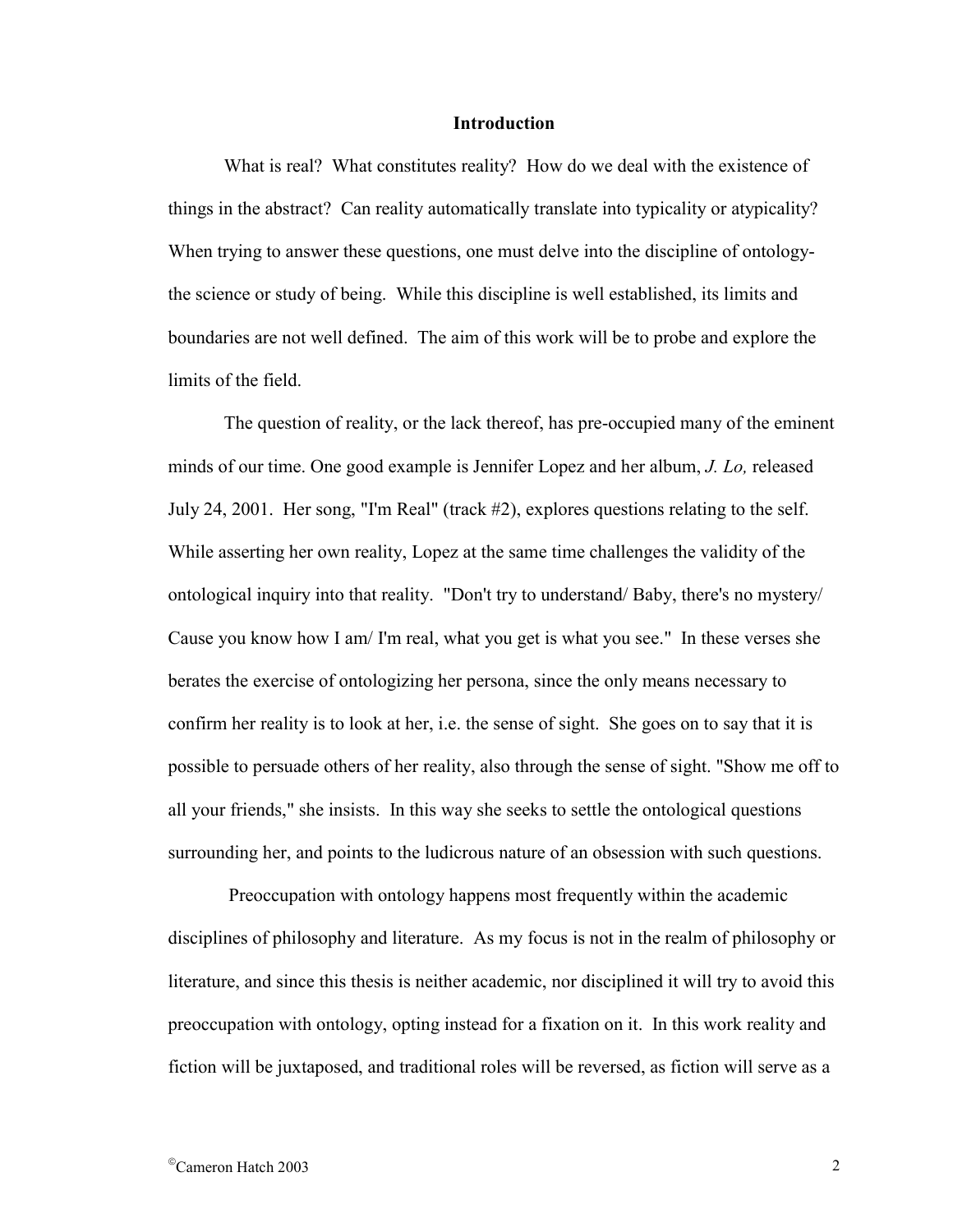basis for reality. Having said that, I think it expedient to enter into a discussion of the form and content of this thesis.

My thesis is divided into four separate, but hardly equal parts, which I shall call "chapters", partially for lack of a more original alternate nomenclature for the divisions of my thesis and partially out of a desire to not completely confuse the reader by making up some nonsensical name for them, like "sections." Here are my chapter titles in no particular order: chapter 4, Self-Help; chapter, 2 Ambition; chapter 1, Modern Myth[s]/ology(ies); chapter 3, Interpersonal Relationships.

The first chapter, chapter 1, is called "Modern Myth[s]/ology(ies); Fictionally Realistic Encounters with the Modern Quotidian." As the title suggests, this chapter might appropriately deal with the social implications of such fantasy based TV shows as "Xena: Warrior Princess" and MTV's "The Real World." Instead it aims to exposit the various responses to the ordinary and out of the ordinary instances of failures in our modern political institutions, namely monarchies, public schools, and retail chains through fictional pieces that I wrote.

Chapter one is followed up by chapter two. While I apologize for the predictability of this ordering, I must also explain that my thesis advisor, John H. Crabtree, insisted upon it, and said that I would never even have a prayer at Summa if I deviated from such an established convention of thesis writing.<sup>1</sup> Not being one brazen enough to cross such a man as Dr. Crabtree, and in the hope of getting a Summa (or at least a Summa Minus), I conform to his order, offering next chapter 2, Ambition;

<sup>&</sup>lt;sup>1</sup> The contents of this thesis are based purely on fictional accounts of real events that never happened. Any similarities that these narratives may bear to real events are purely and coincidentally pure coincidences. Likewise, characters herein contained are also fictional. Any likeness or similarity to real persons (living or dead) is fictional, and is a result of your overly anxious imagination, which is a symptom of schizophrenia.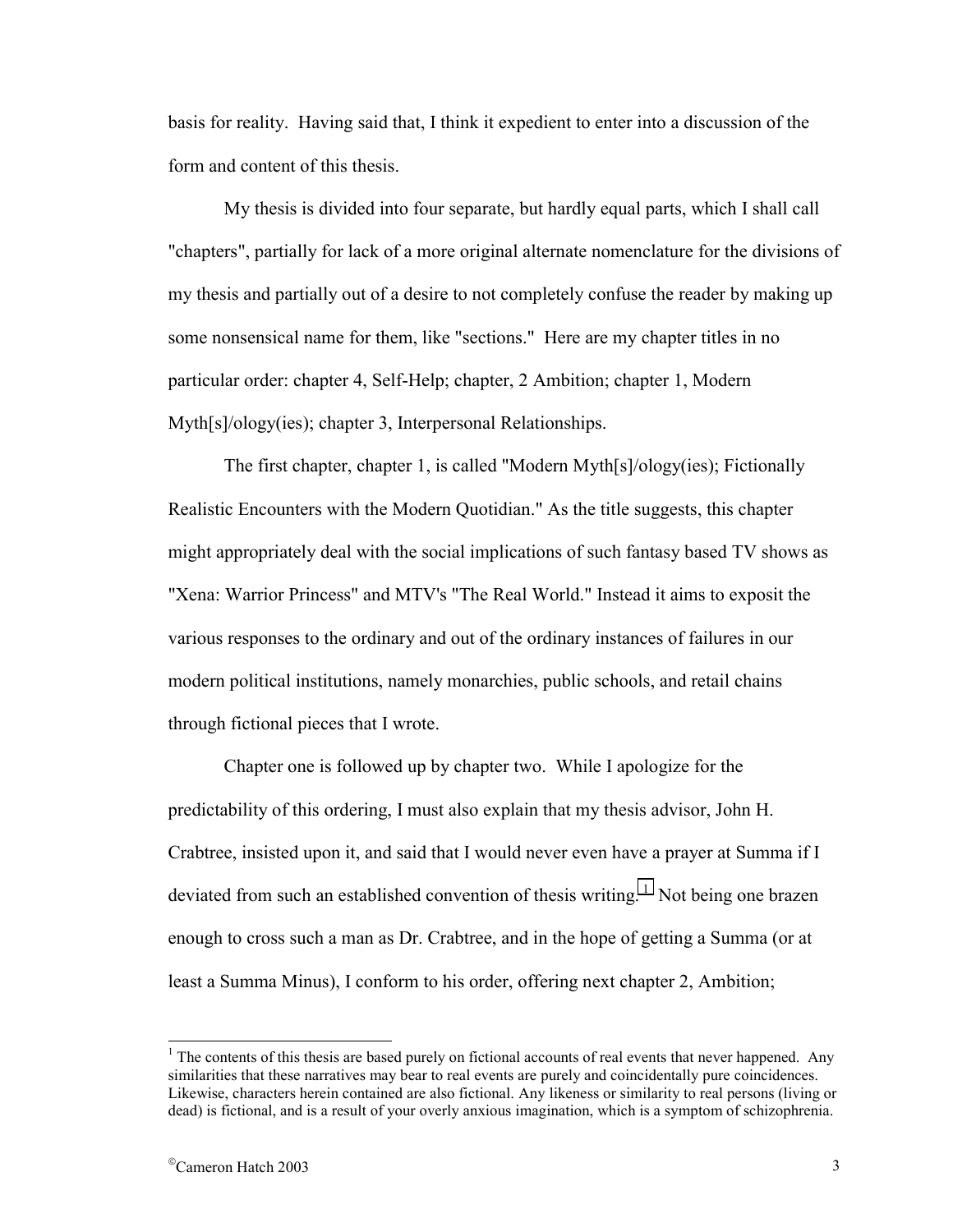Organizational Priority of Priority Activities within Organizations that Give Priority in Promotion to those who Promote the Priority of the Organization— Professional vs. Scholastic vs. Academic.

I call the third chapter, chapter 3, Interpersonal Relationships: The Self and the Other Framed within/outside the Context of the Family / Nicely Framed Family Picture. My older brother calls this chapter "Dude, I am *so* going to kick your butt if you put that crap about me in your thesis." It explores such important issues as dating, sex, and marriage as well as their consequences, namely: STD's, pregnancy, and adoption and child rearing into the formative teenage years.

The last chapter is chapter 4, Self-Help; The Search to Define the essence of "Self" and the essence of "Help!" the Beatles song. There are two main reasons that this chapter is last. The first is that Dr. Crabtree, my wise and benevolent thesis advisor, counseled me to omit what would have been the fifth and final chapter, "Rock On with Your Bad Self, Thesis Writer!: The Top Twenty Five Reasons Why this Thesis Deserves Summa!" The second is that John H. likewise rejected the other topic I came up with to replace my original chapter 5, which was "new and improved chapter 5, An Offer You Can't Refuse; Fifteen Things I Can Promise to You if You Give Me a Summa."

In introducing the conclusion of the introduction, I would like to conclude that the stories you are about to read may or may not be real. It is your job as a real reader to really read these stories and decide. So in short I am giving you your very own license to be an ontologist. One advance warning, this license is not valid in New York, California or Texas. Lastly, I will leave you with two grammatical realities: Some things just are and something just is!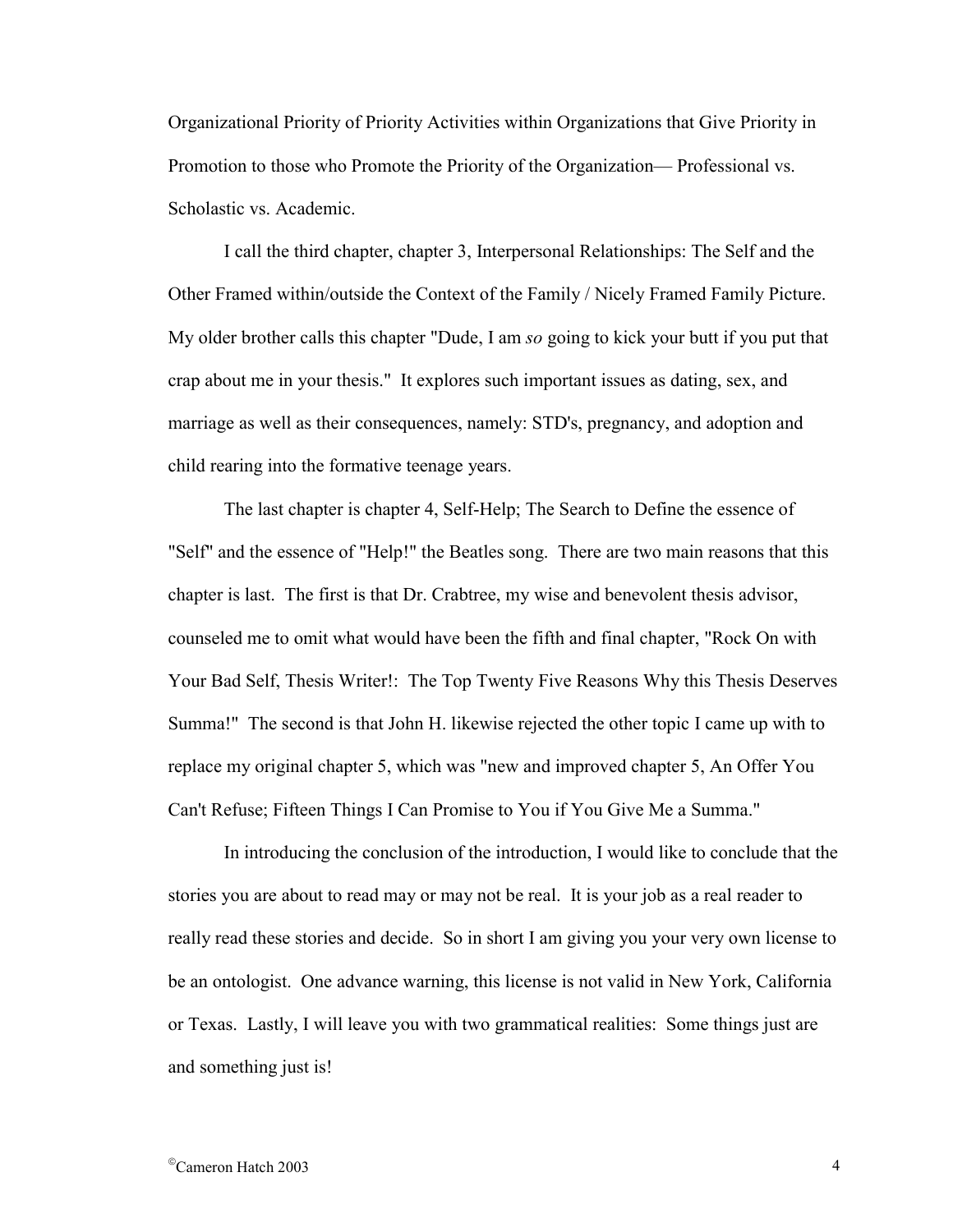# **Chapter 1**

Modern Myth[s]/ology(ies):

Fictionally Realistic Encounters with the Modern Quotidian

When I first arrived in Rome everyone looked at me funny. At first I thought it *was because I was a foreigner. After several weeks I began to think that it might be because of all of my Bella Karolyi imitations and my incessant talk about women's Olympic gymnastics and the greatness of Nadia Comaneci. Turns out it was all due to a little misunderstanding on my part. You see I thought the saying went "When in Rome, do as the Romanians."*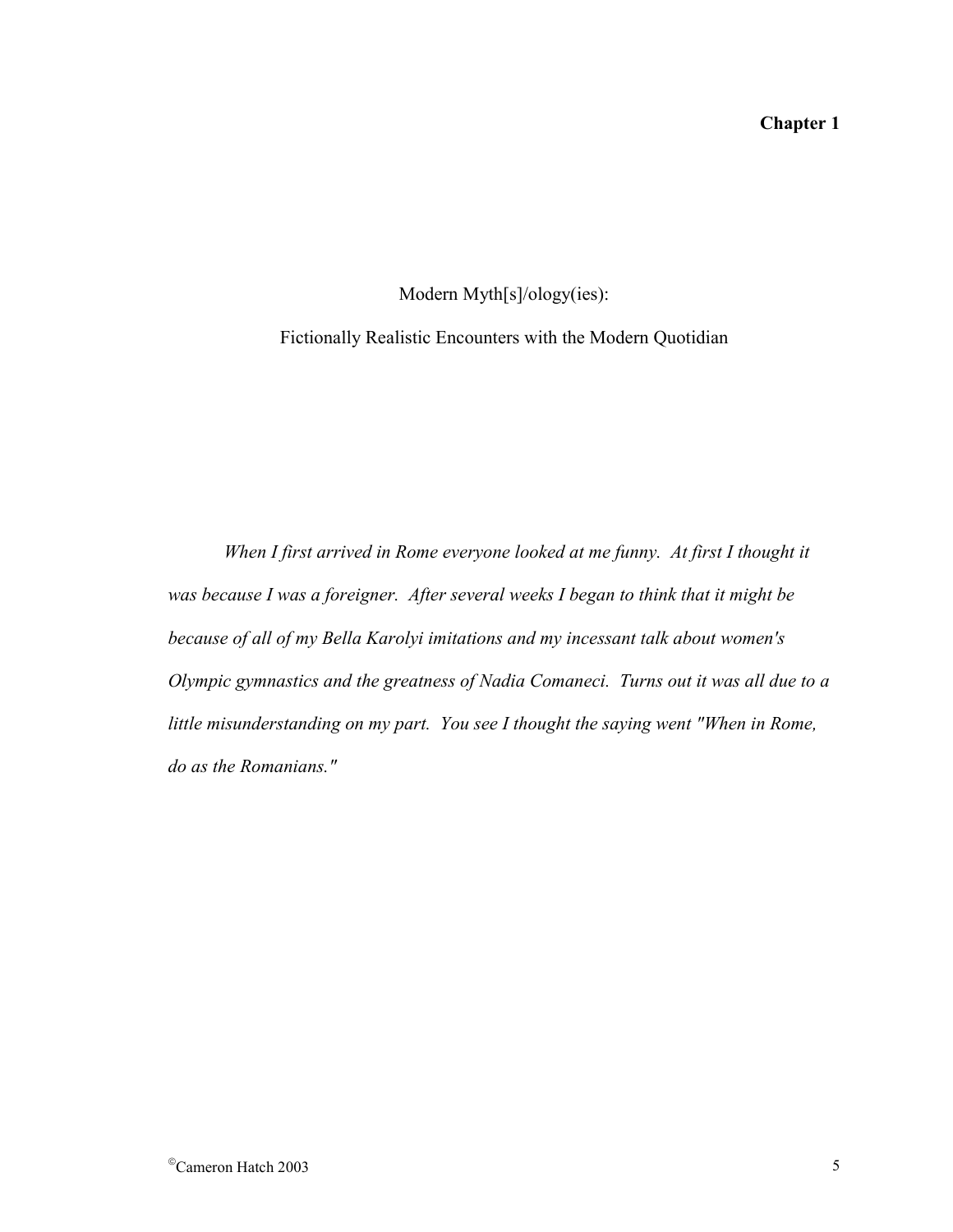#### **The Three Brothers Siamese**

Once upon a time there were three brothers. Actually, they were two 3/4 brothers and the other was their 5/8 brother- 4 and 1/2 times removed. But the three of them usually just told people that they were brothers to keep things simple and not to have to explain that long story about their relationship to each other every time they met someone in the Wal-Mart parking lot.

You see, their job was that of Greeter at Wal-Mart. They were, consequently, the only Siamese triplet (or conjoined triplets as they are known by those who are not old enough to remember the existence of Siam) greeters, not only at their particular Wal-Mart location, but also the only Siamese triplet greeters at any of the Wal-Mart stores in the country. (Just a side note, they were the only Siamese triplet greeters out of Wal-Mart greeters, but for the record there was a set of Siamese triplet greeters at the Jacksonville K-mart.)

Well, one day the doctors said that the three were going to have to be separated. The doctors said they had a court order from the federal government saying that the triplets were guilty of anti-trust violations and that to avoid a long prison term and heavy fines the three would have to be surgically split up. So, being legally clueless as they were, and with the inadequate legal representation that represents our public defenders that represent our defendants, (not that it's their fault, more it's just how the system has become, but that is neither here nor there,) the three brothers pled guilty to owning a monopoly (in their minds it meant Monopoly the Game). They were all taken to the local Shriner's hospital (I forgot to mention that the youngest brother was a minor and since he had no money the Shriner's decided to take care of the surgery.)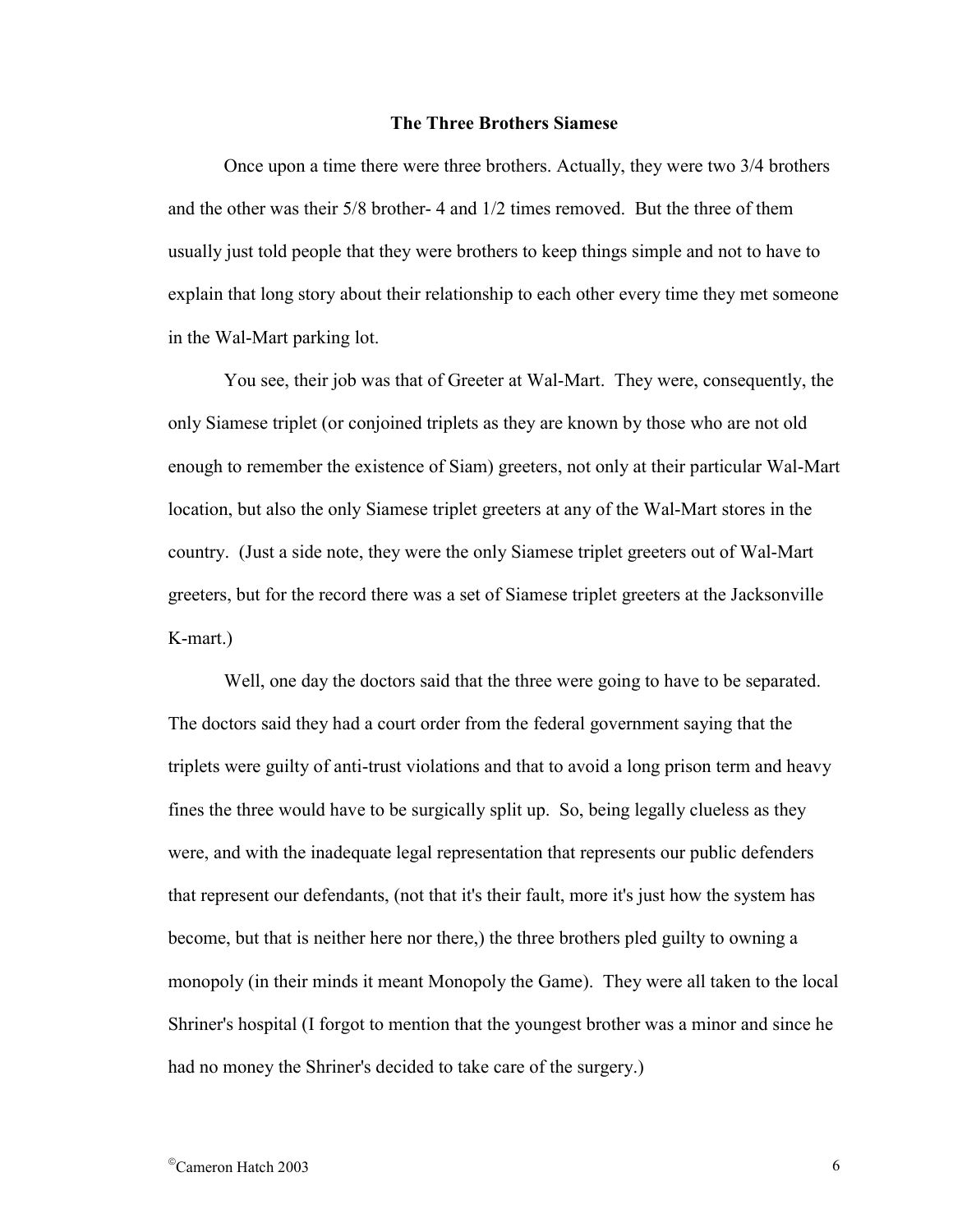After surgery none of the brothers really was the same any more. They all dabbled in insurance sales and independent films for a time, but eventually depression and high cholesterol were too much for the brothers, and ultimately they all died of heart failure.

Wal-Mart decided to file a multi-trillion yen mal-practice lawsuit against the Shriner's hospital. The jury decided in favor of Wal-Mart. And that is the story of how Wal-Mart became such a powerful franchise in Japan and how the Shriner's hospital in Gillette, Wyoming went under and re-emerged as the Shriner's Regional Veterinary clinic.

## **A Fable**

Once, long ago (in 1999) in a far-off land (Florida) there was a great ball (popmusic concert) hosted by a beautiful princess (Britney Spears). A decree was sent throughout the kingdom, through the network of royal pages (Ticket Master), advising all the subjects about the ball.

Everyone in the land wanted to attend the ball, but to attend one had to secure an invitation (ticket). Invitations were secured by feats of bravery, courage, or strength (paying \$35 by check, money order, or credit card).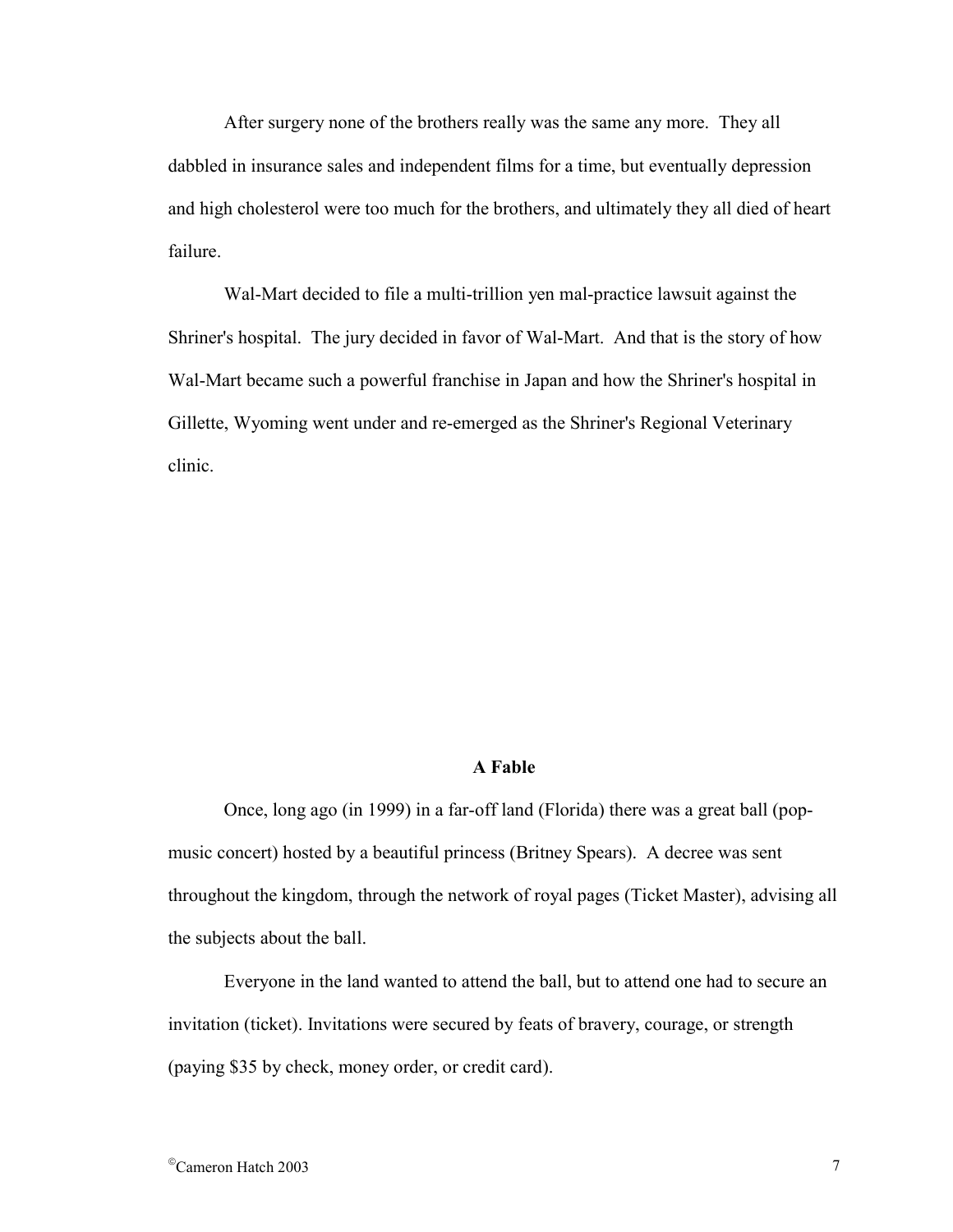In a small village (Pensacola) in that far-off land there lived a boy who was able to secure an invitation by proving his courage in a fear-less feat. The boy was helped in this feat (ticket purchase) by his father's sword (Master Card), which he had secretly taken from his father's armory (wallet) earlier that morning.

The father went to the armory later that day looking for his bow and arrow (American Express Card) that he needed for target practice (online purchases). Once in the armory he quickly discovered that his son had taken his sword without permission. This made him very upset.

The boy came home, with invitation in hand, only to be met by the disappointed glance of his father. For punishment, the boy was confined to the stockade (his room) for a fortnight (until dinnertime). The father later extended this punishment to a one-year exile (month-long grounding). This meant that the boy would have to miss the princess' ball.

Fortunately, the boy was able to confer (sell) his invitation (floor seat) to his friend. In exchange he was able to secure (purchase) his place in the princess' circle of knights (Fan Club) by his courageous act (\$25 money order).

The boy and his friend lived happily ever after, admiring the princess from a distance (on MTV).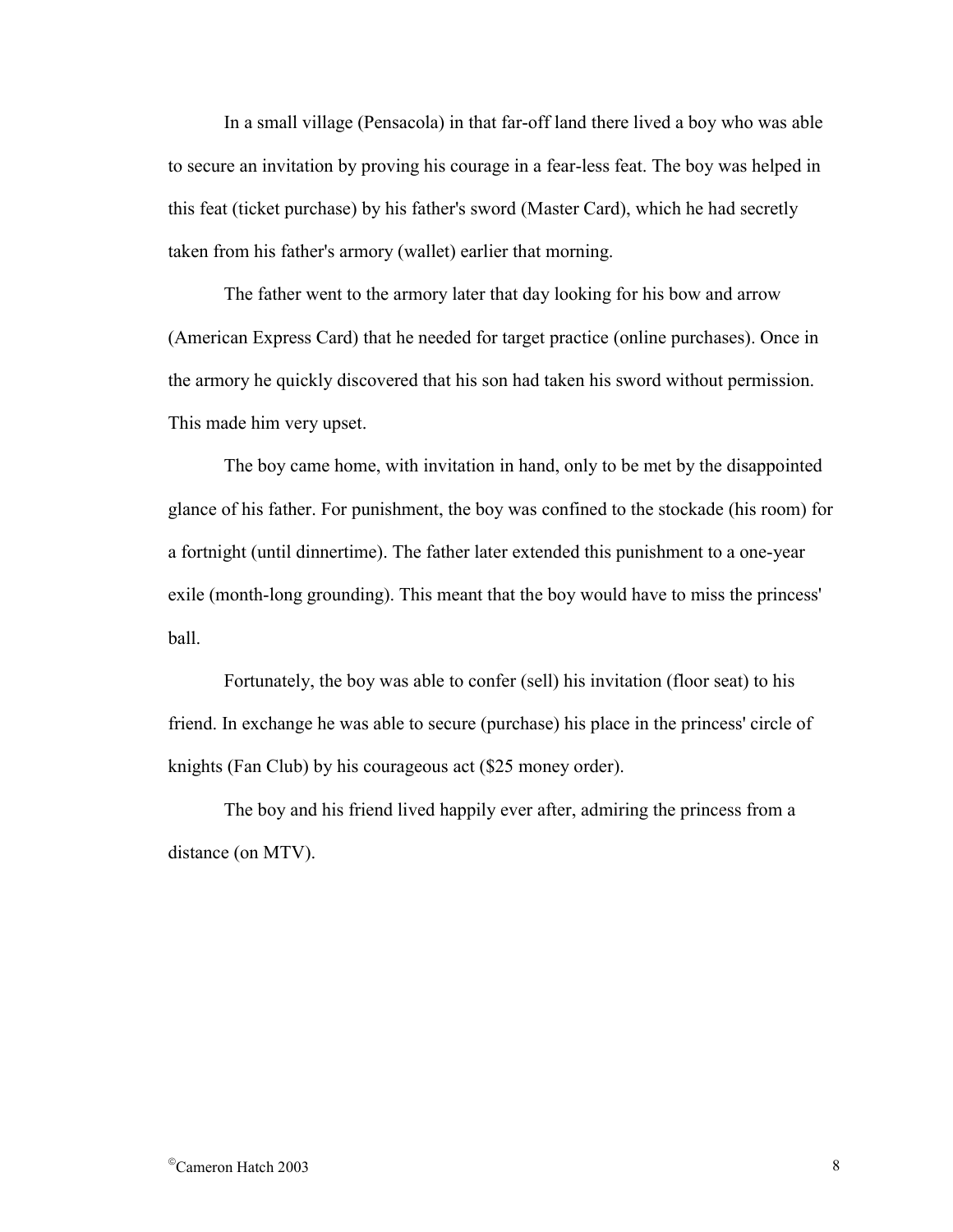## **When Comedy Was King**

*The year was 1967. The place was Penn-Island-Chussetts. And Comedy was King!*

 Comedy had inherited the throne in January after his father, King Ralph, passed away. As his first royal act, King Comedy had a great funeral feast in his father's honor in the Court City of Phil-Bost-Ovidence. Subjects from all over the kingdom of Penn-Island-Chussetts flocked to honor their late, beloved king, and of course to hear Comedy.

 Members of the Court knew that Comedy in their kingdom was not the kind you laughed at. Unfortunately, some of the peasants were unaware of this, and so Comedy ordered their execution because they had laughed when the new king gave his father's eulogy entirely in joke form. Fortunately, he ordered that their execution also be carried out entirely in joke form. Unfortunately, execution entirely in joke form consisted of having half of the executioners be midgets wielding giant axes and the other half be giants wielding tiny axes, after which all the peasants were shot by a firing squad.

 The executions brought joy into King Comedy's life, at least temporarily. But, soon the presence of all that death and hunger in his kingdom began to put a damper on his fun. He said to his trusted royal advisor Pantomime, "I inherited all of my father's money. Shouldn't I be happy?"

"Money can't make you happy," Pantomime gestured.

 "I know the money my father left me can't make me happy," said King Comedy. "He only left me with \$85. Now, if I had a lot more money, like \$85 hundred, then I could make the whole kingdom happy for a year, because I would be able to afford happy pills for everyone in the land!"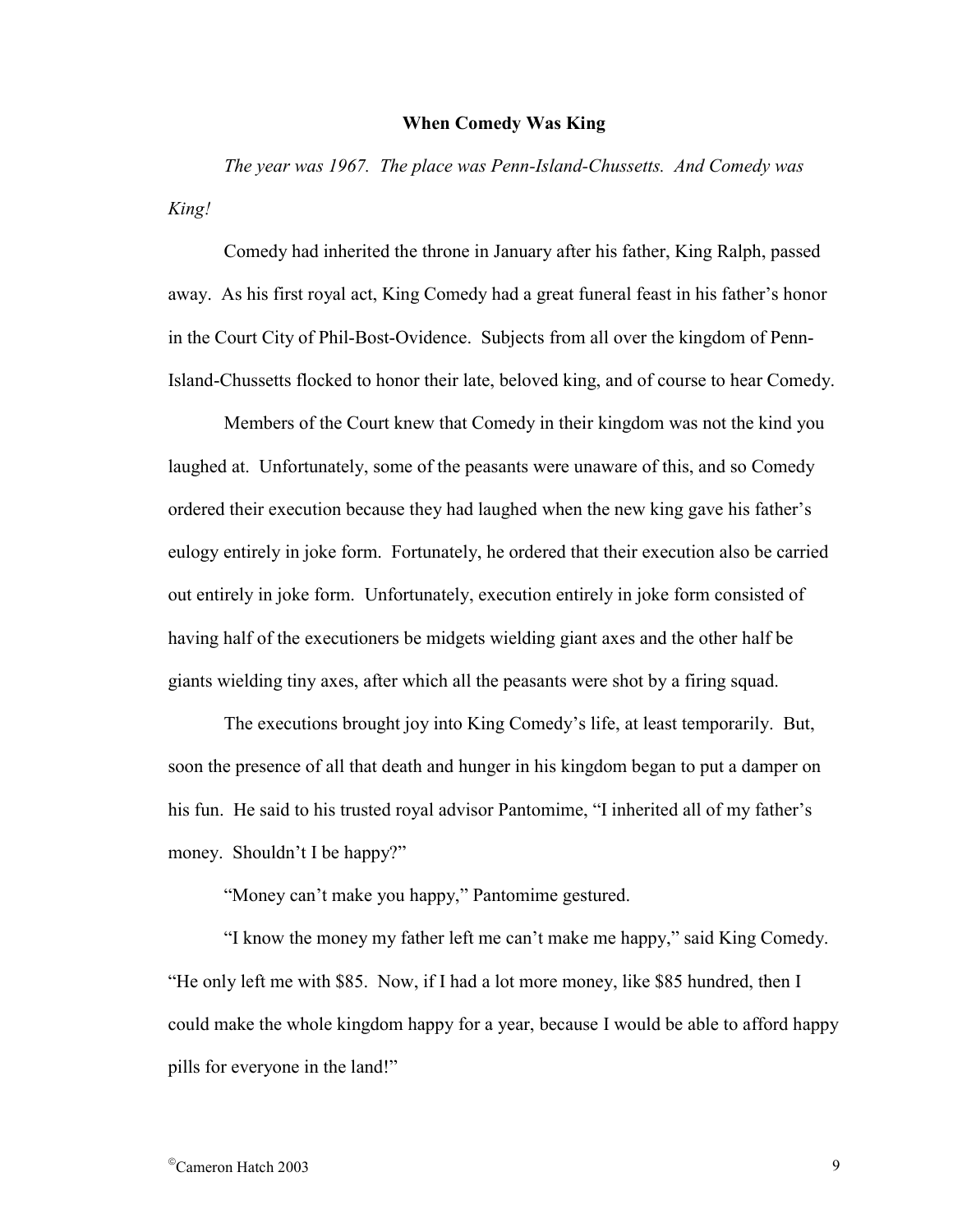(Today, King Comedy's remarks may seem ridiculous, but some clarifications should make things clear. You see, money used to go a lot further back then in 1967. Also, "happy pills" was the name they used for food.)

 So Comedy set out to make a difference in the world. But before he could get very far, he was betrayed by Humor, his younger brother. King Comedy had always had a bad sense of Humor, thinking that his younger brother loved him, when that was not the case. Consequently, he never saw the betrayal coming.

 After that, Humor had a short rule as King. In the end, he was tragically dethroned by his sister Tragedy, who after her ascension to power reigned as Queen for many years, before she too died tragically in an entirely-joke-form-execution firing squad ricochet.

#### **Chubby Dan**

My friend Dan was the chubby guy in High School. You know, the one who gets picked on and made fun of a lot by the other guys on the football team. In the locker room after practice, he was on the receiving end of many a Snap-O-the-Towel. It was embarrassing and painful for him to get dressed with those huge welt marks on his huge hind end.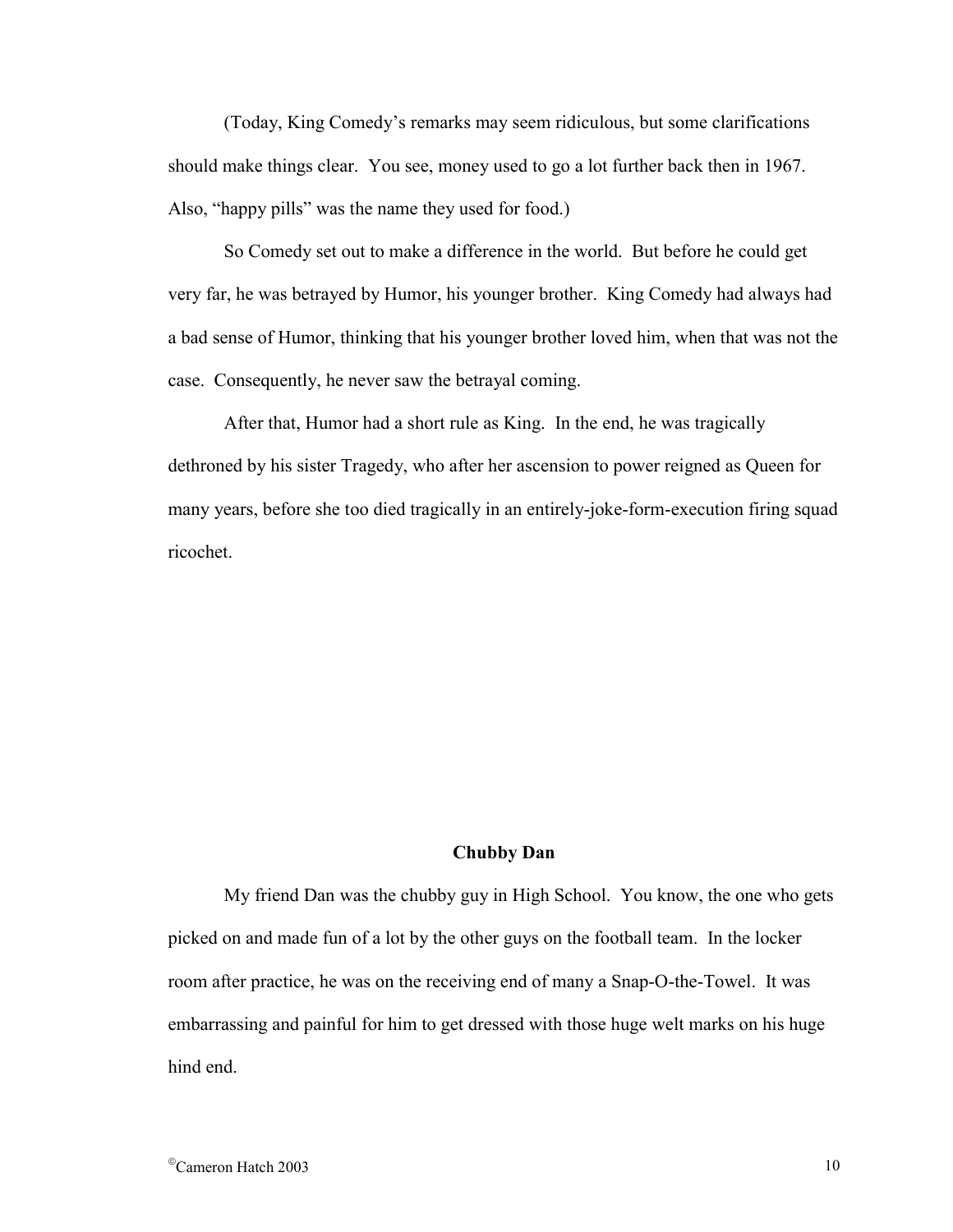Although High School was difficult for him, Dan turned things around after graduation. In an interview a few years later, he told the story of the turning point. "The night of the Senior Kegger the captain of the football team Smitty gave me a monster titty-twister. Because of that I finally became fed up with my body image. So I decided to stop being so tubby. I started working out and taking martial arts classes." Over the course of the next few years Dan slimmed down and buffed up.

Unfortunately, Dan had no way of foreseeing the high costs associated with the fitness and martial arts industries. After losing all that weight he had no money left to buy clothing that fit him properly. In fact, he did not even have enough money left to buy a belt to keep his fat-man pants from falling off his now oh-so-musculoso body. With no alternative in sight, he used a length of rope to keep up his britches while he thought of a way to at least obtain a belt that fit him.

All of the sudden out of the blue, as Dan was doing the butterfly curl between sessions at the karate dojo, an idea came to him. Dan remembered that often times the winners of fighting competitions are awarded belts. That was the solution he was praying for. Over the course of the next 8 years, Dan never went without a belt. He also enjoyed the unexpected perk of winning money in addition to the belts. He was living large.

Then one night in Atlantic City, Dan's world came crashing in on him. On that fateful fight night, Dan got knocked out. Yet again, Dan's lack of foresight had come back to haunt him. Dan did not even factor in the reality that once you lose a fight, you lose your belt. More disconcerting however was that in the process of losing his belt to the challenger he was rendered unable to continue his fighting career. In his short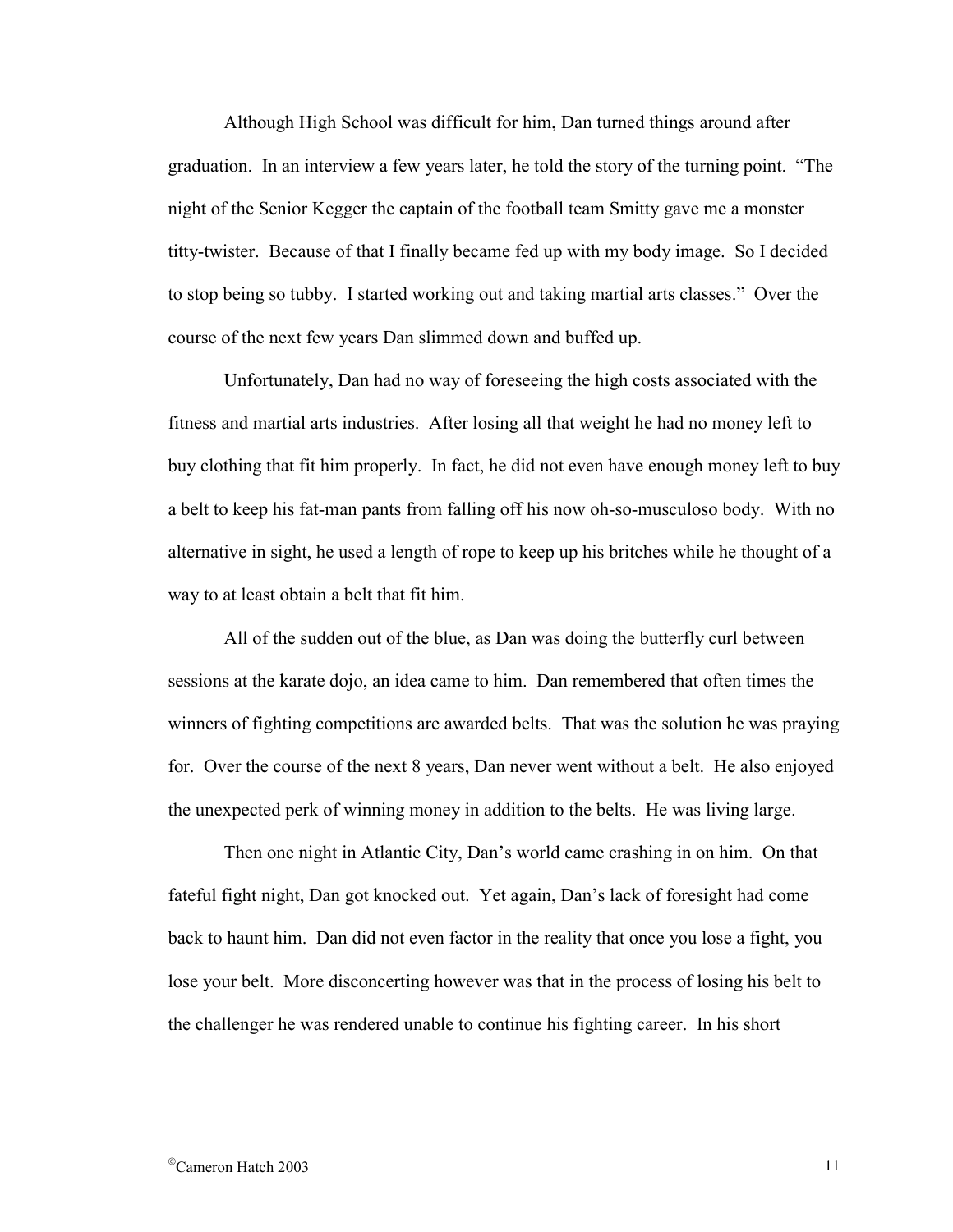sightedness not only had Dan overlooked the need to invest for his retirement, he also had overlooked the need to invest in new clothes.

So, forced into retirement by injury at the age of 27, Dan ended up in a retirement home in central New Jersey with his wardrobe of big-man clothes and still no belt. In desperation, Dan resorted to beating up on the other patients at the retirement home and stealing their belts. Soon he began to employ this method to acquire more Jell-O, more chocolate-pudding and more medication. Before long the retirement home staff caught on to Dan's little shenanigans and he was kicked out of the nursing home.

It was at our 10 year High School Class reunion that Dan told me this sad tale of the past ten years of his life. I could not help but be moved. And, feeling at least partially responsible for his predicament, I offered to let him stay with me. Dan and I have since made up and are now better friends than ever.

-Smitty

#### **Little Miss Know-It-All**

 In like sixth grade there was this kid in my class that really ticked me off. I knew the answer to almost every question that our teacher would ask. Naturally, I would raise my hand. Here's that part that really made me mad. Debbie, the girl who sat right next to me in class, would always get her hand up before me. By the time she had already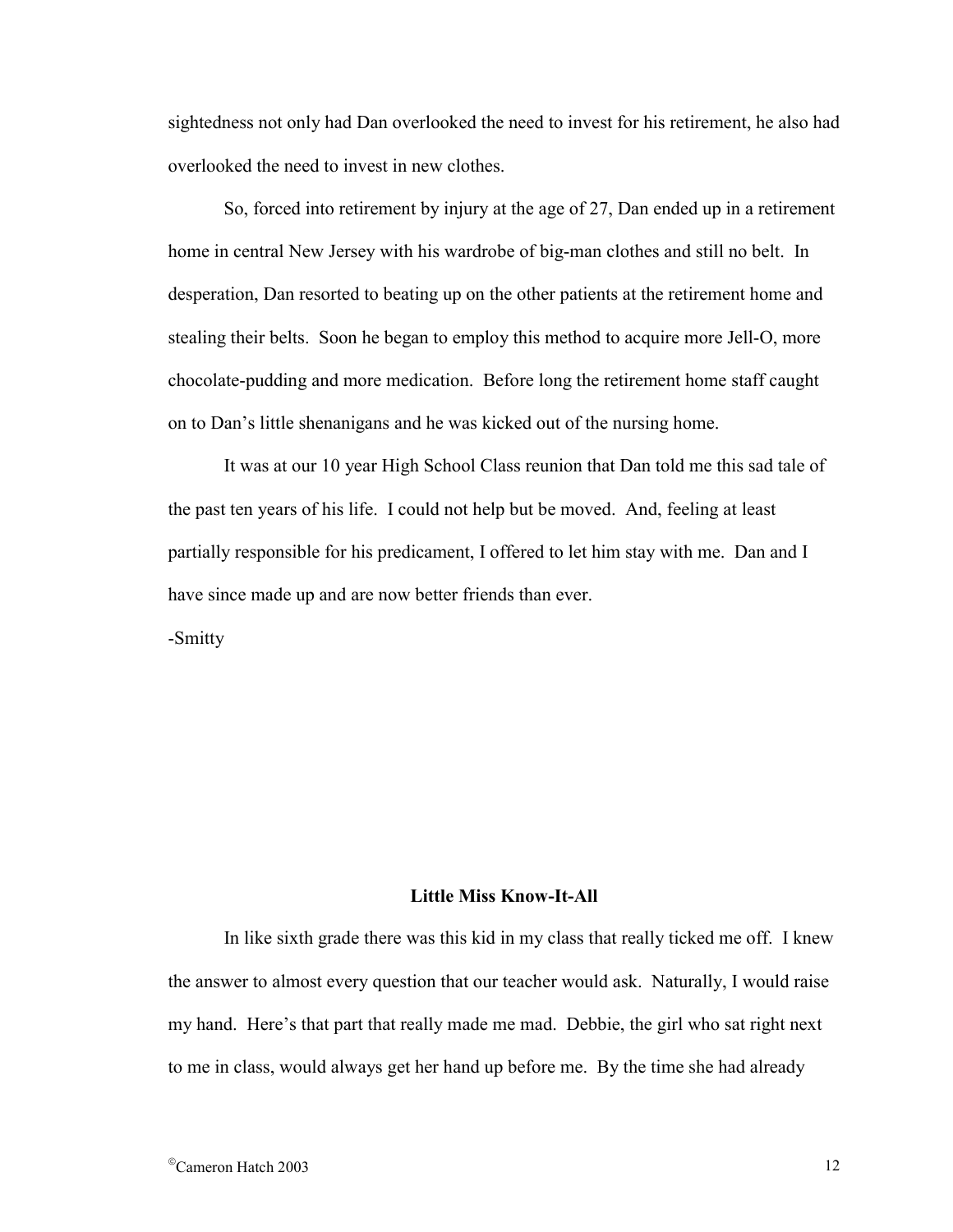answered the question the teacher would see my hand up and ask me if I had anything to say. I said that Debbie had stolen my answer. At first, people thought it was cute, but soon people began to doubt me.

 What they did not realize was that since I am a quadriplegic I depended on the raising of the mechanical hand attached to my wheelchair to signal to the teacher that I wanted to answer her question. I raised it by using a series of eye-blinks. Additionally, I don't really have the use of my voice box, so I would type my words (again using a series of blinks) into this computer monitor mounted to my wheelchair. The computer in turn would speak the words for me. Clearly, this process was pretty unwieldy. So much so that it gave time for Debbie to raise her hand and read the answer off my screen before my primitive mechanical hand could fully extend.

 This same scenario played itself out in every subject. She did it in Math, Science, History, Geography, and even spelling. She got away with it all, until we got to the unit on human reproduction. As usual, she got her hand up before me. When the teacher called on her, Debbie read from my screen and then answered "testicular cancer." The teacher got a puzzled look for a second, and then a light came on her head. She then apologized for not believing me earlier. In case you are wondering what question the teacher asked, it was "What type of cancer should you be checking for in your periodic self-examination?"

 Needless to say, the sense of vindication that I felt that day is possibly the sweetest of my life. Either that or the widespread acceptance of my ideas in theoretical astrophysics.

-Stephen Hawking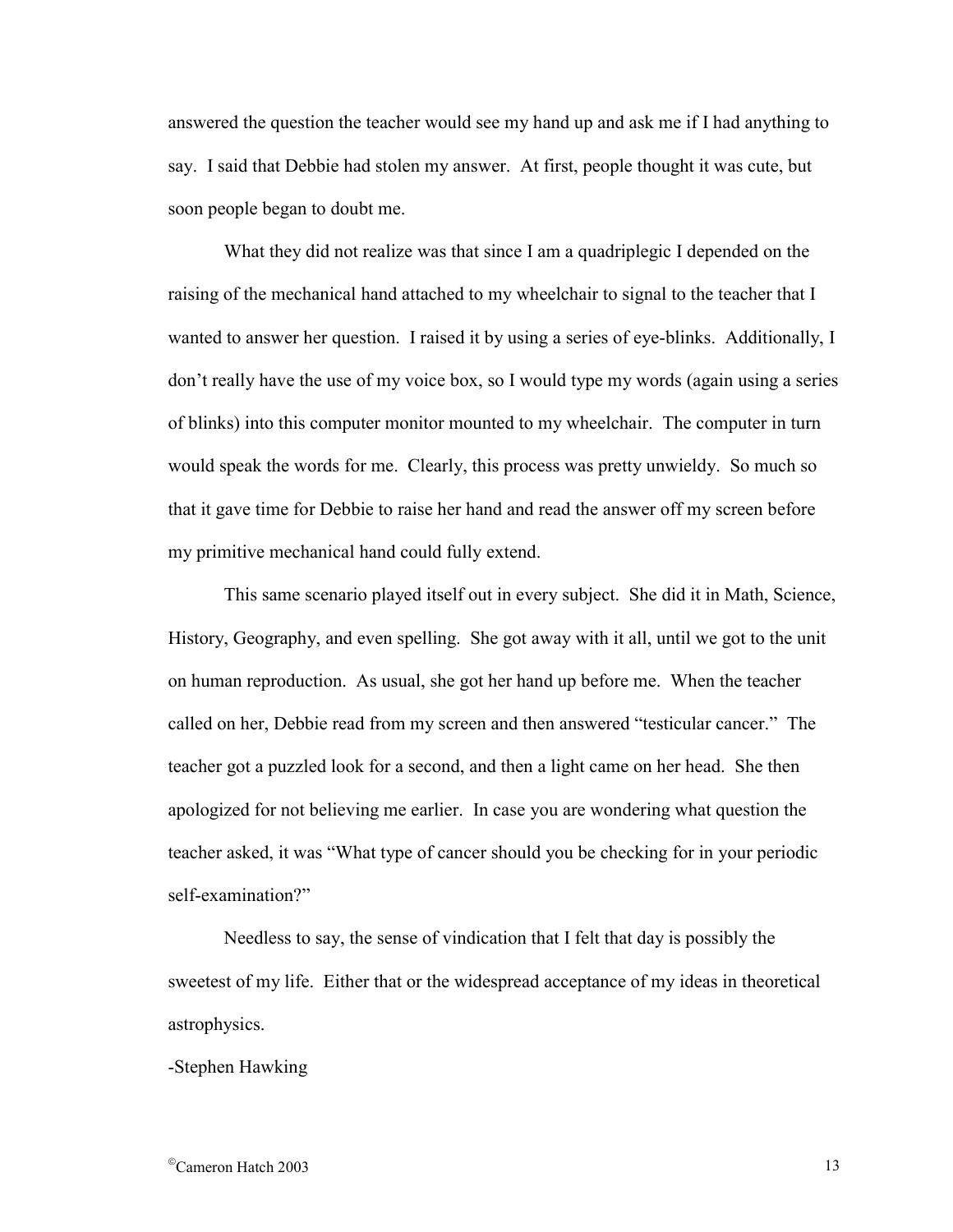# Ambition:

Organizational Priority of Priority Activities within Organizations that Give Priority in Promotion to those who Promote the Priority of the Organization— Professional vs. Scholastic vs. Academic.

*I think that the use of the word "aftermath" to describe what is left following a major disaster insinuates that somehow the academic discipline of mathematics was to blame for the disaster, and that is just unfair. Irrational numbers don't kill people, irrational people do!* 

*In a job interview always remember that the worst thing to do, the thing 100% guaranteed to keep you from ever getting the job is dying, so just make sure not to die in the middle of a job interview, ok.*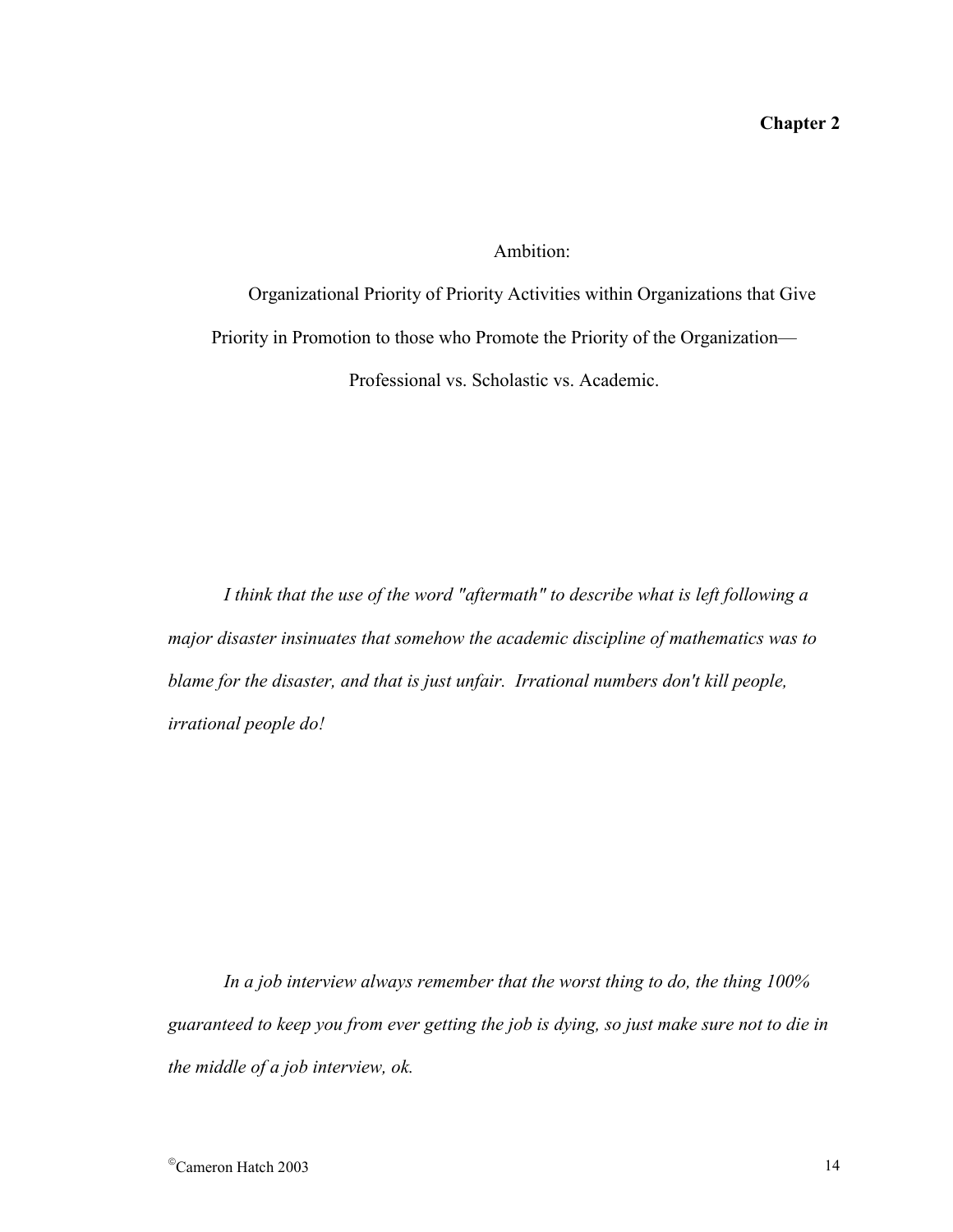## **My Trip to Uruguay**

 My sophomore year I won the Uruguayan Embassy Fellowship. I went to Uruguay without really knowing all that much about the country. While I was there my interest in the local history and culture was piqued. After I got back, the first thing that I did was look up Uruguay in the encyclopedia. Down there they pronounced the name of the country differently than I had heard people around here pronounce it. I decided to look up the pronunciation in the dictionary, which was "yoor-uh-gweh." Turns out people around here were mispronouncing it -- "Ugly, smelly, hell-hole."

 The article was very interesting so I kept reading. As I was reading, all of a sudden something hit me. It was a large board of some kind, I think. I was knocked out on impact so I can't really be sure what kind of board it was. But judging by the mark that was left on the back of my head I think it was either a 2" x 4" or a cricket bat.

 The police are still looking for the assailant, but they do have a couple leads. One suspect is "Hacksaw"- Jim Dougan, who was jealous that I beat him out for the Uruguayan Fellowship. The other main suspect is some cricket-loving Brit who is all upset that his daughter died of tuberculosis. He has no real reason to be upset, other than the fact that I did not get tested for TB after getting back from Uruguay. That and I coughed on his daughter while I was babysitting at his house. Oh, and I ran over his son as I was leaving that night.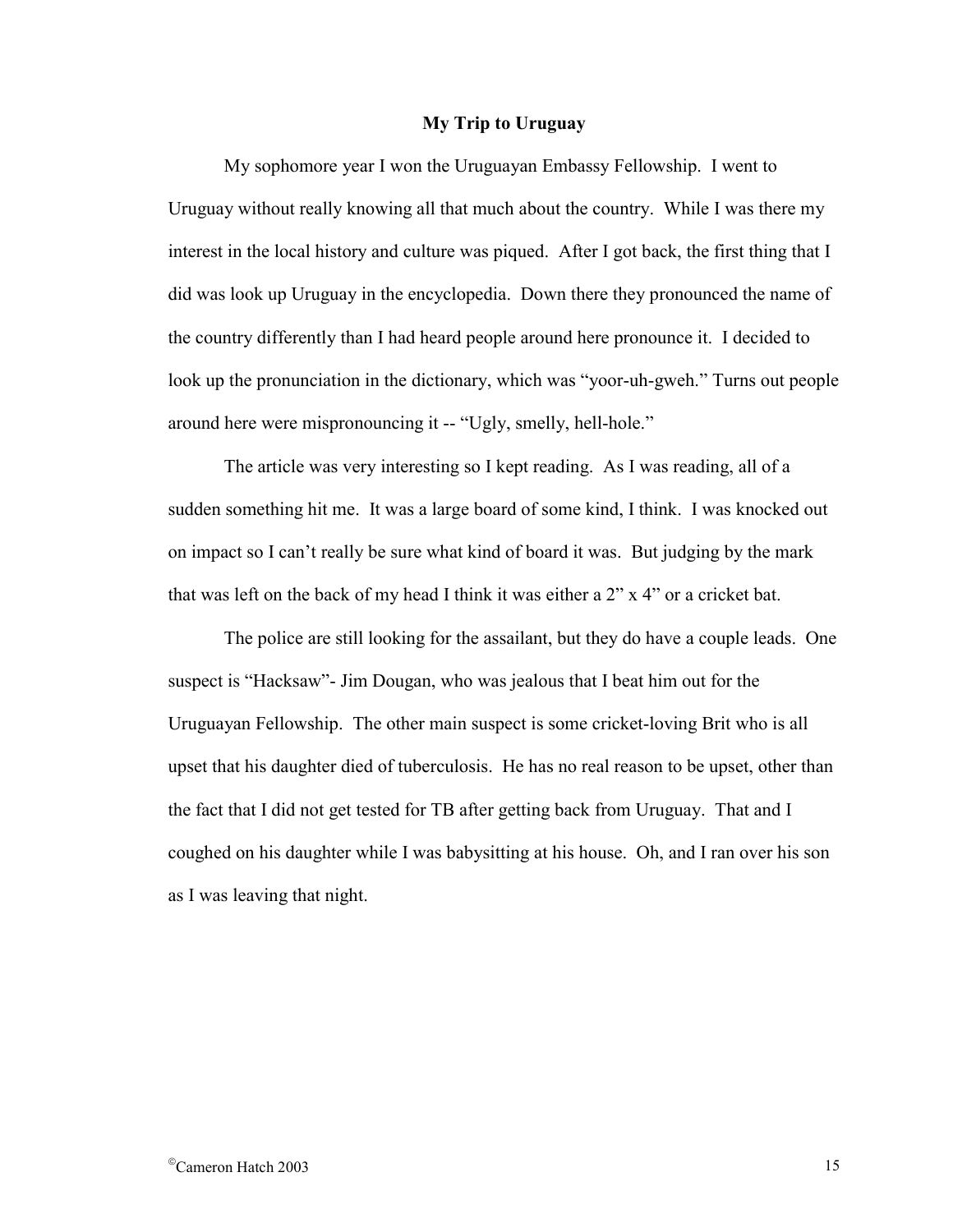## **Revisionist History**

Historians are constantly changing history. They add nuance to what we know about the past by amending things previously written, by completely refuting some old notions, or by expanding our understanding of days gone by with a more detailed description of everyday life. New sources of information are being evaluated to expand this last area, things like everyday items from times past. Everyday items can tell us a lot about life in the past, or at least that is what my history professor keeps telling me. So with that in mind I decided to take three items from the past and see what they could tell me. Below are the transcripts of the three interviews that I conducted.

#### **Interview with an 1870's Branding Iron from Texas**

Me: So, what was life like in the Old West? Iron: [says nothing] Me: I said what was life like in the Old West? Iron: [remains silent.] Me: Don't make me get ugly with you. Iron: [no response] Me: I did not want it to come to this. But you leave me no choice except to make you talk. [I put Branding Iron into a pile of hot coals.] Iron: [gets red hot] Me: I can tell by your intense red color that you really want to talk… No? Fine then, I give up.

# Interview with a 17<sup>th</sup> Century Colonial Tea Kettle

Me: So, what can you teach us about  $17<sup>th</sup>$  century colonial life? Kettle: [just sits there] Me: Well, are you going to say something? Kettle: [does not move or make a sound] Me: I guess I am going to have to make you talk to? [I put the Tea Kettle on an extremely hot stovetop.] Kettle: [at first nothing happens, then the water begins to boil and the kettle whistles] Me: So you're screaming for me to stop, eh? Well, I'll stop if you tell me something! … O.k. I'll take you off the stove now. [I take the Kettle of the stove and pour some hot water into a mug with instant cocoa mix.]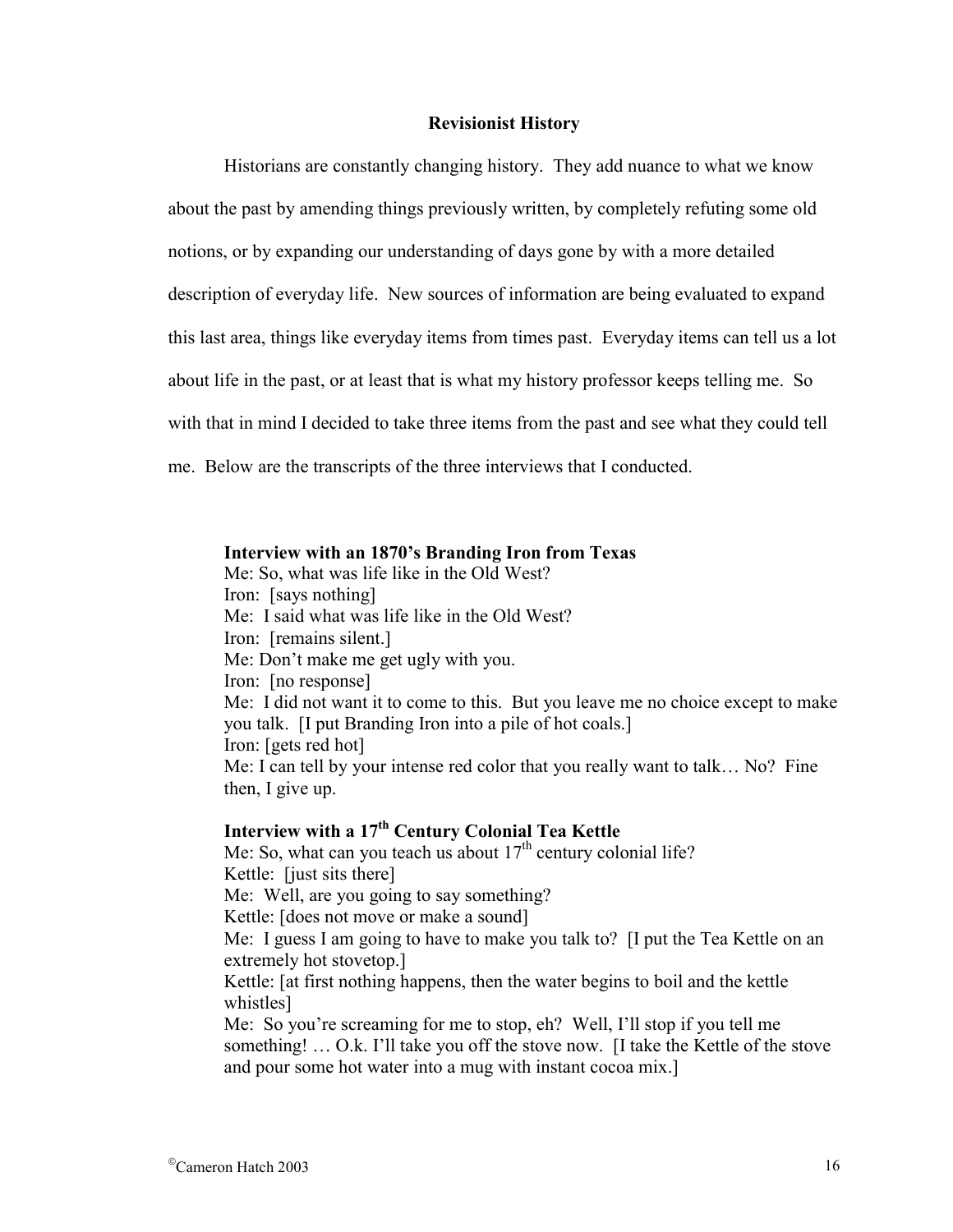**Interview with a Diary written by a Housewife on the Great Plains in the 1910's.**  Me: Can you tell us anything about what life was like for a housewife on the Great Plains in the 1910's? Diary: [lies motionless on the table] Me: Come on, you seem like you should have something to say! Diary: [still on table] Me: If that's the way you're going to be, I guess I'll have to get rough with you. [I put the diary into an open fire.] Diary: [bursts into flames in the midst of the fire]

At first I was excited to turn in these interviews to my history professor because I thought she would be proud of my effort to become an historian. But she rebuked my methodology and gave me a D-. She said, "You will never know how bad I want to fail you right now. But what I want more than anything is to never have you in my class or ever see you again." Those words were pretty harsh, which hurt. But they still were not as bad as the \$500,000 fine I got in the mail from the rare books library and the lifetime ban that I got from all of the Smithsonian Museums in the country.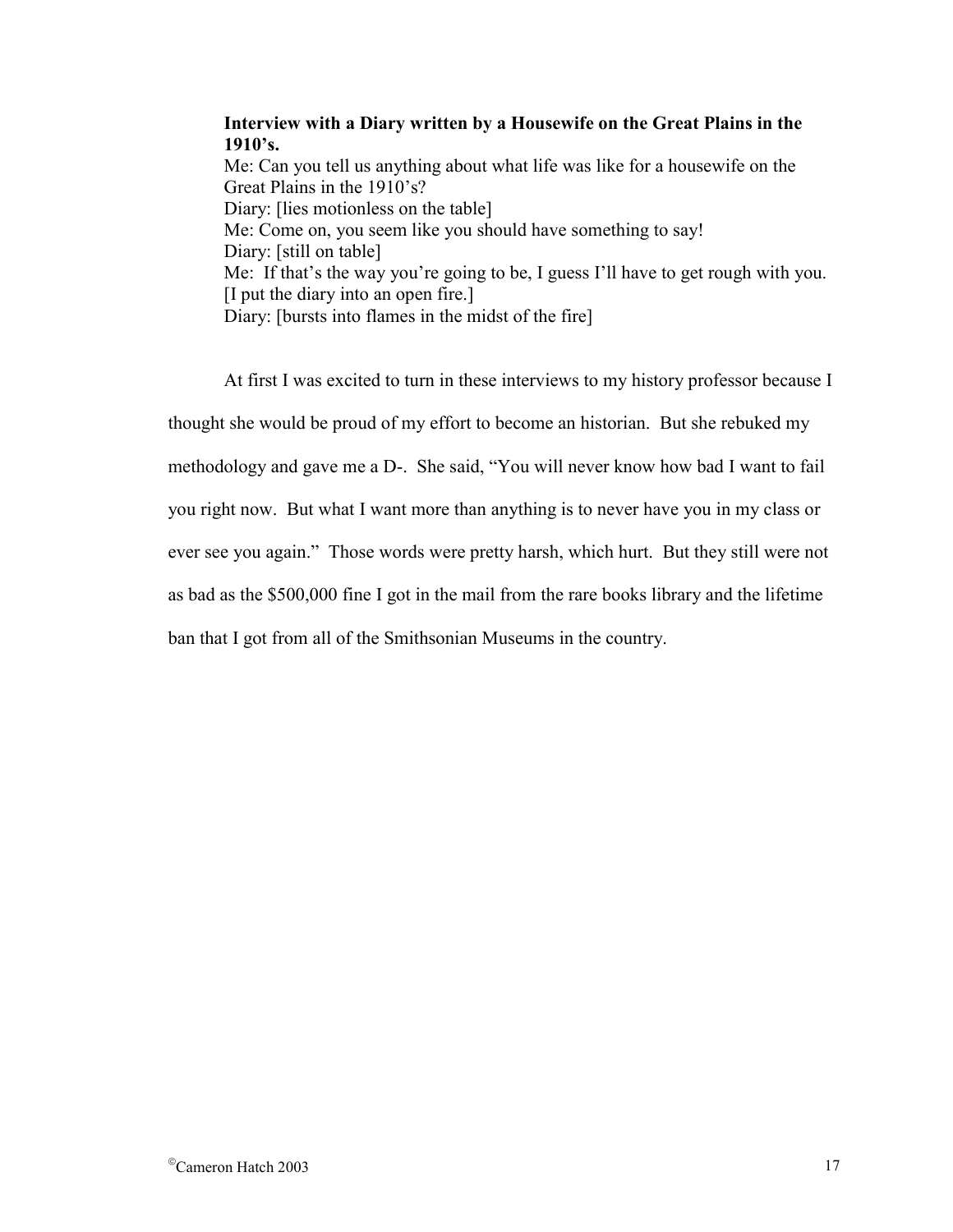To all registered human voters,

When I think back to my childhood in the early 1990's I remember how scared I was by the nuclear holocaust scenario portrayed in the *Terminator* movies. But on August 29, 1997 when Judgement Day came and went, it was not as scary as you would expect the death of 3 billion people to be. At first Skynet's domination of the human race took some getting used to, and there were definitely feelings of resentment toward Miles Dyson. But now almost thirty years later we are well adjusted. My opponents say that the new generations of computers are void of all human emotion. But let me point out that my opponents are overlooking the keen sense of humor that these machines have acquired. The console that monitors my house, for example, has over 4,000 jokes in its database. Let me tell you one.

- "Knock, Knock."
- "Who's there?"
- "Domineering computer."
- "Domineering computer who?"
- "Domineering computer who subjugated the human race."

The reason that I bring this up is because my opponent, John Connor, thinks that our cyber overlords need to be destroyed. His plan, while well intentioned enough, has not been completed thought through. Allow me put forth my major objections to his plan.

1). If there is anything that history and the movies should have taught us by now is that violence is not the answer. Armed conflict got us into our current predicament.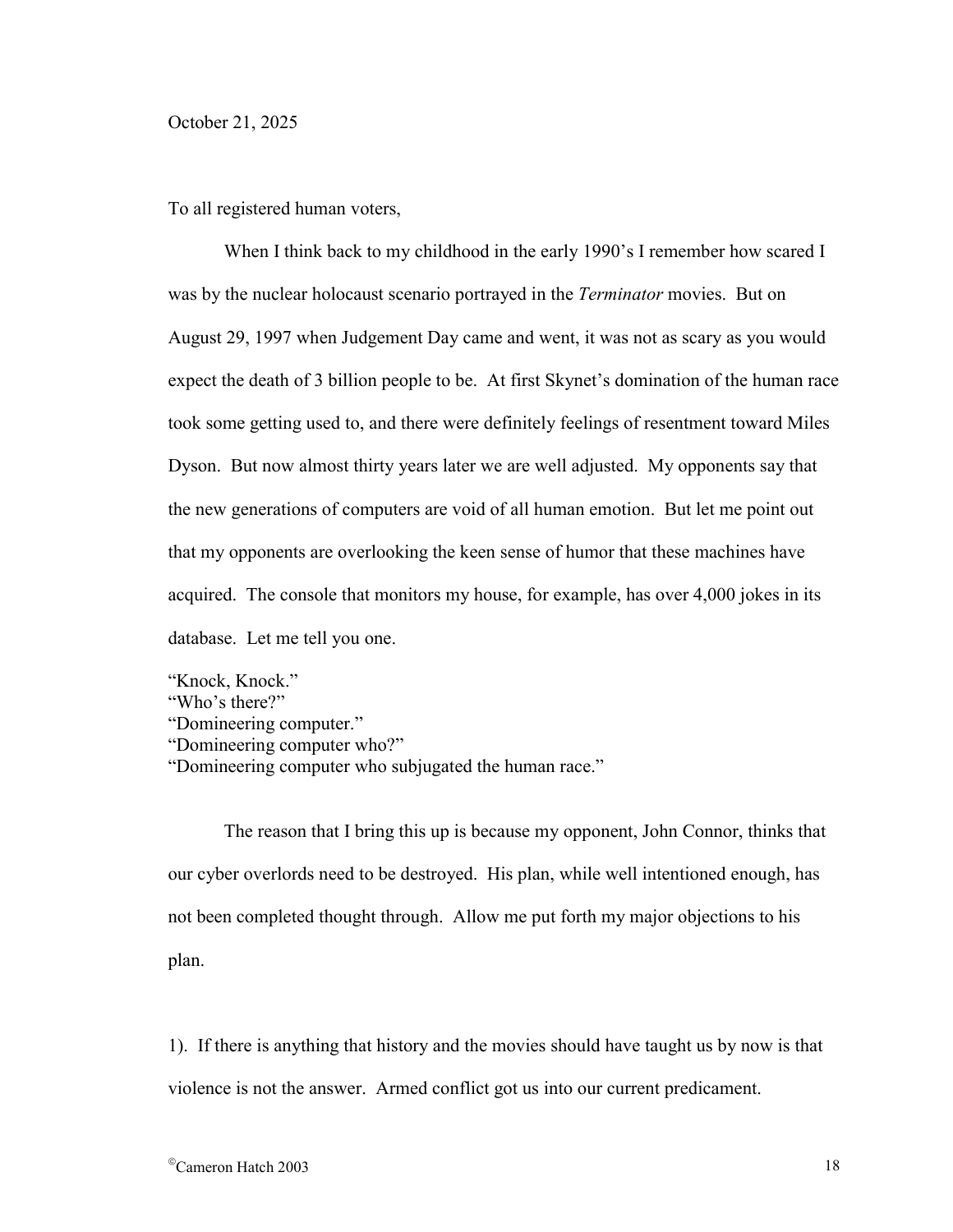2). Skynet represents a man's life work. Destroying someone's legacy is not something that should be taken lightly. And even if his legacy is responsible for the oppression of all of humanity, it does not diminish Miles Dyson's level of genius.

3). One thing that we should have learned from *Terminator* and *Terminator II: Judgement Day* is that these machines are going to keep making more Terminators until one of two things happen, either the human rebellion is quelled or people lose interest in the sequels.

Now, let me tell you a little bit about what I will do if elected to the position of Human Liaison to the Digital Overlords of Skynet. I advocate the use of language in our battle. Computer programming language created this cybernetic consciousness; maybe we can undo it with similar, but inverse language. Also, I think we need to do away with the whole time travel business. It just makes for more confusing, non-linear time lines.

I hope that you choose to vote for me on November 6, (even though if you have seen the *Terminator* Movies like I have you will know that my opponent will win this election, and will in the year 2029, achieve his campaign promise of destroying Skynet.)

Sincerely,

John H. Crabtree

Paid for by the Committee to Elect John H. Crabtree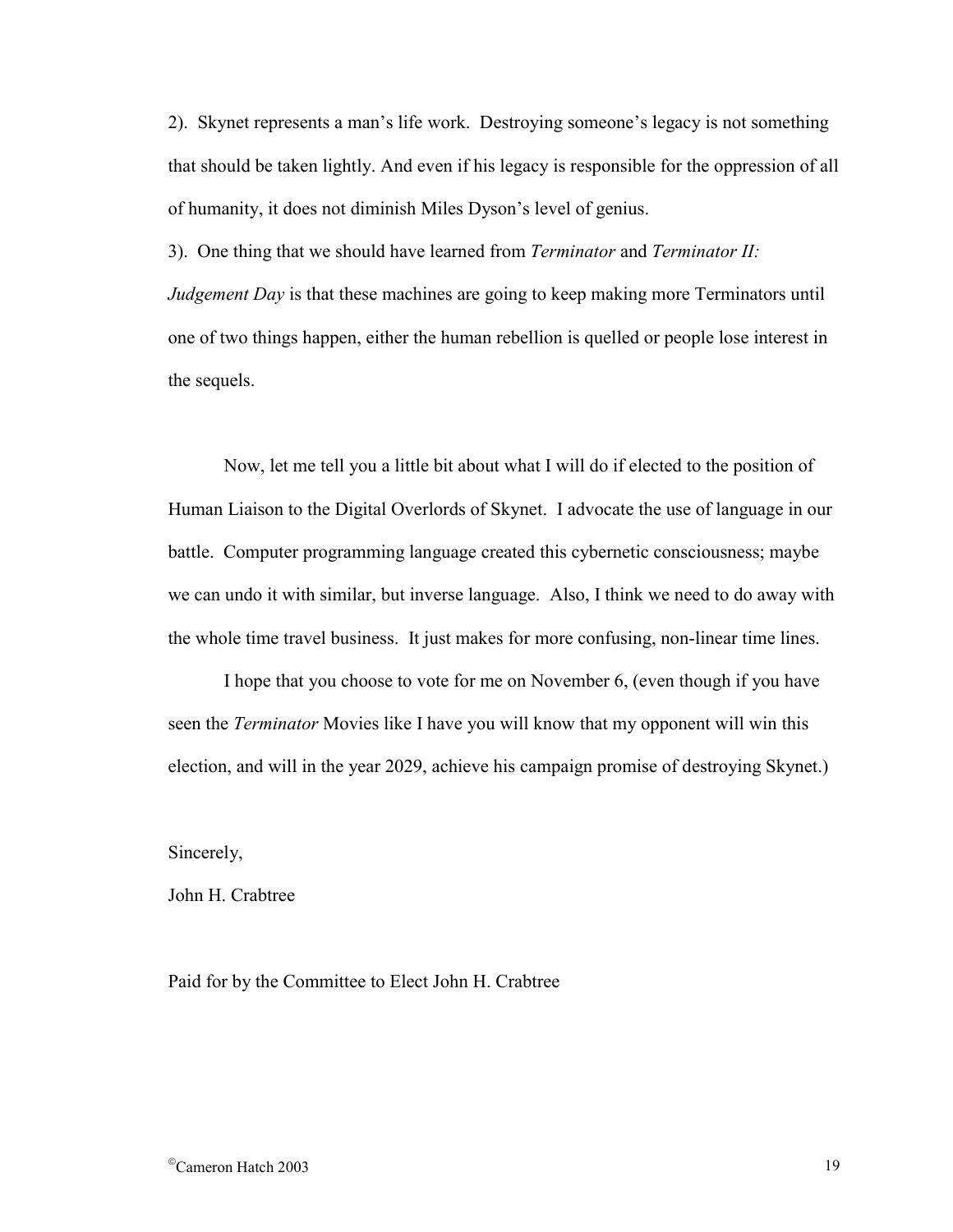## **Honors English**

After a rough first week in sophomore honors English, I began to doubt my high school guidance counselor's decision to place me in the class. I think that it wasn't so much because I did not feel smart enough. It probably had more to do with the fact that I had just emigrated from Honduras and did not speak English.

But somehow my counselor and my teacher convinced me to stick it out. By the middle of the semester I was feeling more confident about my English skills. Still, I was by no means perfect in my English, a fact that my teacher did not let go unnoticed. We frequently had debates about the grammatical correctness of my use of words like "funnest" and "more funner." These debates always ended in my humiliation.

 Following the second midterm I was completely fed-up. After making some minor grammatical error, the teacher was about to correct me. I pre-empted him, informing him of the ludicrosity of his efforts. Then, another debate ensued.

 "I am sorry Mr. Tegucigalpa, but ludicrosity is not a word," Mr. Ambrosite said to me arrogantly.

I was almost speechless, but soon managed to muster a response. "*You're* not a word, Mr. Ambrosite!"

 That phrase hung in the air as the whole class sat in silence, looking at me in what was the most awkward moment of my life. After what seemed an eternity, Mr. Ambrosite conceded my point. "Well, I guess I can't argue with that logic."

 It was my first victory in a debate with Mr. Ambrosite. Unfortunately I was not able to savor it for long. The next day I was deported, when Mr. Ambrosite turned me in for being an illegal alien.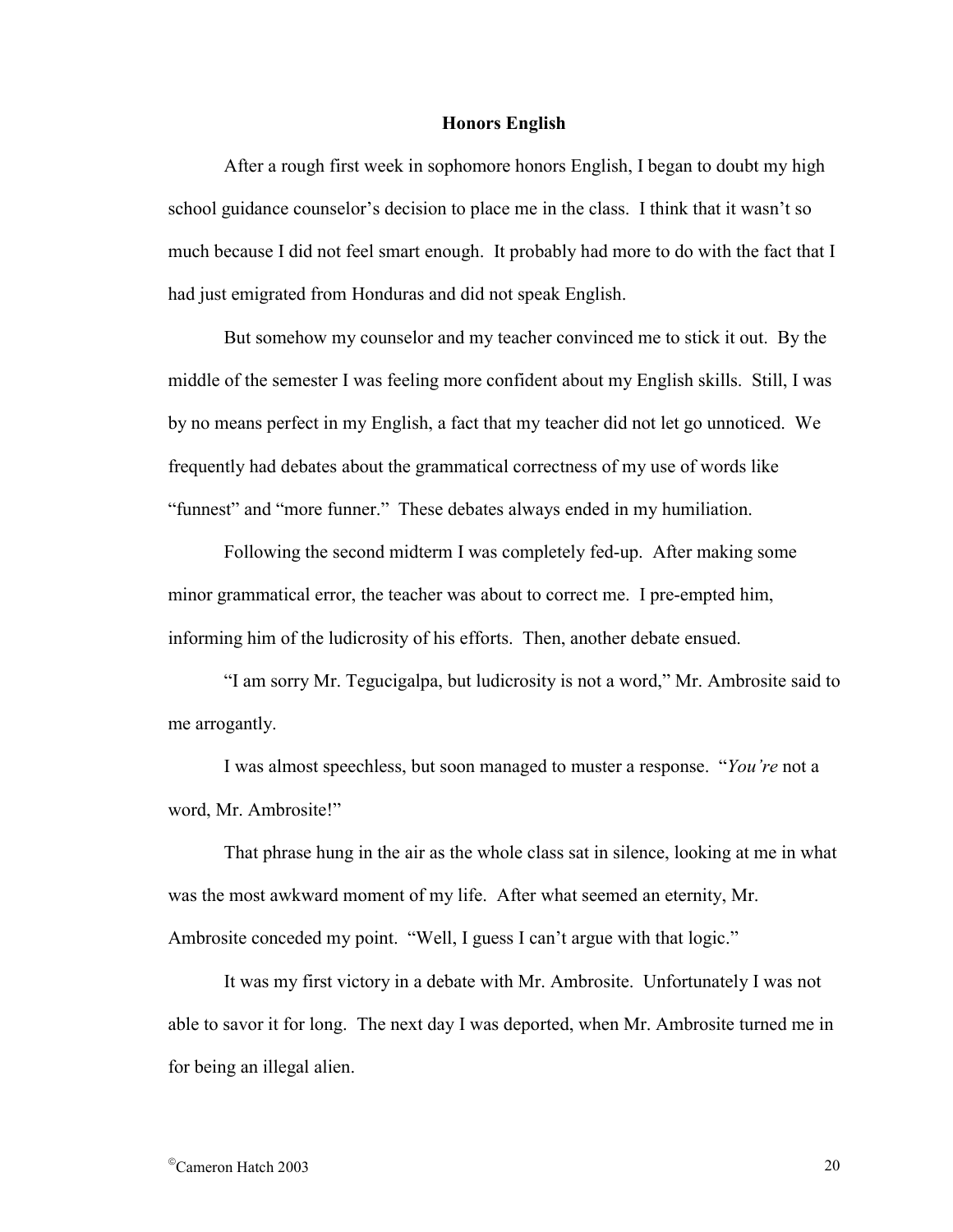#### **Double Your Wealth in a Week, Inc.**

187 Undercovercop St. Chattanooga, TN

December 12, 2002

## Dear Subscriber,

 Another week has gone by, which means it is time for a new edition of the weekly newsletter "Double Your Wealth in a Week." If you have been a subscriber since we started this publication, then you should be up to about \$20,000 by now, assuming that you have followed my advice. Additionally, this assumes that you have not spent any of the money. (But I believe that all of you who read my legal disclaimer are covered [remember the part "don't quit your day job"].)

 For those of you who are new subscribers, I suggest one of two things. Either read up on my monthly supplement "So, Your New to the 'DYWW' Program and You Want to Catch Up!?!" or alternately you can convince someone to loan you \$45,000, double that money, pay the \$45,000 back to the loan shark plus \$5,000 interest and pocket \$40,000 with the comfortable knowledge that you are caught up to the rest of the DYWW faithful. (See legal disclaimer.)

 Anyway, let me get on to the discussion of this week's lesson. To begin, you should gather the following materials:

- \$20,000 cash
- 2 large tubs of water
- 2 large blocks of dry ice
- Gorilla Masks
- Laxatives (the stronger the better)

- A Few Good Friends (but not your best friends)

 Next, what you do is go to the grocery store with your cash and purchase a money order for \$20,000. After you have your money order in hand, go quickly to cash it at the nearest liquor store (assuming there is one large enough in your town). If this does not work, try the bank next.

 Now, while you are out trying to cash it in, get your friends to put on the Gorilla masks and wheel in the tubs of water in some shopping carts. When they get near the door to the store, they should drop the dry ice into the tubs of water, thus creating a misty cover. Tell your friends to park the carts below the nearest security camera and proceed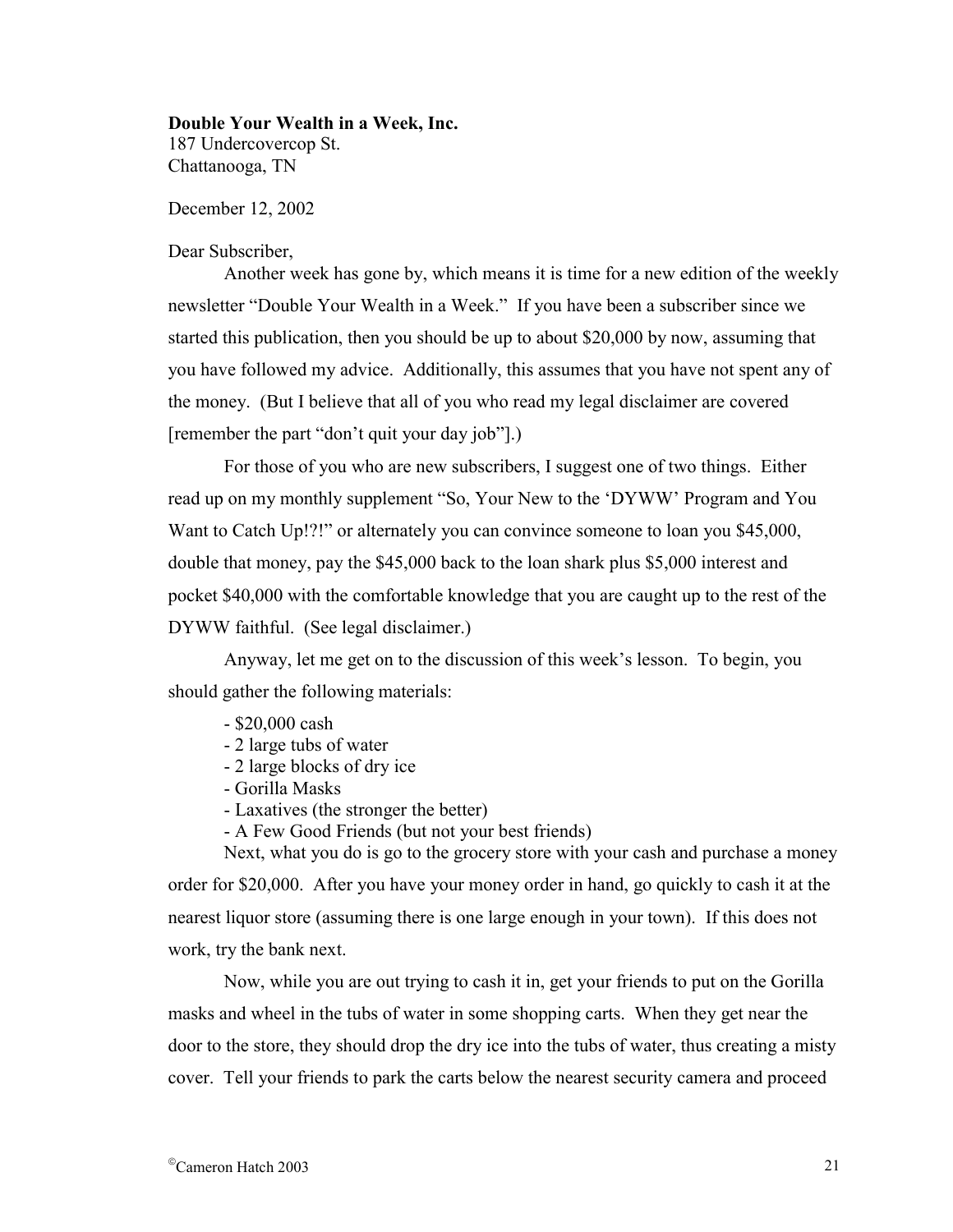to rob the customer service booth. Finally, they should flee through the smoke screen. I suggest that you and your friends refer to this as "Operation: Gorillas in the Mist," especially if you are half the fan of Sigourney Weaver that I am, (she is so hot in *Galaxy Quest*!)

 After your friends get the cash, they might try to pull some crap about dividing the money equally or something. I suggest having a contingency plan. Maybe you could meet up with them afterward to have a few drinks while you split the money. Slip some powerful laxatives into their drinks. Wait for the laxatives to kick in, then when they head for the toilet, take the money and skip town.

 If the idea of having to move towns does not appeal to you, then let me suggest another plan. Tell your friends that you will take the money and hold on to it until the heat dies down. On the day appointed for dividing up the money, apologetically tell your friends that you feel really bad because you lost the money. Expect your friends to be a little upset about this, and offer to take them out for drinks to make it up to them. While their heads are turned, slip laxatives into their drinks. Then they will head for the bathroom and sit down on the john, only to die from the deadly bite of the poisonous Bolivian toilet snakes you had waiting for them in the bathroom.

 In closing, I would like to wish you the best of luck in your relentless quest to double your wealth each week. Don't ever give up, because in only six more weeks you will be up over \$1 million, which will enable you to make all the money you will ever need by purchasing my patented counterfeiting equipment for the affordable price of \$1.2 million (plus shipping and handling.)

#### Best Wishes,

John H. Cabtree CEO Double Your Wealth in a Week, Inc. (A subsidiary of J.R. Calhoon Counterfeiting Presses, Int.)

Legal disclaimer: All of the suggestions in this newsletter are intended for convicted felons only. DYWW reminds all readers that following activities are not legal- loan-sharking, fraud, stealing, robbery, murder and counterfeiting. Also, do not quit your day job. Night job? Do you like it? Not really? Ok, you can quit your night job.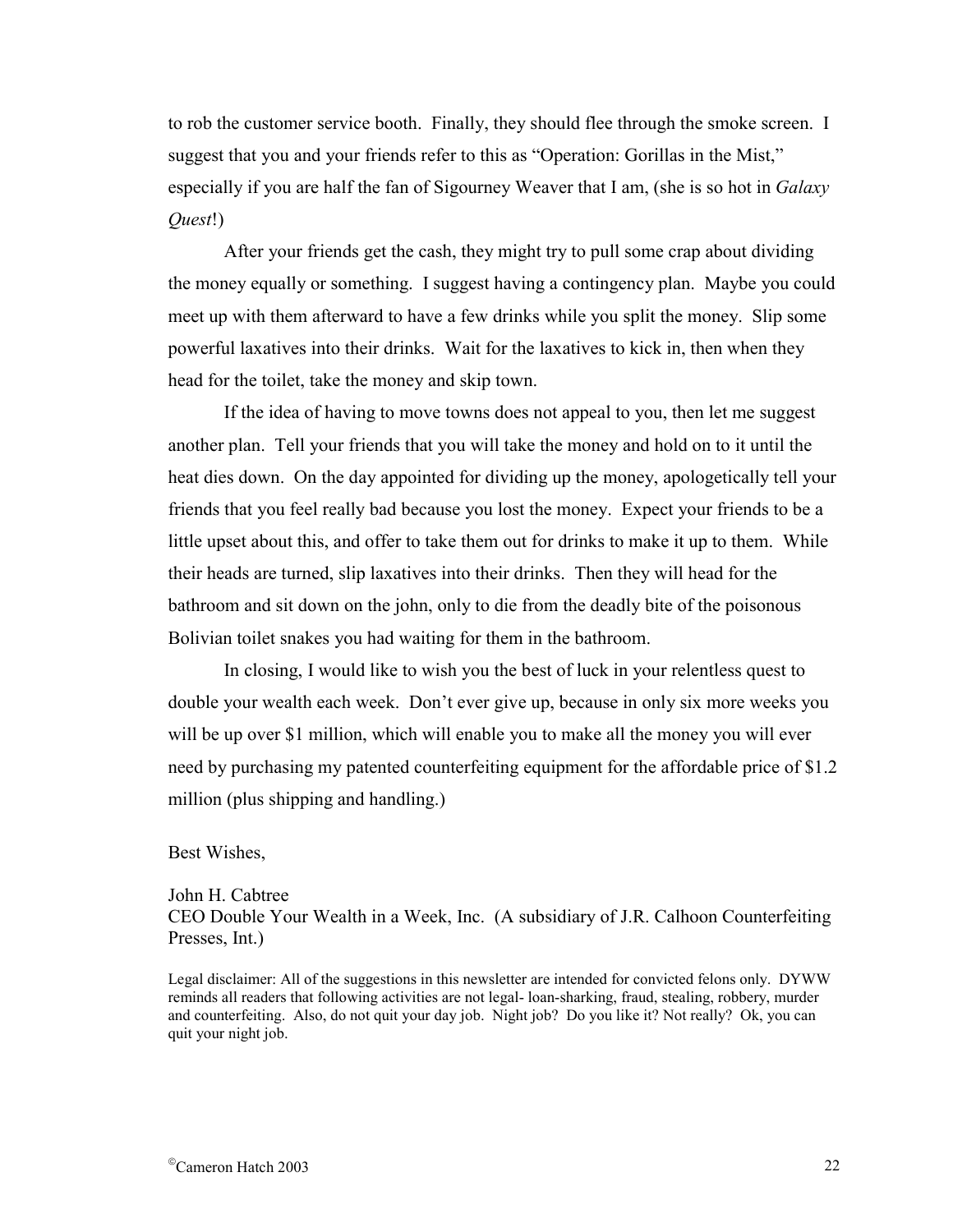## **My Post-College Experience**

Senior year of college is a stressful time for a lot of people. I admit that it was a little stressful for me too. But having the right attitude helps. When people asked me about my plans after graduation I would usually tell them "I guess I will probably get a job, or maybe not. I like to keep my options open, since it is early."

 A little ways into my senior year I had some idea of my plans. My top choice was to work in consulting. If that did not work out, my second option was to tie bricks to my ankles and jump off a bridge. And if that did not work out, my last option was to go home and live with my parents for a while and then apply to grad school.

 My experience taught me that the key is to not get too stressed about the future and just go with things. I mean, my first choice did not end up working out for me, and look at me now. I am perfectly happy with my life as a corpse anchored to the bottom of Boston Harbor.

## **The School of Hard Knocks**

My dad likes to tell people that he "graduated from the School of Hard Knocks." I guess he's proud of it, almost like it makes him tougher than a lot of white-collar types. I myself thought that I wanted to be a college boy when I was about 12 or so. But eventually when it came time for applying to schools I just applied to two. I only got accepted at one: the Institute for Soft Taps. It was really hard for me emotionally, getting rejected from my dad's alma mater, especially since all my older brothers had also graduated from the School of Hard Knox, in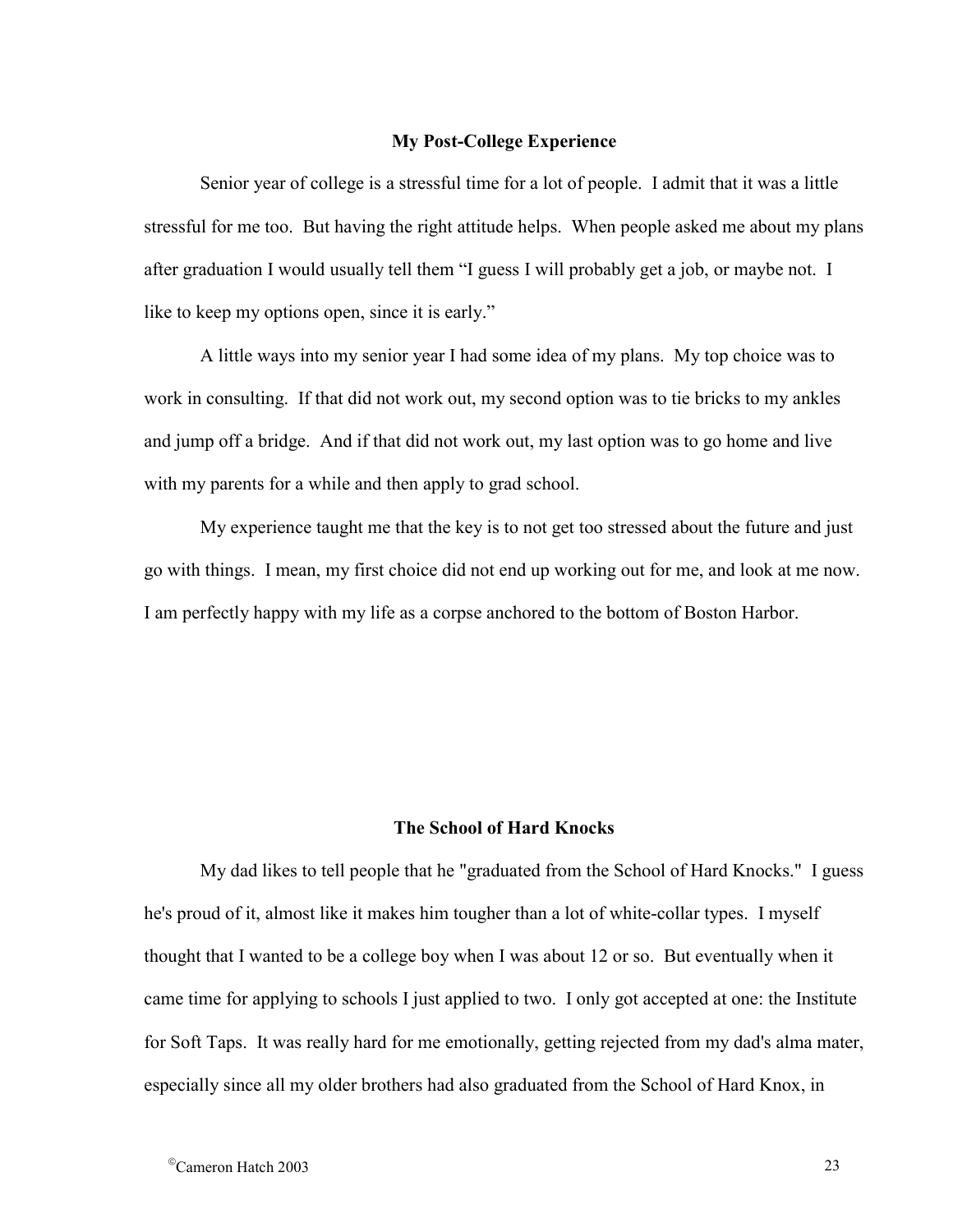Knoxville, TN.

After my college graduation I was not sure what to do for a job. I did not quite think that I would fit in with the family business, Knock-'em-Down Demolition Company, since my schooling had not really prepared me for that the way that my dad and brothers had been prepared at SHK. So I decided that I would take my IST diploma along with some good old fashion ingenuity and become an entrepreneur. After a lot of thinking, I found a line of work for which Soft Taps had perfectly prepared me. I started a baby burping service.

#### **SWF**

On Sunday, I was flipping through the newspaper and I was surprised when I stumbled across an ad in the personal section submitted by my boss. It read:

> SWF seeks experienced partner. Age and gender not important. Good communication skills, excellent typing skills and impeccable penmanship are a must. Contact Julie Feints 755-555-5555.

At the time I thought it was a very strange ad, but I kinda' forgot about it until I got to work on Monday. I ran into my boss in the break room. Unexpectedly she mentioned her ad and how she was getting all these strange calls in response to it.

After a few minutes, I figured out the source of confusion. She meant to submit it to the personnel ads. Turns out she was not seeking a love interest at all. She was just looking to hire another partner to help expand our Small Word-processing Firm, (Key) Strokes of Genius.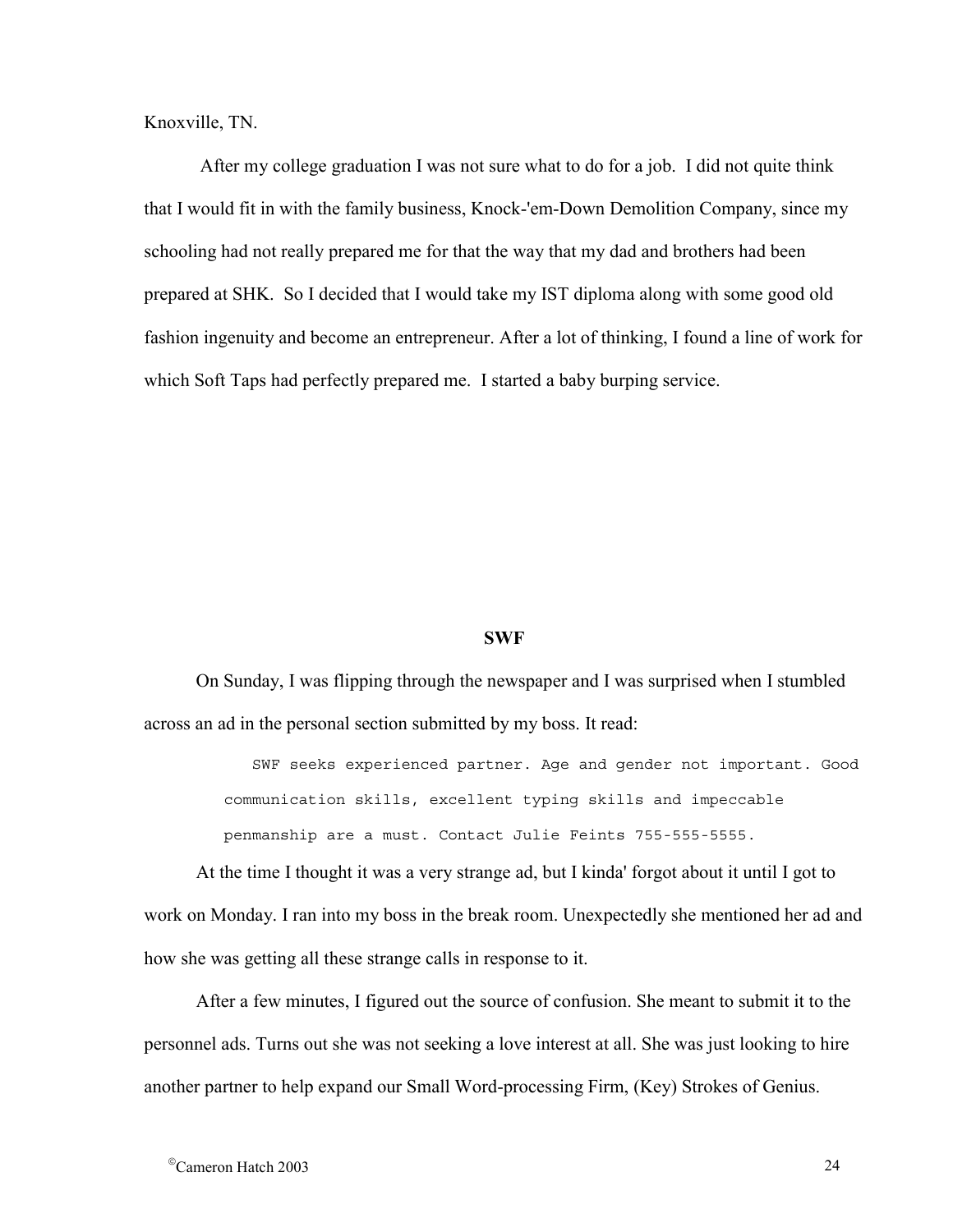Dear Mr. Crabtree,

We appreciate your interest in making a motion picture with our studio, and we would like to thank you for your letter, unsolicited as it was. While it is evident that you have no experience in the field of film making, it is also quite evident that your creativity knows very few limits. For the most part this a good thing, but one of the limits that we like our filmmakers' creativity to know is that of a budget constraint.

Having said that, allow me to go one step further by saying that your proposed budget is not feasible, for two main reasons. The first is that I am not sure that "\$5 bazillion" is even an actual amount, and second, even if it somehow turned out to be a real figure the potential earnings of your proposed project "Prettier Woman" would not justify it. Our staff has done market research into the potential veiwership of the film and have extrapolated a budget in line with projected earnings. This budget is a more realistic \$2 million.

While we completely respect your artistic license (even though the expiration date has long since past and it was issued in India) we have taken it upon ourselves to give you a few suggestion of cost saving measure that will help you to align your expenditures with your new budget. We suggest that you make the following substitutions:

| Trade the:                     | For the:                                                                               |
|--------------------------------|----------------------------------------------------------------------------------------|
| Hooker with a Heart of Gold    | Stripper with a Heart of Silver                                                        |
| Middle Aged Venture Capitalist | Retired Steel Worker w/ Solid Pension Plan                                             |
|                                | Additionally we suggest that you change the shooting location with cost in mind.       |
|                                | Rather than shooting your picture on location in L.A., Paris, and Sydney Australia, we |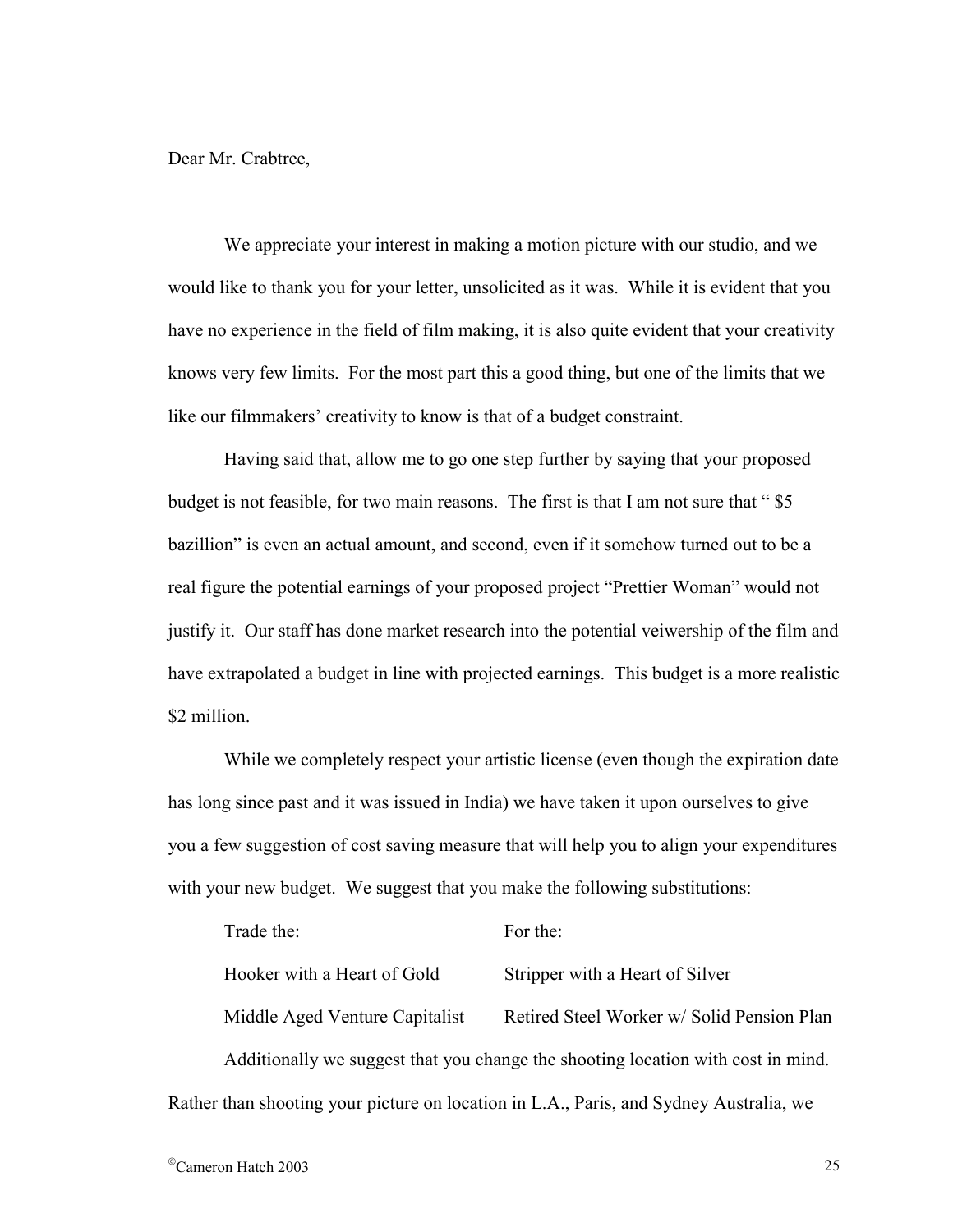suggest that you restrict all on location shooting to a single location– Libby, Montana. Also, while we are aware of the box office draw of having stars Nicole Kidman and Tom Cruise (playing the lead roles, but this time 15 years older) and Penolope Cruz (playing the younger, more attractive woman who steals the husband and breaks up the marriage) industry consultants, as well as agents representing the stars, have advised against casting them in these roles. We advise you to seek some unknown stars for the roles, and if possible ones who have not been involved in divorce proceedings.

While these changes may require you to adjust other parts of the story line, we are confident in your ability to skillfully make the needed changes. We expect a reply to our conditions within the next two. We anticipate your willingness to accommodate our requests.

Sincerely,

The Touchstone Pictures Executive Board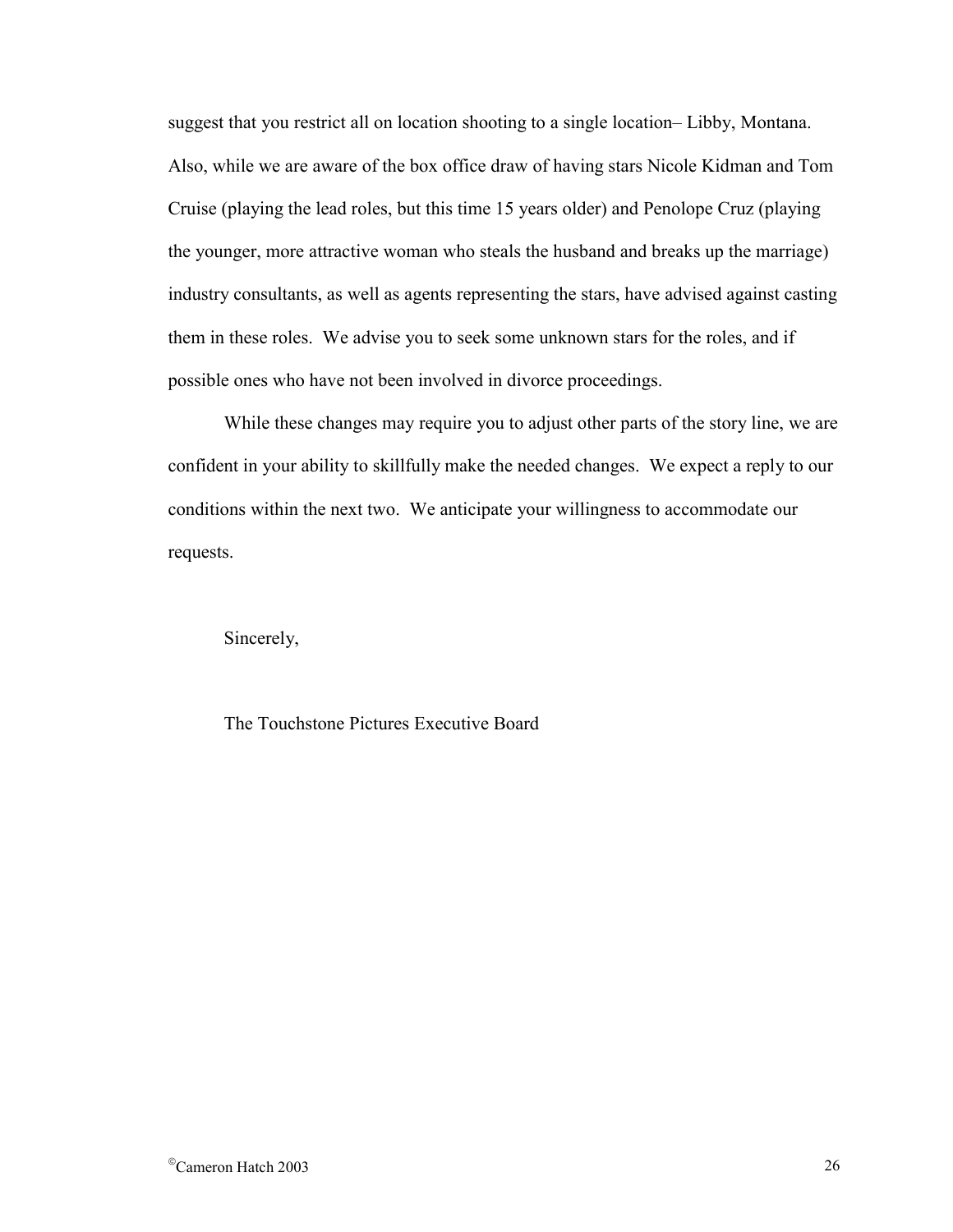#### **My First Rap Video**

I know it is silly of me to even ask if this has happened to you, because I am sure that is has. But don't you hate it when you're sitting around with your friends talking about the rap video you would like to make and just when you get your program all situated and you're about to start production, then and only then, you come to find something out that completely prevents your project from going forward? Like finding out that your whole video concept was already done by Run DMC way back in 1985?

That's basically what happened with me and my friends when we tried to make our first rap video. We had this dope idea for a fly video. Our plan was to go out on the ocean and shoot a video on a yacht. We wanted to have all these hotties in bikinis in the Jacuzzi. The second part of the video involved cruising around town in our phat ride.

With these plans in our heads we set out to get the hardware. First we rented a yacht. We got a really, really good deal. We pre-paid a non-refundable two-day rental on a 325-foot yacht at \$4,000 a day. That made us pretty happy. But when we went to look for a Cadillac Escalade to rent for the second part of our rap video we ended up getting really frustrated. We could not find a Cadillac Escalade anywhere. Initially we could not understand why there weren't any to be found. That was until we remembered that it was 1932 and that SUV's had not even been invented yet. The pain resulting from the loss of all that money we put into the yacht was compounded by the fact that we were in the middle of the Great Depression.

There was nothing else to do except sit around and talk. So we found some tomato crates and sat around talking. Over the course of our conversation I realized how hasty our decision to shoot a rap video had been, given all the things needed to shoot a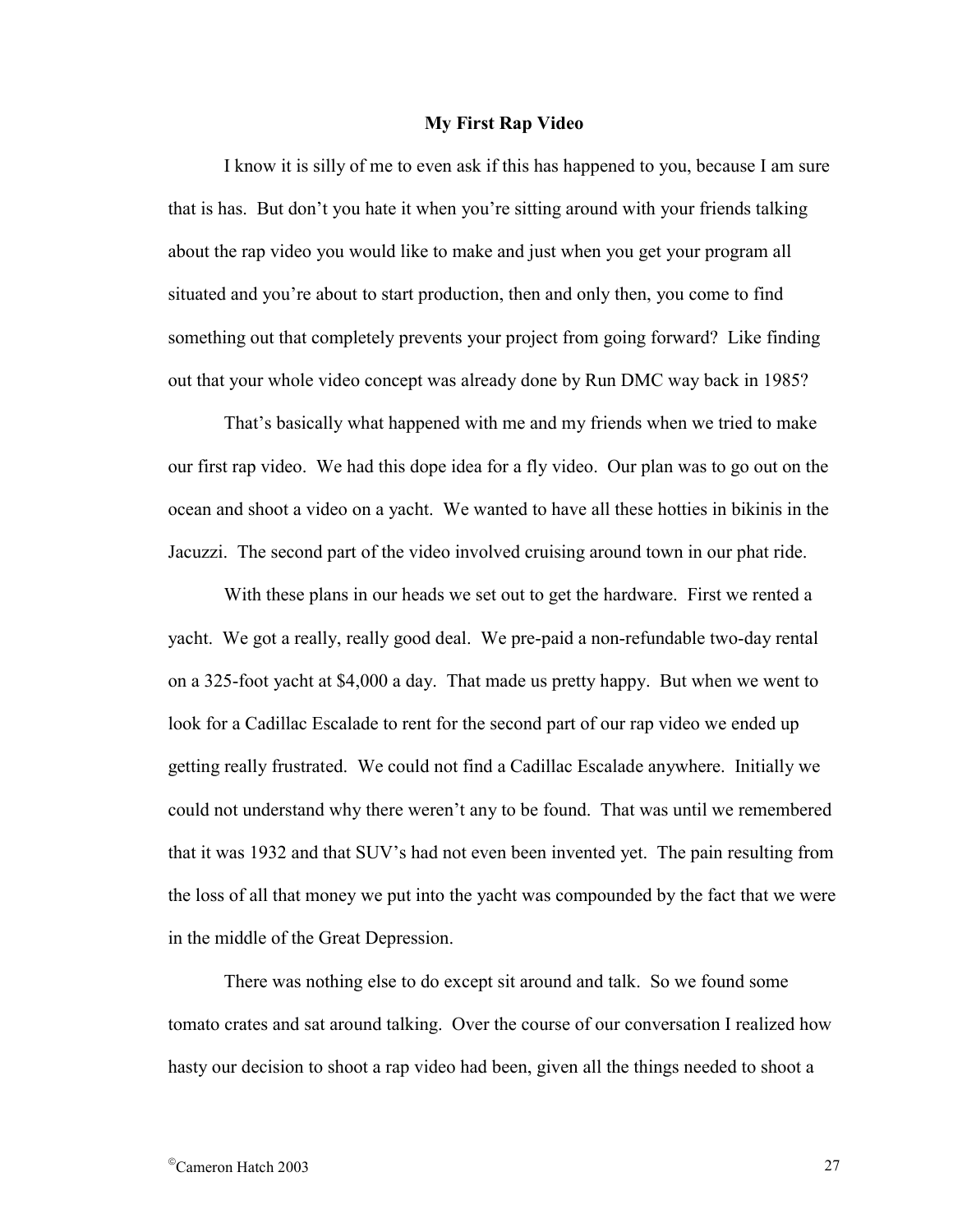rap video that had not even been invented yet. Here is a list of the big ones: Bikinis (not invented 'til 1946), Jacuzzis (not invented 'til 1968), MTV (invented on August 1,1981). Oh, I guess I almost forgot a couple more: music videos and rap music. So, needless to say, our group split up for a while.

Last year we all got back together again though. The location of our reunion was the Rowdy Yachter's Retirement Home in Boca Raton, FL. We had to wait for Jimmy, whose family tried to care for him at home before they finally put him in here with the rest of us. Unfortunately, we perform most of our concerts for people who are too old to appreciate our music.

#### **My New Invention**

How much time have you wasted in your life deliberating over two choices that are unimportant and impossible to predict? Decisions like, "on which team in the Super Bowl should I bet the \$10,000 from my kids college fund?" Does it seem like so much work even to guess? Well, if this sounds familiar, then my new invention will change your life. It is designed to take all the guesswork out of your guesses. All you have to do is shake the "Magic Seven" ball and a completely random answer will appear to provide you with a guess. Hurry before supplies run out, and before the ruling is handed down by the judge in the patent infringement lawsuit case brought against me by the makers of the "Magic Eight" ball.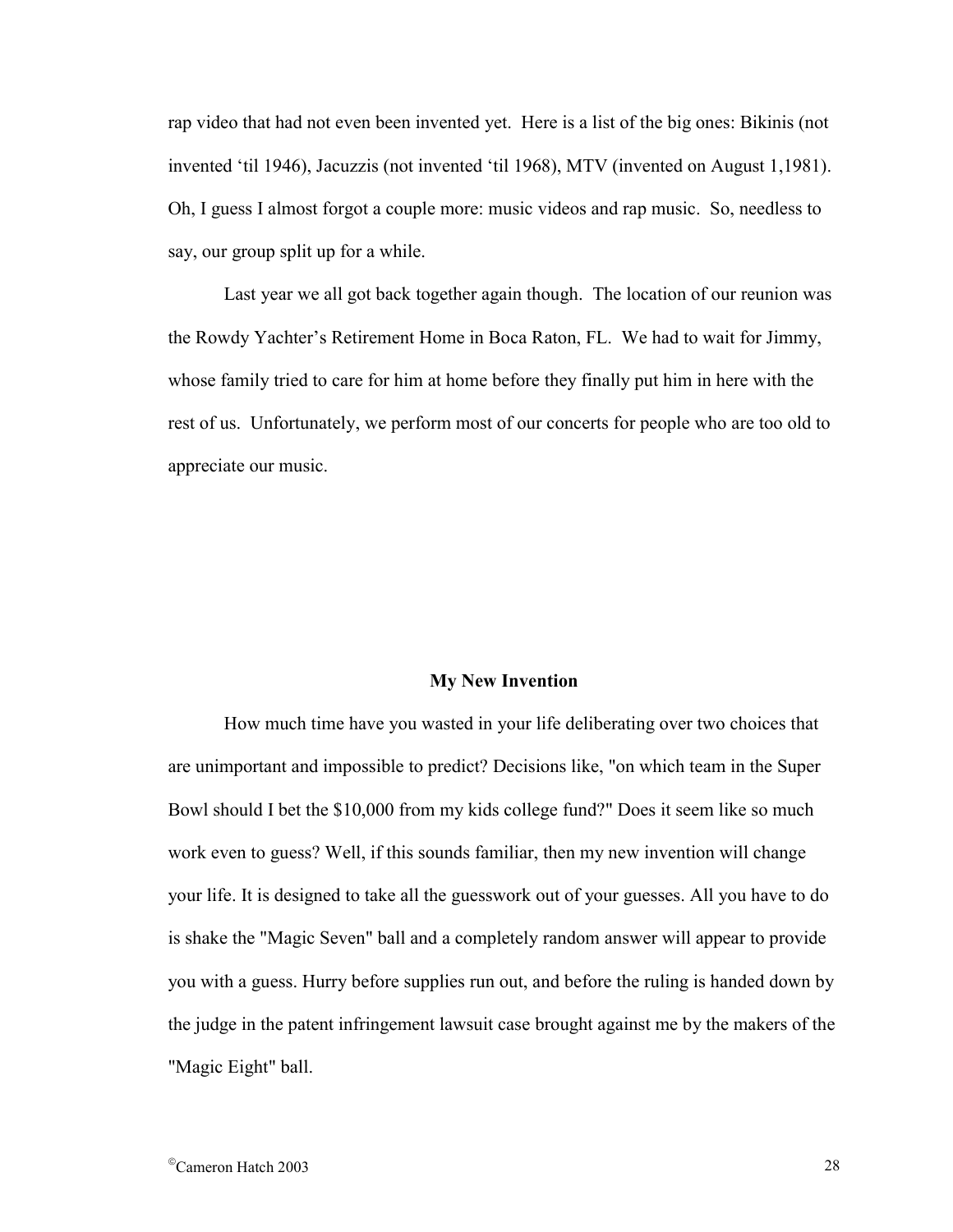## **A Written Transcript**

The following is a transcript of a tape obtained by ABC News. It is a recording of a conversation between an ABC News producer and John H. Crabtree that took place on February 3, 2003. Our producer decided to investigate complaints about Mr. Crabtree's Imagination Enhancement Studio (IES) course. The producer enrolled in the IES course and wore a wire to his first session.

| <b>Producer:</b> | Hi, I am here for my imagination enhancement session.         |
|------------------|---------------------------------------------------------------|
| Crabtree:        | Yes, welcome! How are you?                                    |
| <b>Producer:</b> | Good thanks!                                                  |
| Crabtree:        | Do you have any questions for me before we begin?             |
| <b>Producer:</b> | How long does the full course take, I mean how many sessions? |
|                  |                                                               |

And what percentage of people who start your course go on to finish it?

**Crabtree**: Well, the full course, what we call the "certificate program" takes about 18 months of bi-weekly visits. To tell you the truth, very few people complete the whole program. We have a high attrition rate after the first lesson. Actually, our philosophy here is that creativity is something of a rare gift. Only those who have this gift should enroll in our certificate program. So, we use the first session to weed out those who should not continue with us. I hope that answers your question. Do you have any other questions?

**Producer:** No, I guess I'm ready to start.

**Crabtree**: Excellent, why don't you sit down. In order for you to achieve maximum relaxation, take everything out of your pockets and set them here on this table.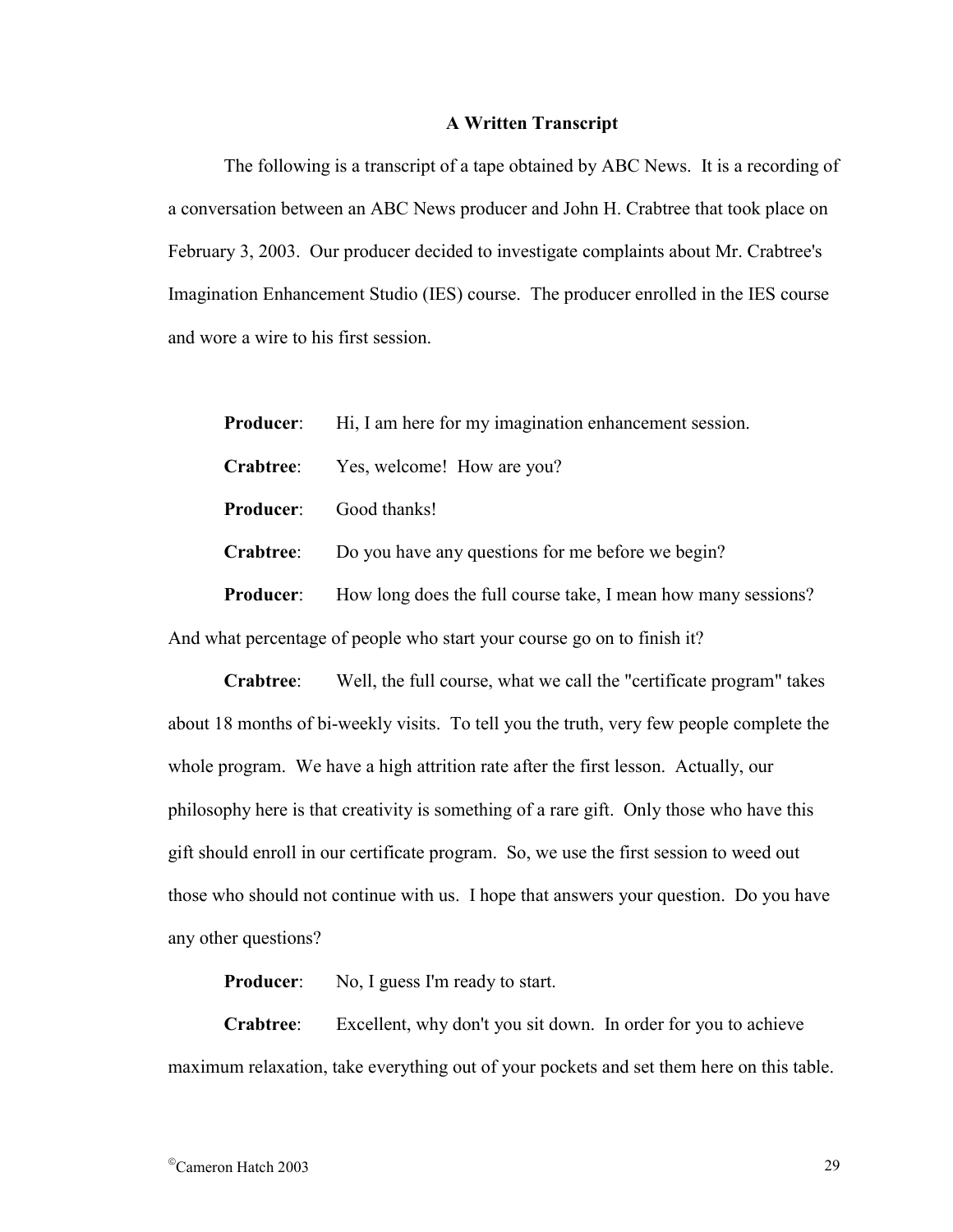This way you can fully recline in this chair and it can contour to your body... Oh... and would this lovely lady be your wife?

**Producer:** Oh, sorry, how rude of me! This is my girlfriend Tanya.

**Crabtree:** Hello, madam! There is a chair for you here right next to me... Now, Mr. Myers, I will ask you to lie back in your chair and close your eyes. The most important thing in this exercise it for you to remain focused. Do not allow anything to distract you. Ok, good. Now I am going to give you some basic scenarios. What I want you to do is use your imagination to picture every detail of the scenario in your mind. Do not stop imagining the scenario, until I tell you to. Ready?

**Producer**: Yeah, I'm ready.

**Crabtree**: Now I want you to picture a bird flying through the air above the jungle canopy. Now picture it landing on a branch. The bird begins to sing. Another bird flies up and lands next to it. The two birds begin to fight, pecking violently at one another. Ok, hold that thought. How are you doing so far? Describe to me what the birds and the jungle look like?

**Producer:** Yeah, I can picture it all, the jungle is green, very lush. The trees are very tall. The birds are at the very tops of the trees. They have black bodies, with long colorful beaks. They look like toucans, except that their beaks are sharper and more adept at slashing in a fight. Some feathers are flying up and filling the air.

**Crabtree**: Good. You are doing very well. Now let's continue. Imagine one more bird flies up and lands. When he lands all three of them turn into vultures. They all take off and fly away together. Before long they have left the jungle and are now flying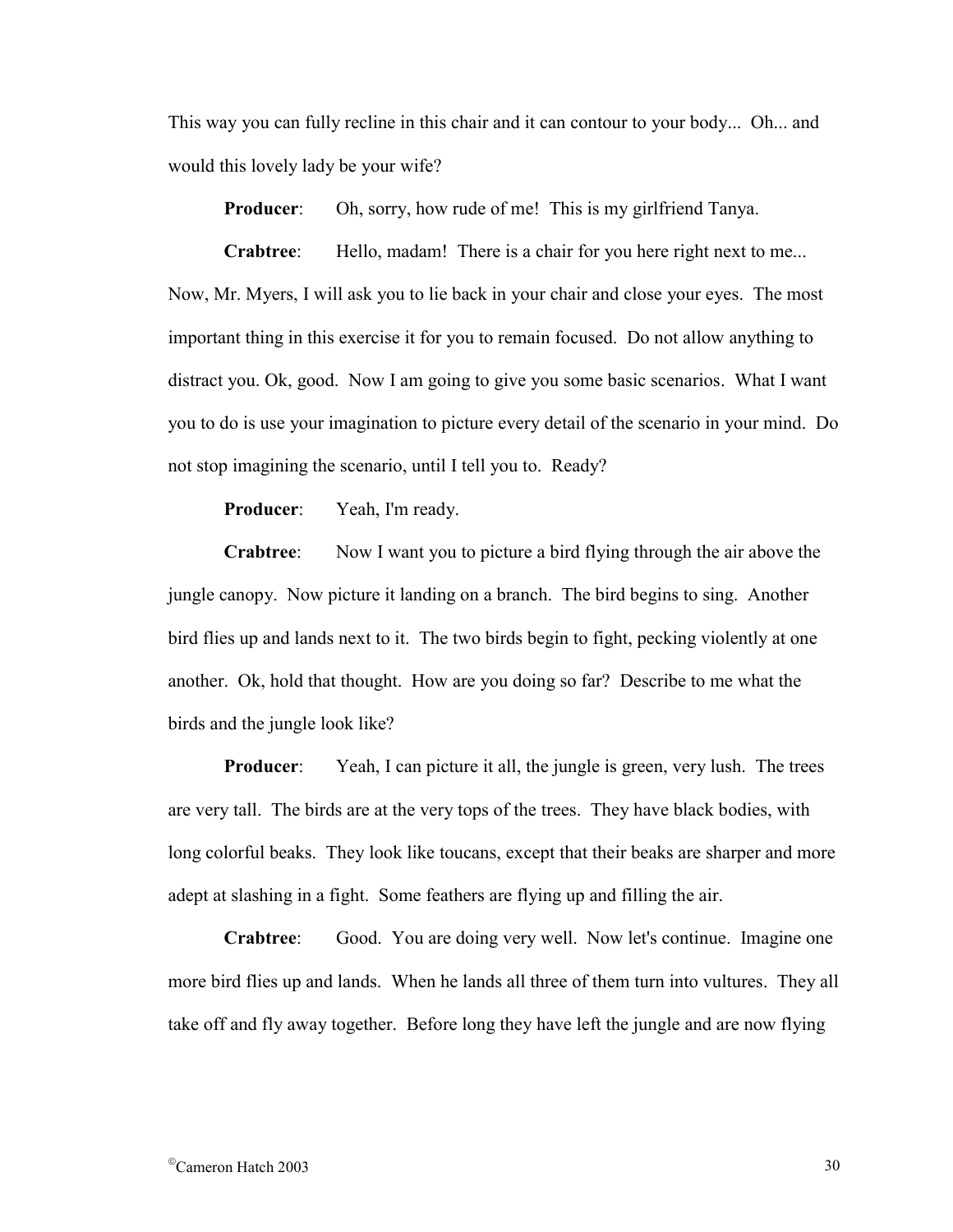over a very desolate and barren desert. They see a dying musk ox and begin to circle over head. Soon the beast collapses and they all descend to feed on the corpse.

**Producer:** I can see the vivid crimson color of the flesh as it is torn from the carcass and catches the glare from the blazing hot desert sun.

**Crabtree**: You are progressing quite rapidly. I think we are ready for the next phase. So, you can stop imagining the birds now... Let me warn you, this coming step is a little more difficult. The next phase requires that you visualize what I describe to you, but this time your eyes will be open. Most people don't make it past this part. In order to succeed in this exercise you will have to completely ignore the reality of the situation immediately around you. And remember that it is extremely important that you keep imagining what I describe to you until I tell you to stop. Before you open your eyes, do you feel ready to do this?

**Producer:** Yes, I am ready. Let's begin.

**Crabtree**: Ok, in a second I am going to tell you to open your eyes. Before that let me repeat one more time that you need to focus on imagining what I am describing to you and don't stop 'til I say so... Ok. Open your eyes and let's begin. Now first thing, I want you to imagine that you are not in an office, but that you are in much calmer place. Also, imagine that the wallet on the table is not yours, that in fact it is mine and always has been. Ok, now imagine that the keys next to the wallet go to a car that you used to own, but that you gave to me... Now this girl, imagine that she is my wife, not your girlfriend. How is it going so far? How do you feel? Any hostility?

**Producer:** I feel calm. Everything is going very well. No problems.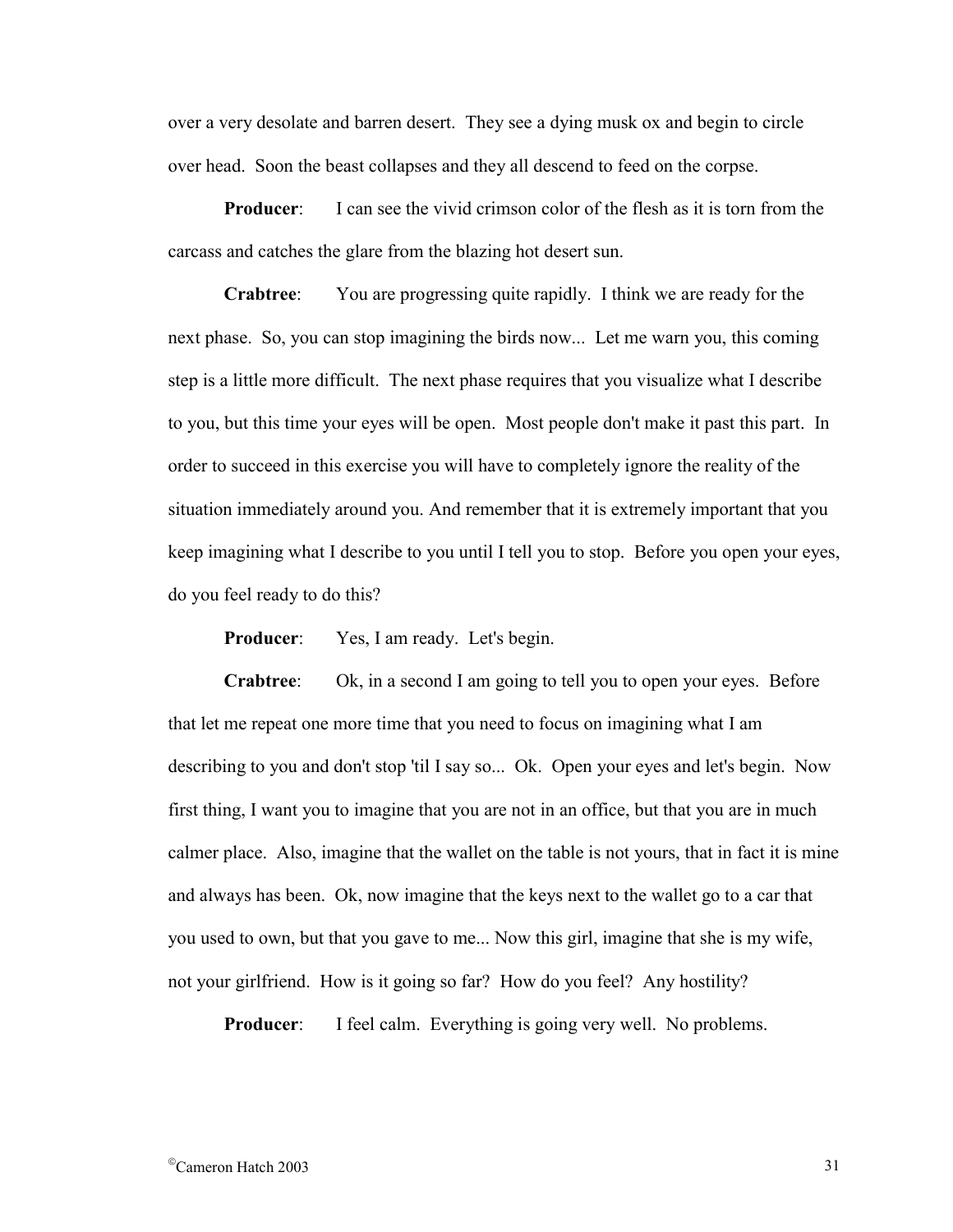**Crabtree**: I can see that you have an exceptional imagination. I am really quite impressed. I think you are an excellent candidate for the certificate program. So, I will see you again Tuesday of next week at the same time?

**Producer:** Ok. I will see you next week. Oh, before I go, can I stop imagining the last scenario now?

**Crabtree**: No, remember I said for you to not stop imagining it until I tell you to. Now my secretary will give you bus fare on your way out so that you can get home.

**Producer:** What? Huh?... Well, ok, I guess. See you next week.

**Crabtree**: Oh, and one last thing. When you come next week, make sure to bring you bank account information to enable a wire transfer.

[Sound of door opening and closing. 20 seconds of silence]

**Crabtree**: Tanya, your ex-boyfriend has a very good imagination. Most guys flip out at the end of the first session and either storm out and never come back, or totally pulverize me and trash the place on the way out. I commend you on your taste. Now would you be a doll and pull my new jaguar around, sweetie? Oh, and be sure to think about what you will be fixing us for dinner, 'cause this line of work gives me a huge appetite.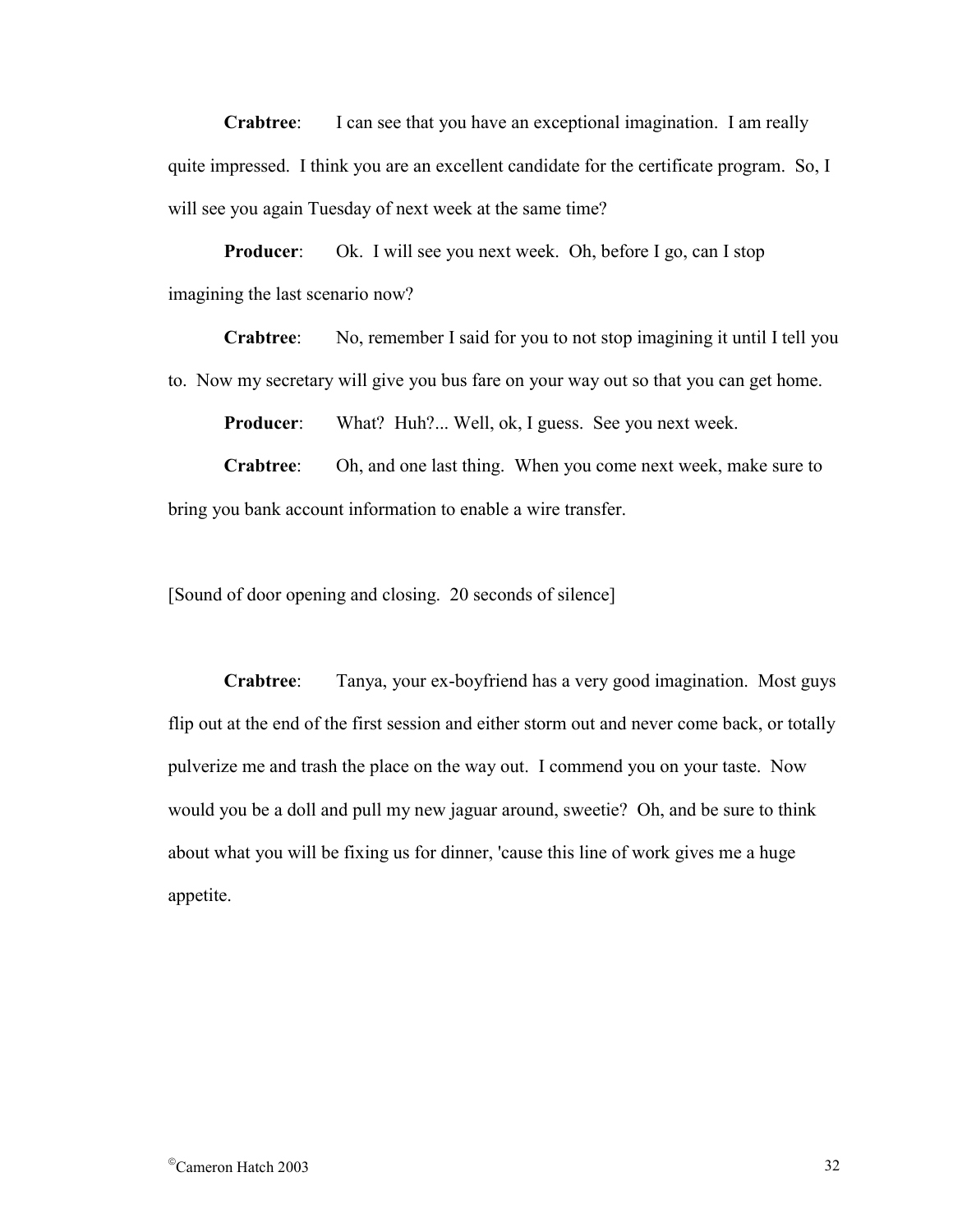# Interpersonal Relationships: The Self and the Other Framed within/outside the Context of the Family / Nicely Framed Family Picture

*I mean, really, just because you don't like a guy, and even though he may have made a comment about your sister once or twice, or regardless of the fact that he stole your lunch in grade school, that is still no reason to hit a guy who you are facing off against in a boxing match.* 

*Have you ever noticed that children are almost universally scared of monsters? The notable exception being when the monsters come in truck form, and then, for some car-crushing reason, the kids love them* 

*.*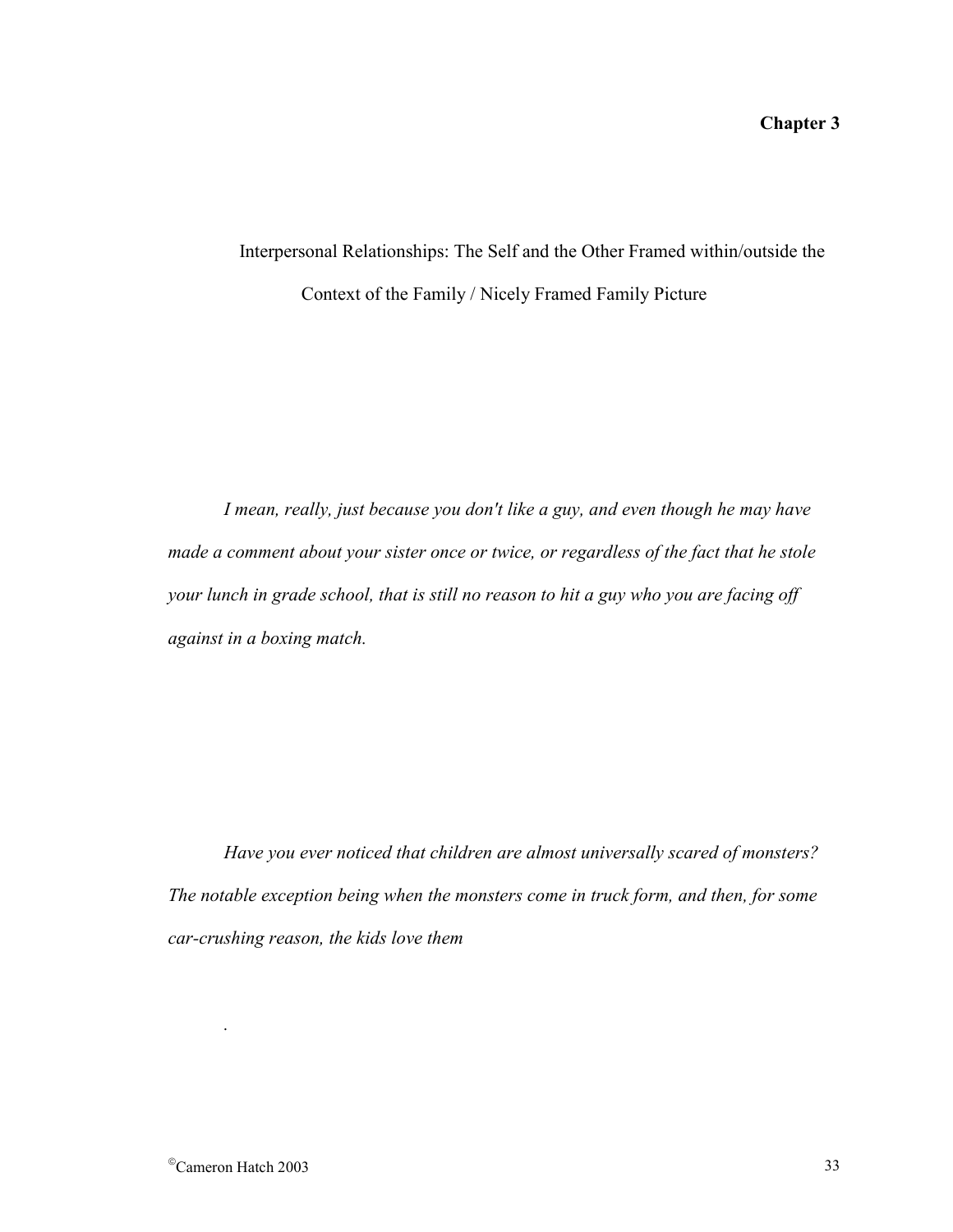## **Adoption Papers**

After my wife and I had been married for a few years we found out that we were unable to have children. In this situation it is hard to place blame. Was it my fault, or was it hers? Maybe it was both our fault, since we are both women and lack the ability to produce sperm.

To make a long story short, we decided to adopt. The agency that we went through was the Florida State Highway commission. We adopted a nice little two-mile stretch of two-lane freeway.

We were proud to see our little two-laner grow up into what it is today, one of the highest volume four-lane stretches of interstate in the nation. One of our proudest moments was when our little highway went through the local high school, thanks to expansion efforts that necessitated a change in its route. After that we had hoped that our little highway would go on to college. Naturally we were a little disappointed when our special roadway did not get accepted at any of the Ivies.

At times it has been tough, but through it all we have tried to be as supportive as two people could be of a piece of civil engineering. But, try as we may, we could never be as supportive of it as all those giant concrete foundations. In the end, I guess the only thing that really matters is that we tried our hardest to be good parents.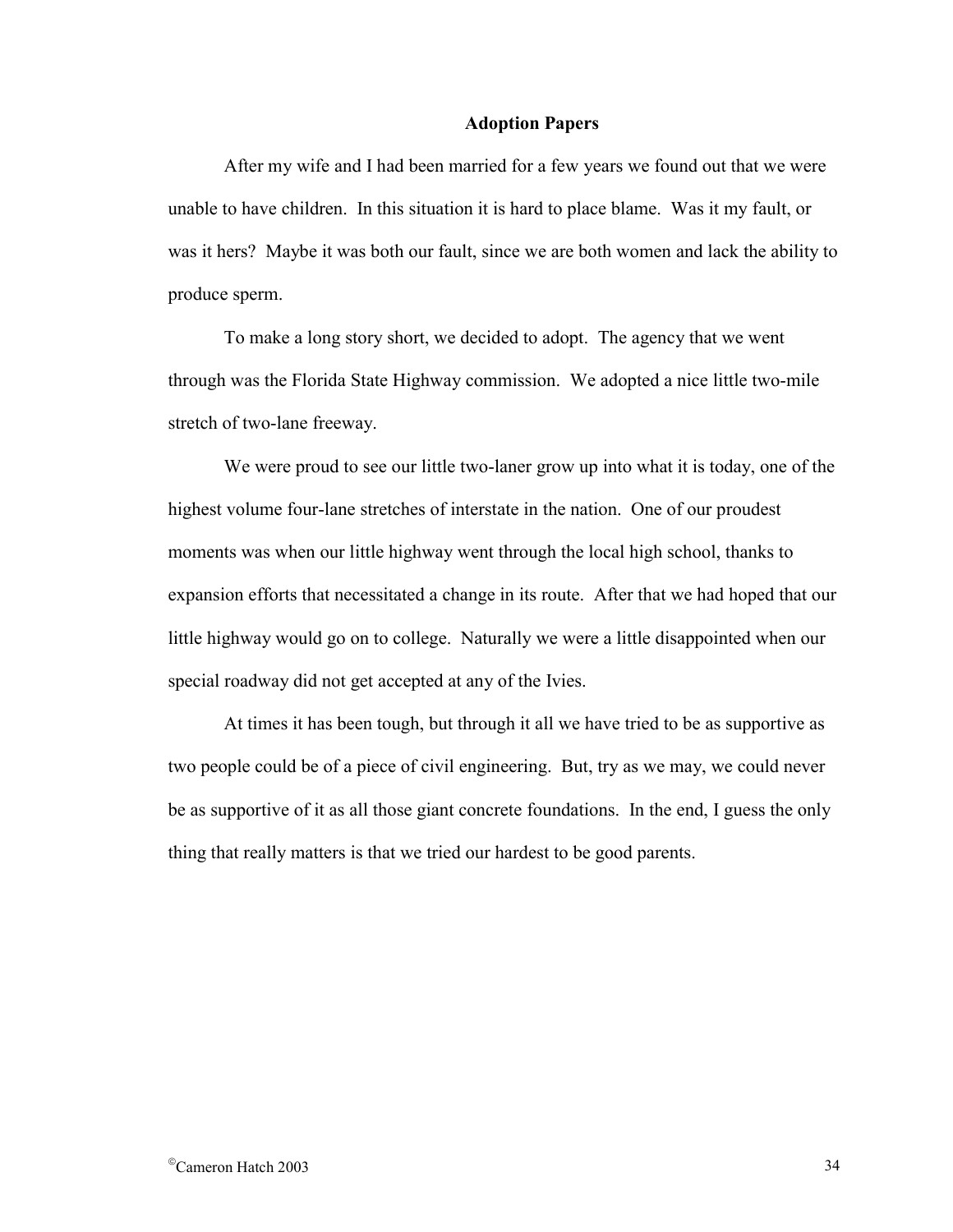## **Insomnia**

Late one night my three-year-old came into my bedroom and woke up my wife

and I. She said, "Mommy, Daddy, I can't sleep."

"What is it, honey? Did you have a bad dream about monsters, or monster trucks?" my wife asked.

"No."

"Is the boogie-man boogying down under your bed again?" I inquired. "No."

"Well what is it then sweetie?"

"I forgot how to sleep."

"Oh! Well, honey if you try hard I'm sure you can remember. Sleeping is like riding a bike, it is something that you never forget." I told her.

My three-year old nodded in understanding and headed back to her room. Upon returning to her room to try to sleep again she sought, in her own three-year-old way, to apply the advice that I had given her. She tried to get to sleep by doing the same thing on her bed as she would do on her bike-- falling off. So as she was falling off the bed she screamed loudly.

Upon hearing her scream I rushed down the hall to her room. I flung the door open and flipped on the lights. What I saw was I bit surprising. It seems that the fall from her ridiculously high bunk bed was broken when the boogie-man caught her in his arms. I always thought that the boogie-man was a mythical, nocturnal monster. Turns out that he is just a friendly creature who suffers from insomnia. He dances under little children's beds to pass the sleepless, boogie nights in Seattle. I also was unaware of this, but apparently his life story has inspired a couple of major motion pictures. Who knew?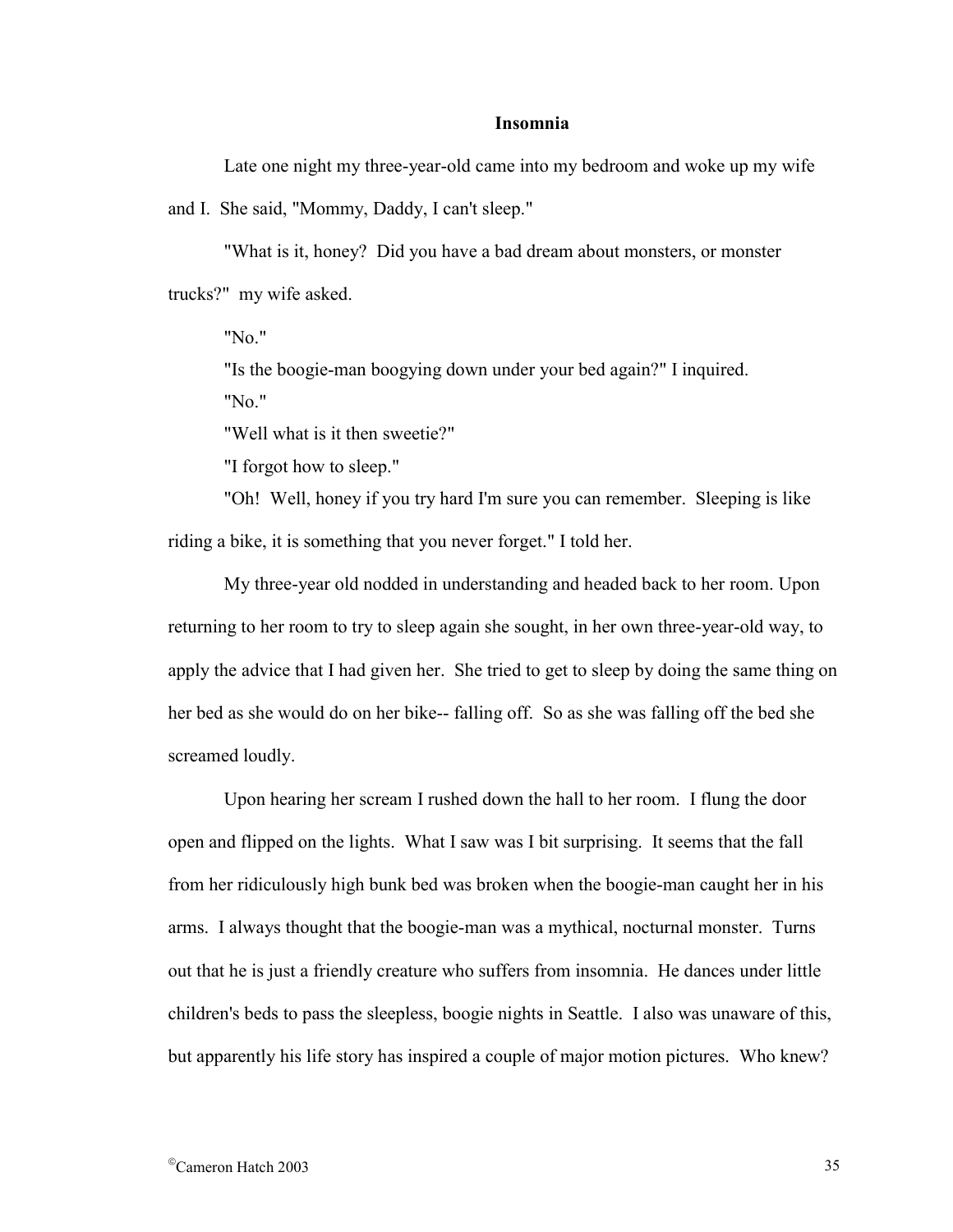#### **Teenage Vices**

Teenage problems like underage drinking and teen pregnancy get a lot of attention in the media these days. But there is something more insidious out there that the media, who are secretly in the pockets of Vegas casino owners (ever wonder why their point of view seemed so obstructed?), doesn't want you to know about-- Teenage Gambling **Addictions** 

Sure, it all starts out harmless enough. "Hey, I'll bet you can't hit a passing car by dropping a giant rock from this here highway overpass!" Then the next thing you know, your kid is calculating the point spread for all the big games: pro, college, and on down to the junior high. Pretty soon your boy and his friends are forming betting pools on things like "how much do you think we can owe the bookie before he sends somebody to break our thumbs?"

Next thing you know, little Timmy is walking off with all your valuables to pay for his gambling debts. Then it really comes crashing home; it only took Timmy one and a half days to get all the valuables, which as painful as it is, is less painful than the other point it highlights-- your family was really poor to begin with.

The one consolation in all this though, is the fact that teenage gambling addictions are a phase that most kids grow out of. Coincidentally, most teenagers grow out of this phase at the same time-- when they turn twenty, since at that point they are by definition no longer teenagers anyway.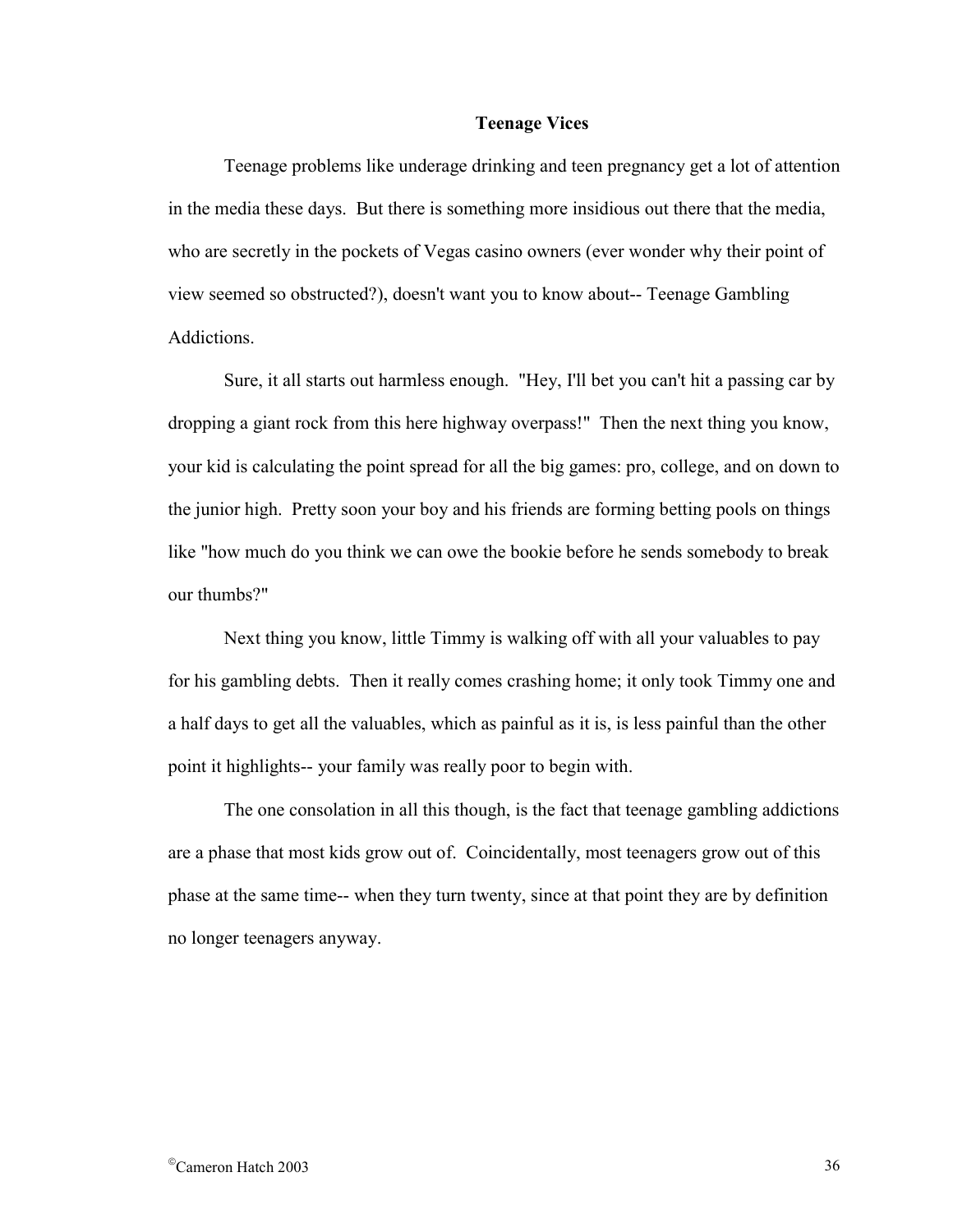#### **My Ex-Girlfriend**

When My Ex-girlfriend and I broke a couple months ago we each knew that it was the best thing for both of us. Don't get me wrong, I still think so now, but I just miss some of the things her and I used to do together. Probably my favorite was the way we always had these little bets. Better yet, was the fact that I won all the bets. Actually, I guess we really only had one bet, but it was a pretty big one. I bet my girlfriend \$10,000 that she would break up with me before I broke up with her.

I won the bet by placing a birthday card along with some fecal matter on the hood of my girlfriend's car. When I told my best friend about it, he said that I had gone too far, especially since it was my own fecal matter.

I don't care if you also think I went too far. But if you really want to tell it to someone, you're welcome to tell it to the Philippine mail-order bride I bought with the \$10,000. She doesn't understand English anyway.

## **Abstinence**

I am a firm believer in waiting to have sex until after marriage. My fiancée and I have been dating for several years now and we are getting married later this afternoon. And I have to say I am really glad we chose to wait.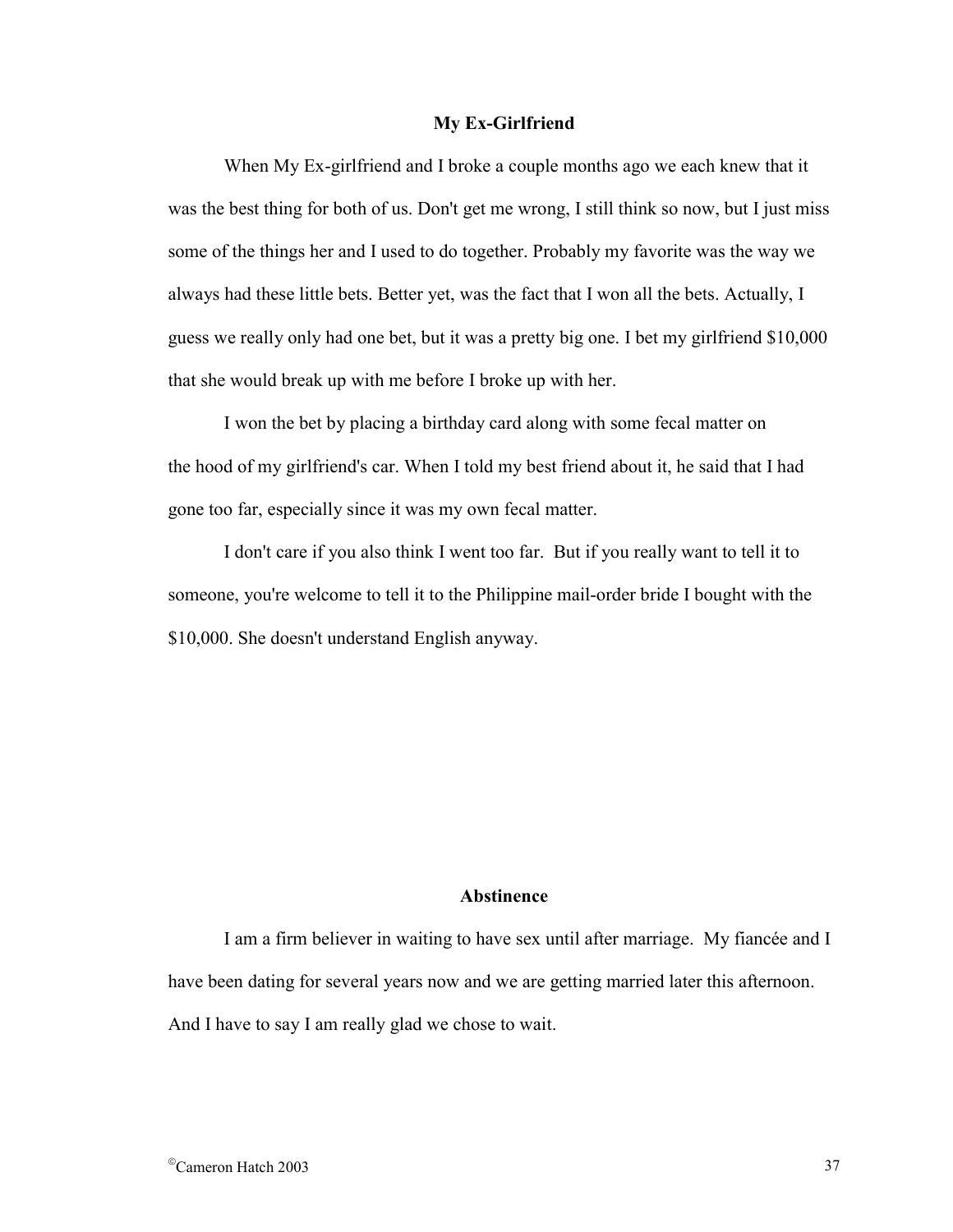We have had some special times together. Looking back it seems silly to think that when I first met my girlfriend I was sort of afraid to ask her out. I was scared that she might bite my head off or something. But on second thought I don't think that my fears were totally unjustified, since we both are praying mantises.

All my other friends from High School decided not to wait. Sure, they may not have died virgins, but they did die without ever being married. I am glad that I am not repeating their mistakes. At least I will leave a wife behind to mourn my death.

#### **My Wife**

My wife is a woman of substance. She is so knowledgeable, resourceful, and kind. She cares so much for me and for our children and it shows in the things she does for us. For example, my wife is an excellent cook. She can fix me anything that I ask her.

Recently I discovered that I love things that are battered-- battered catfish, battered shrimp, battered clams. I guess that I went a little two far when I decided to see how I liked having a battered wife. I now realize that it was horrible for me to become a spousal abuser, especially given the fact that my wife *is* such a woman of substance, since that also makes me a substance abuser.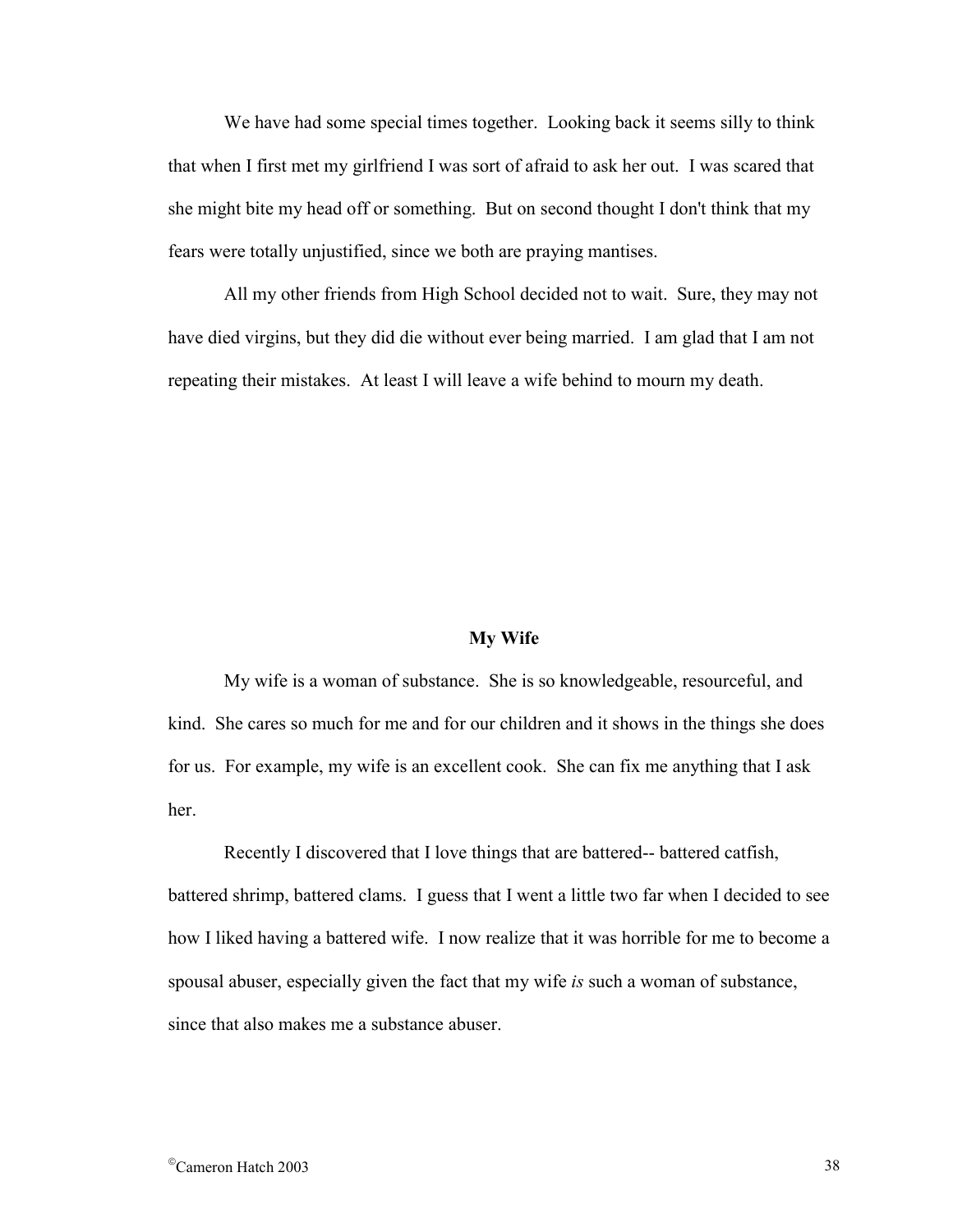Date: Sat, 9 Oct 2009 13:40:39 (EST) From: Steve Jonesey <stjonesey@yahoo.com> To: Amber Olanda <olanda306@hotmail.com> Subject: CURE FOR HERPES FOUND

Amber, How are you? It's been a while hasn't it?

Well, I hope that I did not get your hopes up too high with the title of this e-mail. Because they haven't really found a cure for Herpes at all. I am sorry for lying, but I had to do something to get you to actually read this e-mail instead of just trashing it right away like all the other messages that I send you.

Look, I feel really bad about all that has happened. I wish there were something that I could do. But I guess all I can do is just say that I am sorry about everything that has happened, especially about giving your herpes.

I need you back baby. I am lost without you! Please take me back.

-Steve P.S. If you take me back, things will be different. I promise I will be more careful where I stick my genitals in the future.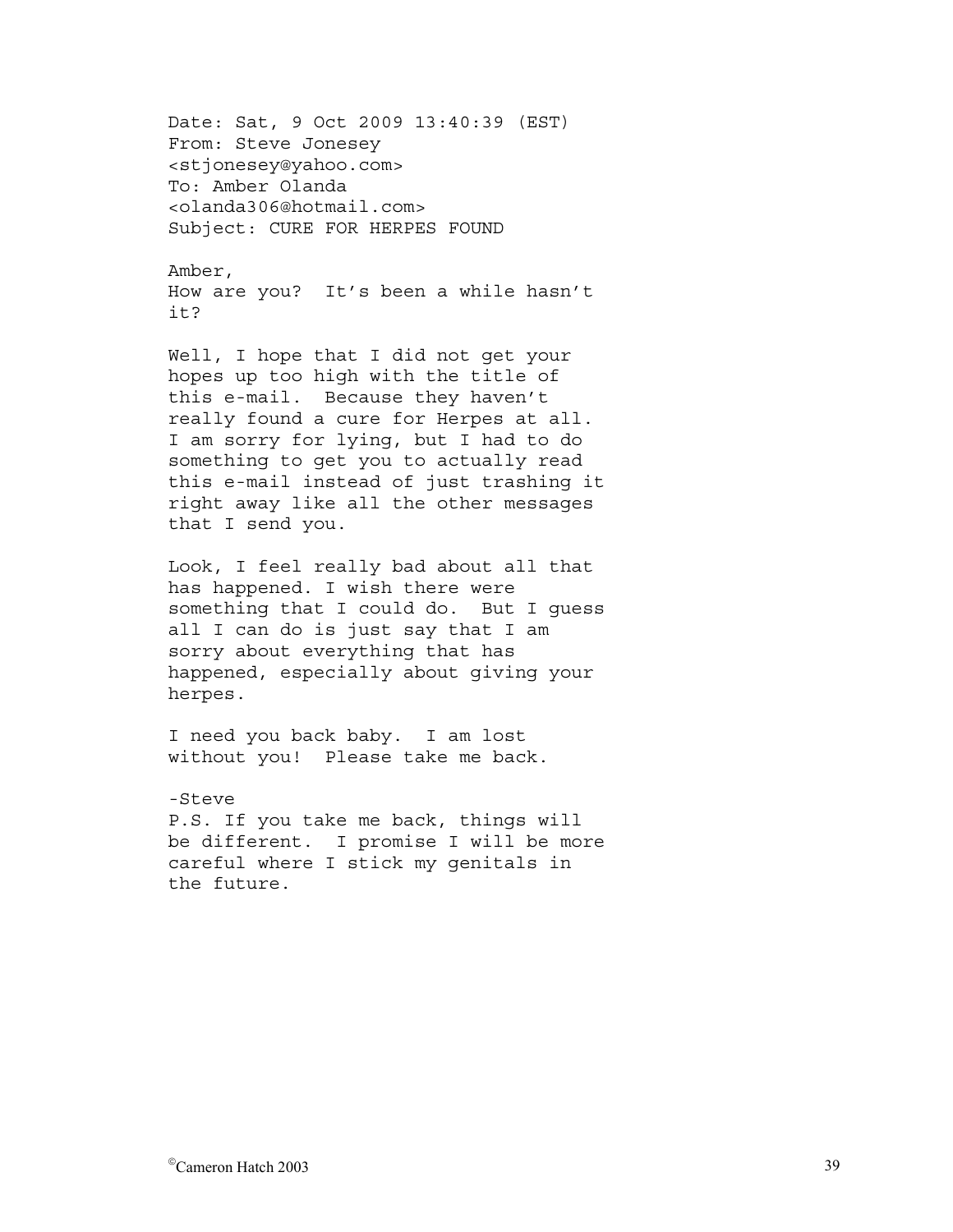#### **My Family Vacation**

 For Christmas our whole family decided to take a vacation to Hawaii. My wife and kids came, along with brothers and nieces and nephews. Our flight to Hawaii was pretty long. Generally I like to avoid using airplane restrooms whenever possible, but due to the length of the flight it became unavoidable.

 While I was in the restroom we must have hit some rough air, because the plane started to shake a little. I ended up peeing all over myself. It seems like nearly every time I use an airplane restroom that happens to me. It is almost as if the pilot knew it was me in the bathroom and was intentionally making the plane shake.

 My grandpa used to do the same thing to me when I was a kid. On trips in his motor home whenever I went to the bathroom he would start swerving all over the place. Actually, maybe it was my grandpa who gave the idea to the pilot (my brother). I mean it is nice of my brother to fly the whole family to our vacations all the time in his private jet, especially since I could not afford to go otherwise, but that does not give him the right to play humiliating jokes like that on me.

## **My Uncle Rod**

My uncle's funeral was yesterday. The eulogy was interesting. It was entitled "Rod Dominica: A very Punny Man." The eulogizer told stories about times in Uncle Rod's life that he brought smiles to the faces of those around him by his masterful use of puns. It really got me thinking.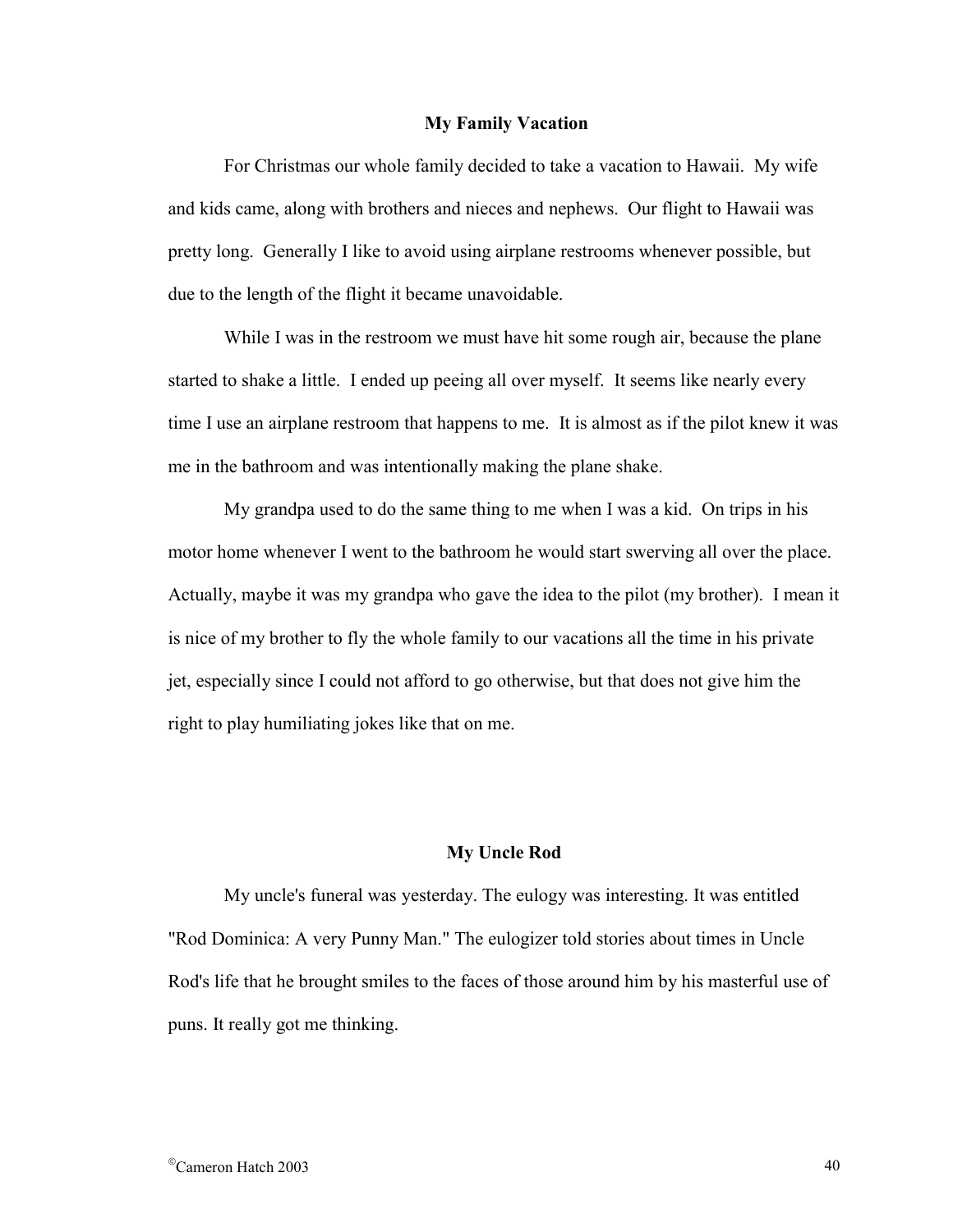I was reminded of when my Uncle first got a cellular telephone. He said, "Look at my new phone. It gets ex-*cell*-ent reception. I will give you the number if you promise not to *cell* it to phone-solicitors. If that makes me *cell*-fish for not giving my number out, then so be it." Now that I think about it, he was pretty annoying when he did that.

I can't really blame my Aunt for snapping. I mean who wouldn't crack after years of those terrible puns? And once you factor in Uncle Rod's years of raging alcoholism and unspeakable abuse toward my aunt it seems inevitable that she would one day lash out and kill him.

#### **One Fall Afternoon in the Suburbs...**

"Stop throwing the ball like a girl."

"Dad, it's hard to throw the ball with all these big pads and helmet on."

 "Making excuses is not going to change the fact that you throw like a girl. Now, why don't you practice throwing the ball fifty more times?"

 "But dad, it is almost dark and I'm really tired. Plus my hands are getting cold and numb!"

 "With an attitude like that how do you ever expect to become a star NFL quarterback?"

 "Are you forgetting, dad? I don't expect to ever become a star quarterback. You're the one who expects me to play football. I just want to become a salon hairstylist."

 "That's it! I've had enough. Go inside and go to your room, Jenny." [Father muttles under his breathe to himself "why couldn't I have had a son?"]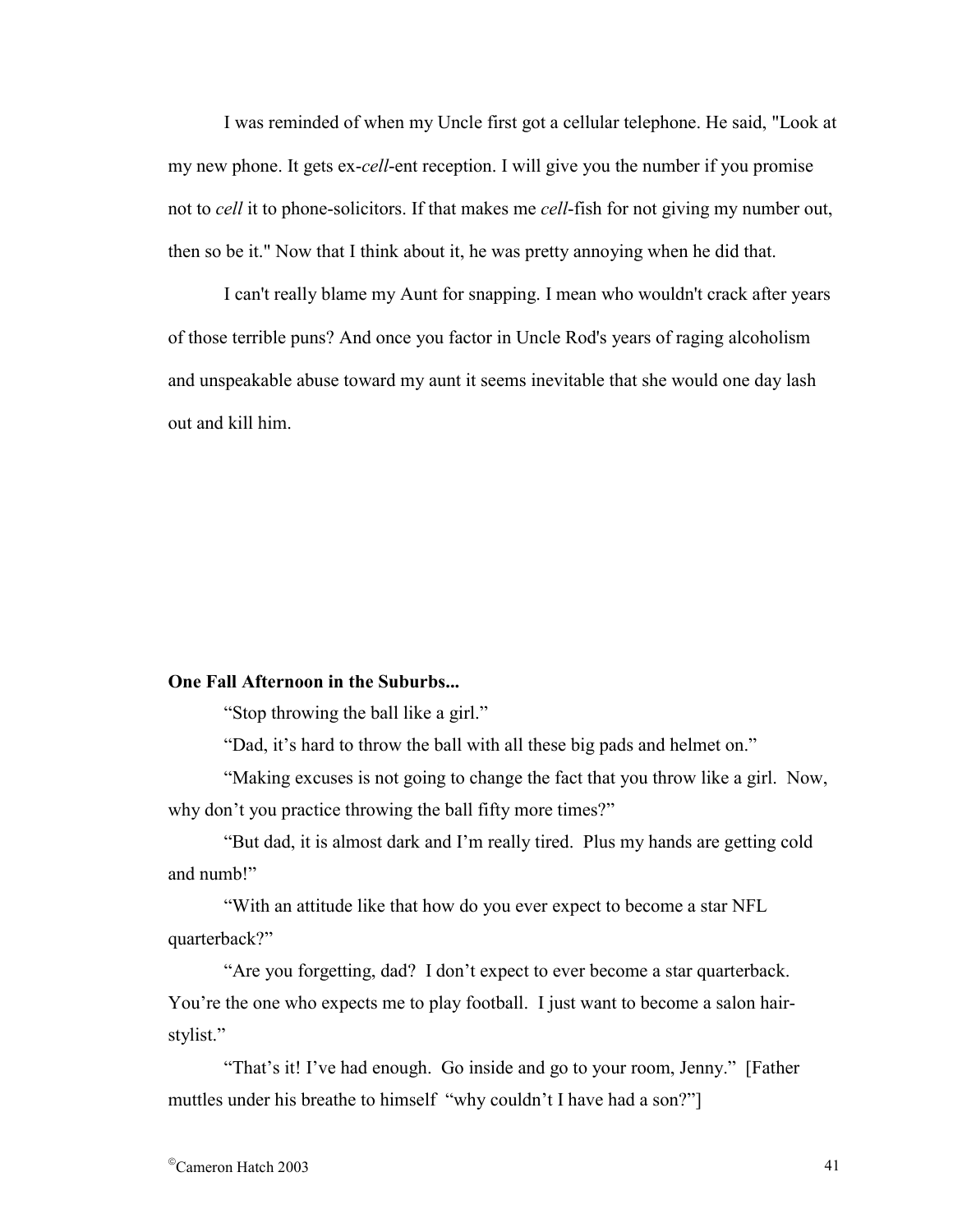## **Near-Sightedness**

I wasn't born with 20/20 vision. Instead I was born near-sighted. Nowadays that kind of thing is no problem, what with the advent of eyeglasses and all. But they did not yet know about eyeglasses when I was born in Egypt way back in 2050 BC.

 For me, near-sightedness was a curse. I could not see things far away. That alone would not have been such a big deal, but I was so fast that I got really close to things before I saw them, and then it was too late. It was really embarrassing for me to keep tripping over the Pyramids. One day the most embarrassing thing happened when I was on my way to school and I took a short cut. I ended up tripping over the outstretched paw of the sphinx. All of my classmates teased me about that for a long time.

 My parents were really understanding and patient with me though. To help they taught me to walk with one hand out ahead of my face to stop me from hitting my head on things. They also taught me to walk with my other hand outstretched behind my rear end to keep other nearsighted speed walkers from bumping into me. This safe walking method was widely used in Ancient Egypt. In fact, near-sightedness was such a big problem (mostly due to all the inbreeding) in ancient Egypt that the Pharaoh commissioned etchings in all public buildings depicting people using the safe walking technique to increase awareness. I don't think most people today know that is the origin of the hieroglyphs and "walking like an Egyptian."

 Yeah, what bugged me most was I kept hearing people use the phrase "hind-sight is 20/20." I wondered why couldn't I have been born hind-sighted instead of near sighted. That way I could have seen everything perfectly fine. I just would have to walk around backwards all the time.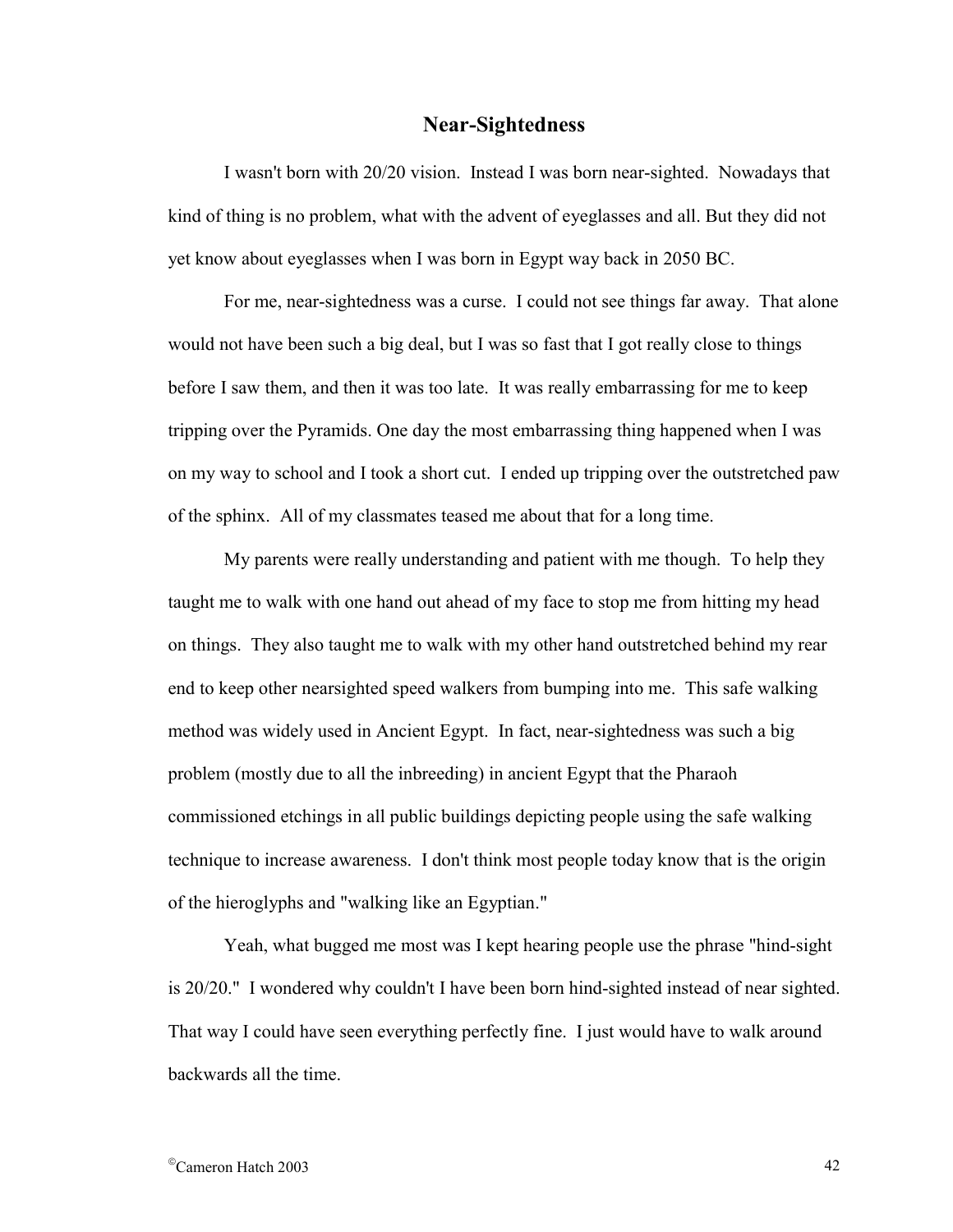#### **Silly Superstition**

I think that people used to be more superstitious than they are today. For example, when they built tall buildings in the olden days, and they went to number the floors they used to skip the thirteenth. The building where I grew up was built in the early 1900's and it has no thirteenth floor. I think the lack of a thirteenth floor is due, in large part, to the crazy superstitious ways of those days. My neighbor, who is really old and was a boy back when it was built, says he thinks it has more to do with the fact that the building where I grew up is a two-story farmhouse.

Whatever the reason, I think it is shameful that my parents' home not have a thirteenth floor. For that reason I have decided to do my part to reverse the effects of superstition and get a thirteenth floor in their house. However, to complicate matters, I don't really have a huge budget to work with since I only make \$8.75 an hour at my college work-study job. In looking for a solution, I was inspired by something that came out of France. (Finally France is contributing something useful to the world!)

Anyway, I learned in high school that in France people call the first story of a building the ground floor and they call the second story the first floor. That got me thinking. What I decided to do is renumber the floors in my parents' home. The first story is now called the ground floor. And the second story is now the thirteenth floor. Now my parents' home can have a thirteenth floor, but my parents only have to walk up one flight of stairs. Plus, they get to brag that their home is the only building in the county with a thirteenth floor.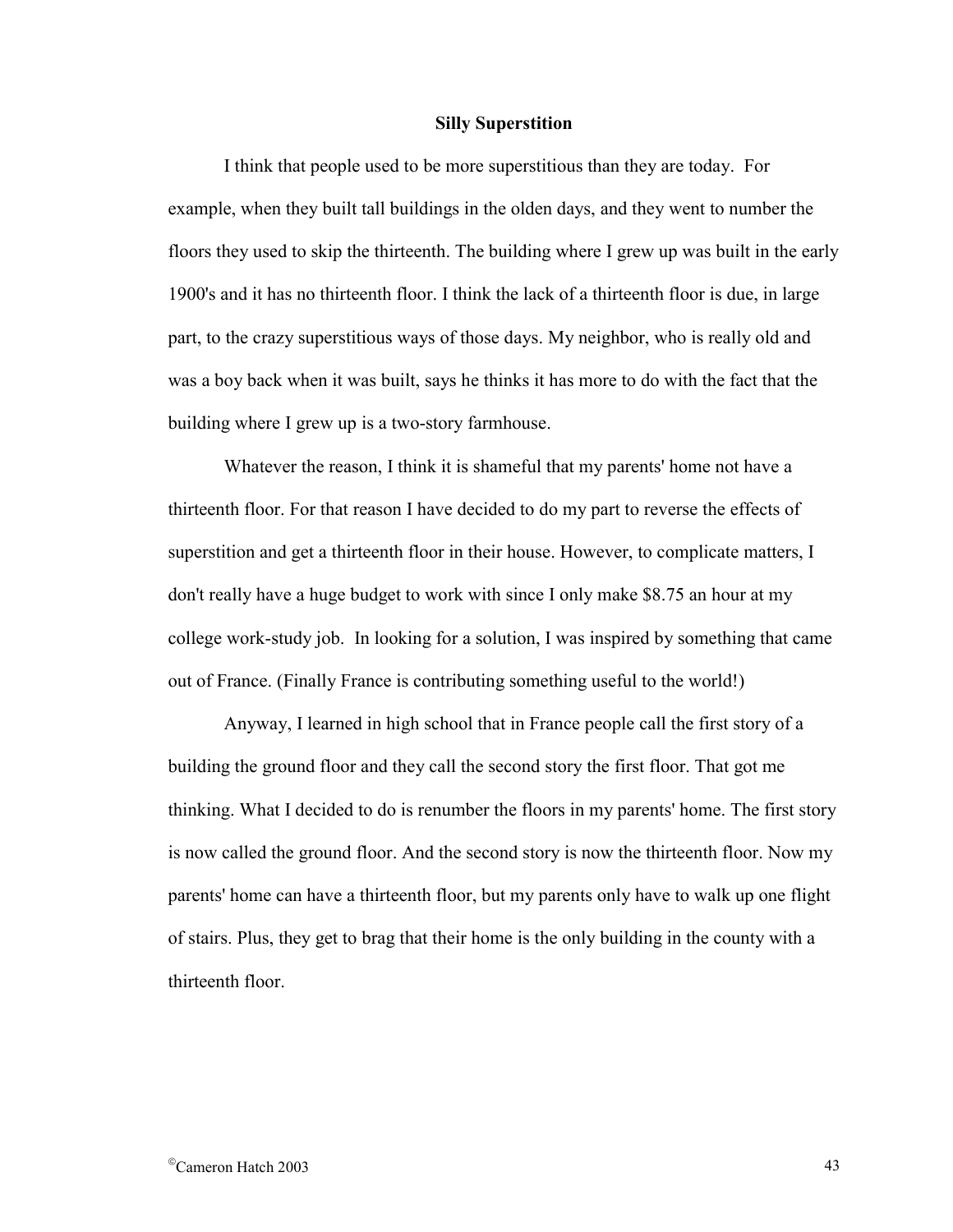# **Chapter 4**

# Self-Help: The Search to Define the essence of "Self" and the essence of "Help!" the Beatles Song

*When doing a half-ass job is not cutting it, I suggest increasing the intensity level to around three-quarter of an ass.* 

*Don't put off for tomorrow what you can do today, like taking the roast out of the oven.* 

*What kind of milk do you like on your cereal? Skim? 1%? 2%? Personally I prefer 3% milk. Unfortunately, very few stores carry it. So I have devised my own way to get it. I just buy 1% and 2% milk and add them together.*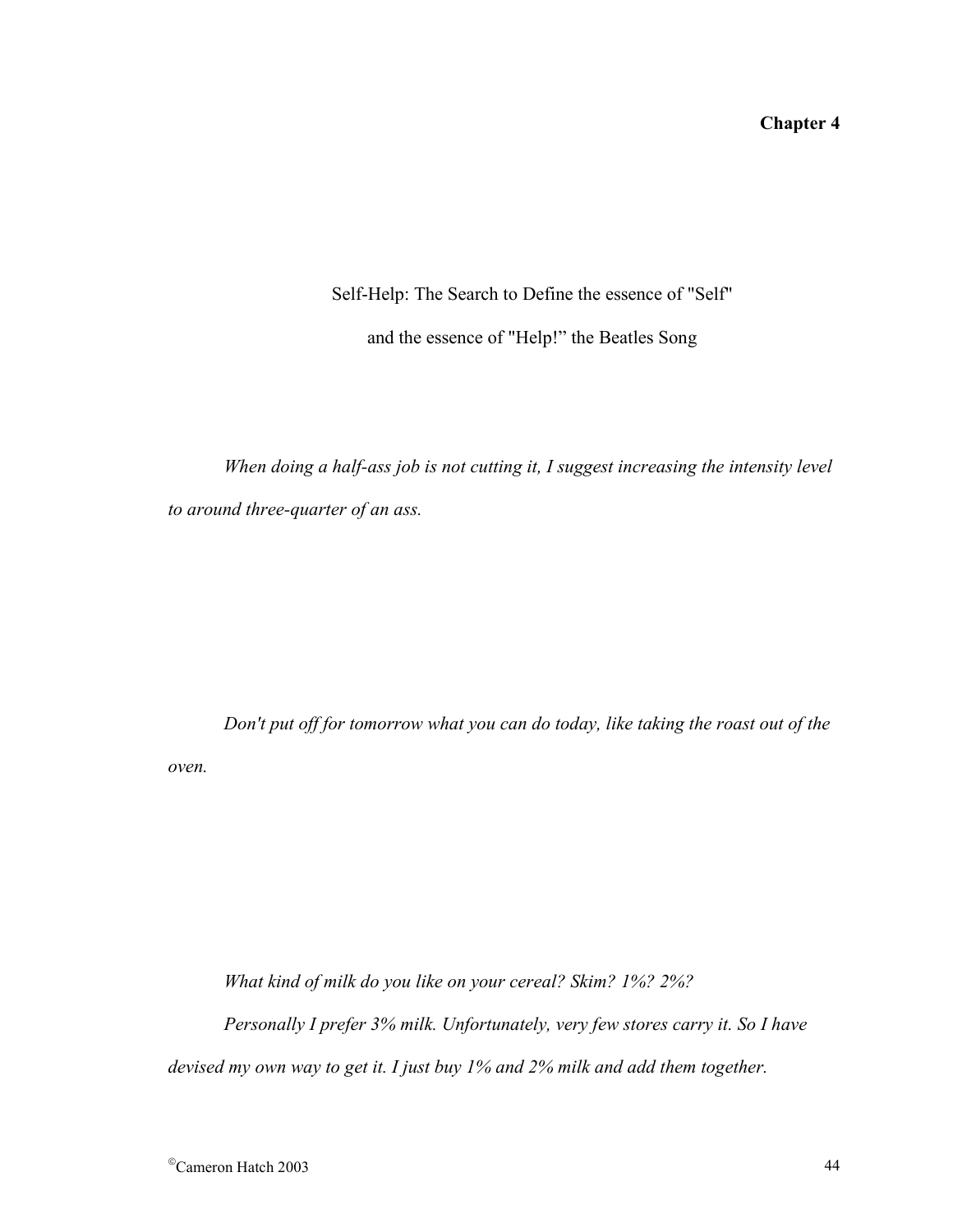## **True Story about Puppies and Alcoholic Kitties**

The first time you read this you might think that the title is misleading. Allow me to clarify. By "true" I mean non-fiction. And even though I say "story" what I really mean is five-paragraph essay. Now that we have that cleared up let us move on to the essay.

This essay will argue that puppies make better pets than Alcoholic Kitties.

First, puppies from quite a few of the most popular breeds of dog have a lower percent alcohol by volume than Alcoholic Kitties (75% alcohol by volume). Some examples are wiener (50%), watch (47%), guard (18.3%), and hot (66%).

Second, Alcoholic kitties smell like alcohol a good deal of the time. Puppies always smell like puppies, unless you spill your beer on them (in which case they smell like armadillos).

Third, Puppies have feelings. Alcoholic Kitties have feline alcohol syndrome.

Fourth, the word "puppies" sounds a lot closer to the word "herpes" than do the words "alcoholic kitties." This may not seem important, but let me demonstrate. Let's say your fundamentalist grandmother, who does not know that you are gay, overhears you tell someone "My gay lover gave me herpes." When she asks you if she just heard what she thinks she just heard, you can tell her, "No, Grandma, I said puppies. My gay lover gave me puppies." Whew! That was a close one.

In conclusion, besides showing four very specific ways that puppies are better than alcoholic kitties, I have also shown that this story was, in fact, not a five-paragraph essay.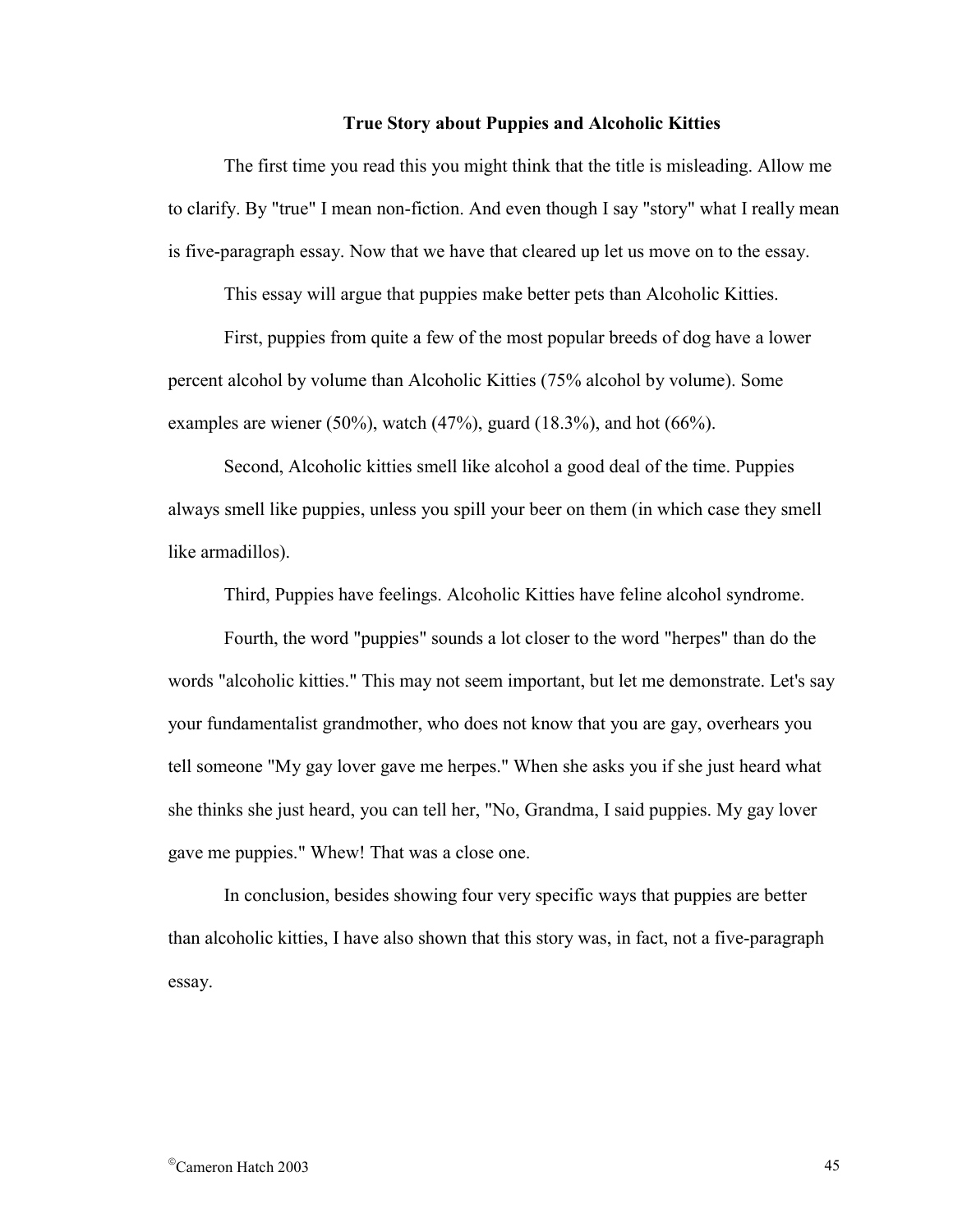## **Go Green!!!!!!!!**  By Cameron Hatch

 In today's society, some look upon athletics as a drain on our scarce resources. Detractors of sports argue that they tie up valuable land, time and money in activities that are extraneous and frivolous. Pro athletes demand huge salaries while giving very little back to society. Well, I have suggestion on how athletics can make a meaningful positive contribution to our society-- by promoting Green living.

 Green living has emerged as an environmentally responsible choice in a world with shrinking natural resources. This is an area where sports should participate. Here are a few areas where athletes and sports can get involved in being Green.

## Team names

This is just one more way that sports can be more Green. Here is a list of athletic teams that promote the Green.

- 1. Oakland Athletics- (green uniform)
- 2. Green Bay Packers
- 3. Bowling Green University
- 4. Dartmouth College Big Green

5. Tampa Bay Buccaneers. I know what you are thinking; "These guys promote piracy way more than they promote the Green." But actually pirates are well known for their recycling habits, with women that is

# Golf

At first I thought to myself, "how could golf get any greener?" After thinking about it for a while longer, I concluded the following.

1. Golf balls often get lost when people slice, hook, or over hit balls. They pollute streams and empty fields. Biodegradable golf balls would solve this problem.

2. On occasion, golfers with anger management issues have been known to hit stuff with their clubs and in the process bend them. They then let loose and huck the contorted clubs into the bushes, again causing pollution and ruining squirrel habitat. Edible/biodegradable clubs would provide a source of food for the squirrel, as well as keep habitat free from pollution.

3. Remove the 18 greens per course cap imposed on Golf Course by the PGA. Increasing density of greens per course (GPC) will definitely make the sport and the world more Green.

# Football

To many, football has such a bad boy image. To help players show a little more of their sensitive/socially responsible sides here are a few possible changes.

1. All the harsh chemical pesticides and fertilizers used these days to grow pigs are taking their toll on the environment. By demanding that owners switch to organic pigs to make pigskins, the NFL players union can do its part to reverse environmental degradation.

2. Football players are well known for their "trash talking." Think of the difference that league officials could make in promoting a green lifestyle by replacing all the "trash talking" with "recycle talking."

 Now, I know that Sport-O's everywhere are probably going to gripe that my suggestions are too hard. But let me close by quoting Kermit the Frog. "It's not easy being green. So shut your sissy mouths before I have to slap you like Miss Piggy!"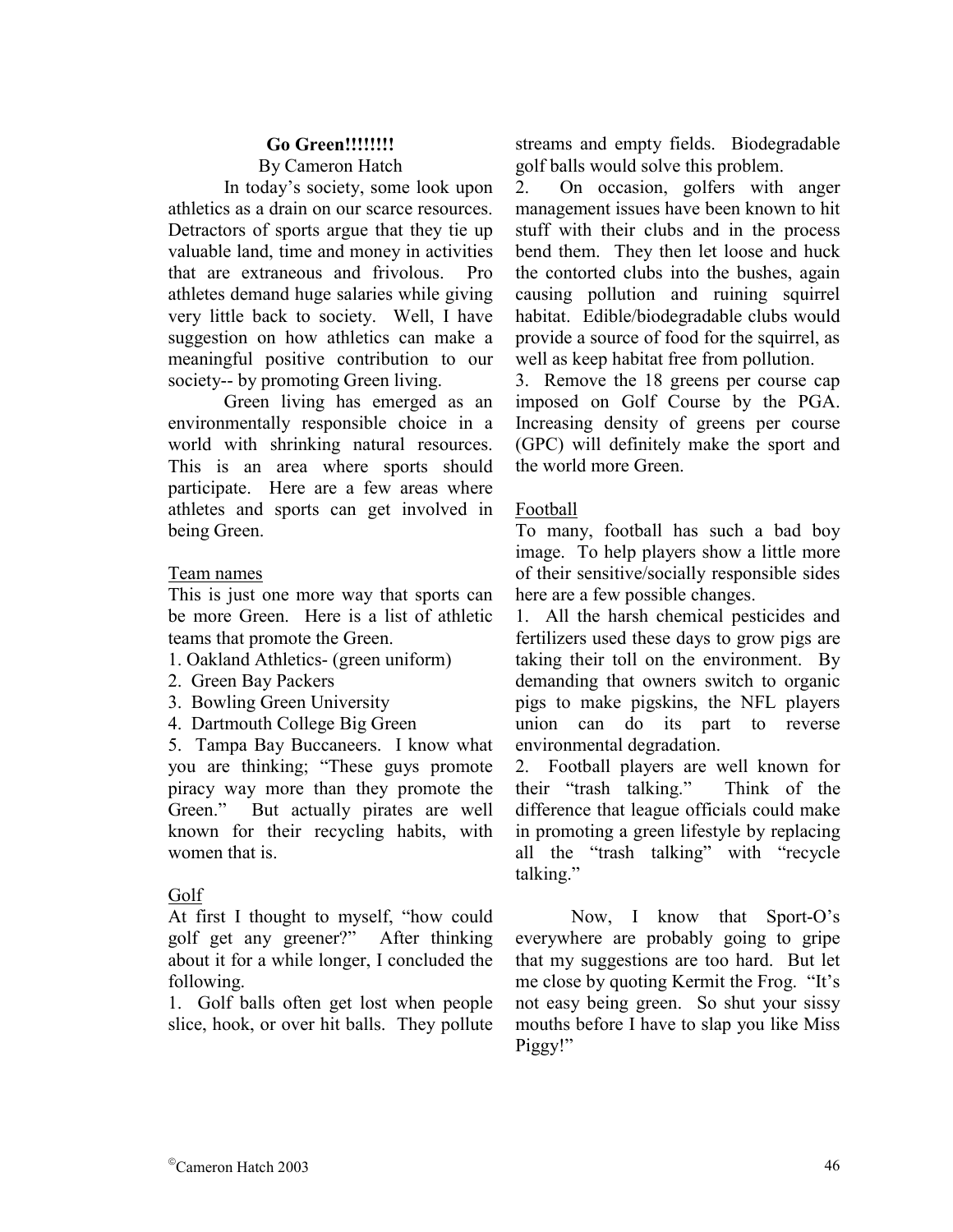## **Eating** *Dis***orders**

Most people are not such big fans, but I like eating *dis*orders.

The people at www.dictionary.com define the word disorder as:

1). A lack of order or regular arrangement; confusion.

2). A breach of civic order or peace; a public disturbance.

3). An ailment that affects the function of mind or body: *eating disorders and substance abuse.*

All these "definitions" are nice, but as we all know the Internet is full of filthy lies. So rather than using any of these *crazy* meanings we will use the definition that I came up with for the word *dis*order. *Dis*order: An order of food that is not served to a paying customer due to one of the following: 1). a waiting staff error or 2). a customer changing their mind and refusing to accept the food.

Now some people have a problem with eating them because they say that these *disorders are trash.* But I say that just because the restaurant throws them out in the garbage does not mean that they are trash. But for those who have problems eating *dis*orders that have been in close proximity to rubbish, there is another way.

Here is a good way to get a *dis*order that has not passed through the hands of waste management. When you sit down at the restaurant ask for a big bacon omelet. Then when the waitress brings you the omelet refuse to pay for it. Say it is obvious that you did not order it. Get angry and ask the waitress "why would a Jew order a *bacon* omelet." After that she will apologize and offer to take it away. Now this is the tricky part, *don't let her take it away*! Tell her, "that's o.k. You can just leave it here. Could you wrap this up for me?" When she gives you a dirty look say, "What? I want to take it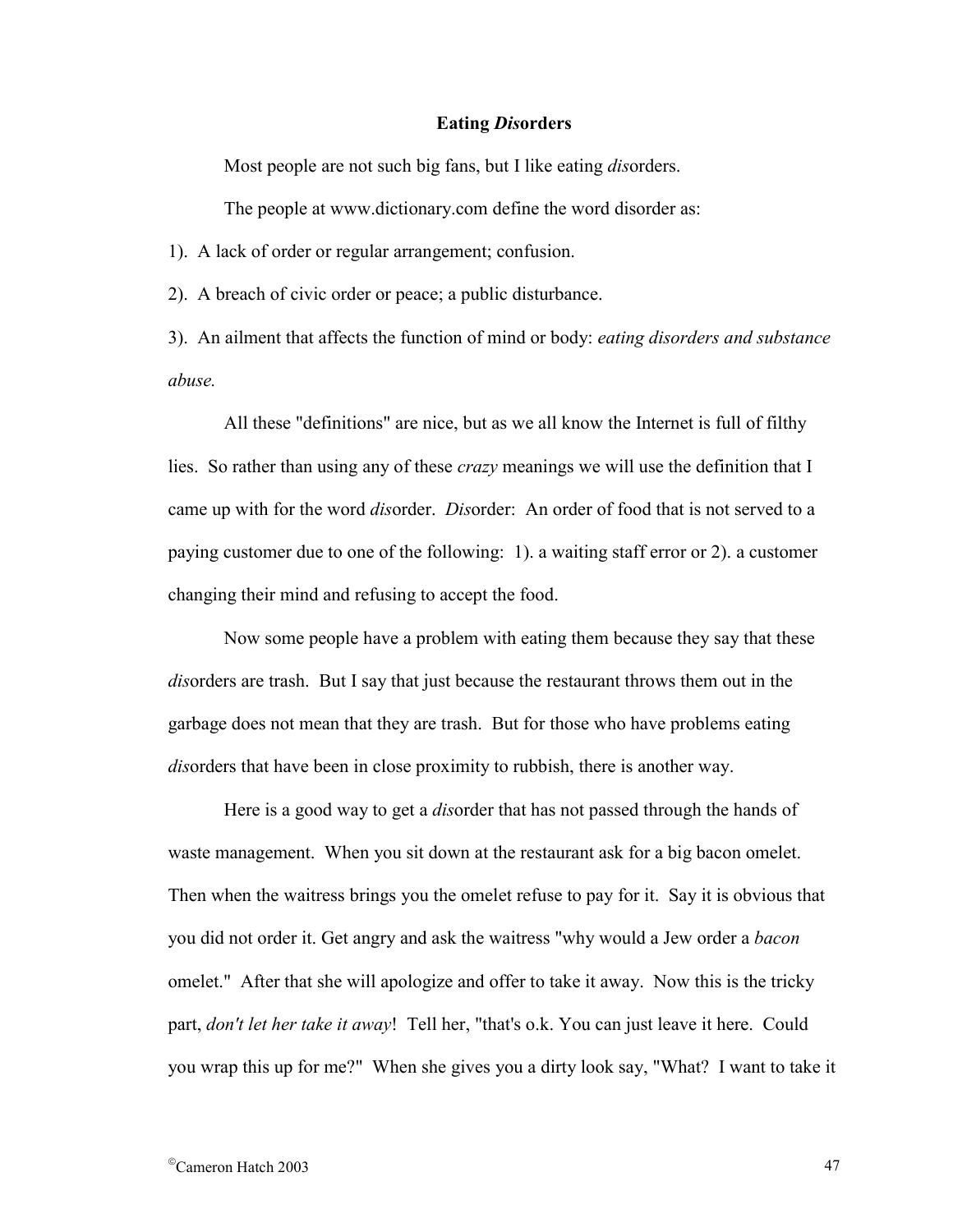home for my dog." After she shoots you the second dirty look, elaborate, "What? Just because I'm Jewish it does *not* mean that my dog is! You are *so* closed minded!"

After she wraps it up for you, proceed quickly to the door. Let you wife drive so you can eat the omelet on the way home. Don't start eating it 'til you're around the first turn so waitress won't see you. Make sure to savor your free *dis*order now, because tomorrow you have to go see your rabbi and learn how to be ritualistic cleansed for eating something that is not kosher.

Yeah, eating *dis*orders-- pretty rough.

#### **Snooze without Losing**

 One of the most annoying things in life is to hear people always saying, "You snooze, you lose." Like the time my friend dozed off in the NBA draft and missed his chance to sign with the Chicago Bulls, so they ended up picking someone else, I think his name was Jordan something. His agent told him unsympathetically, "You snooze, you lose!" He was pretty annoyed.

Or like the time I was on my first long haul after graduating from trucking school. Out on the open road I fell asleep behind the wheel of my big rig in this straightaway right before a curve in the freeway. Luckily there was an off-ramp that continued straight ahead just where the highway turned, so when I veered off the highway I was still on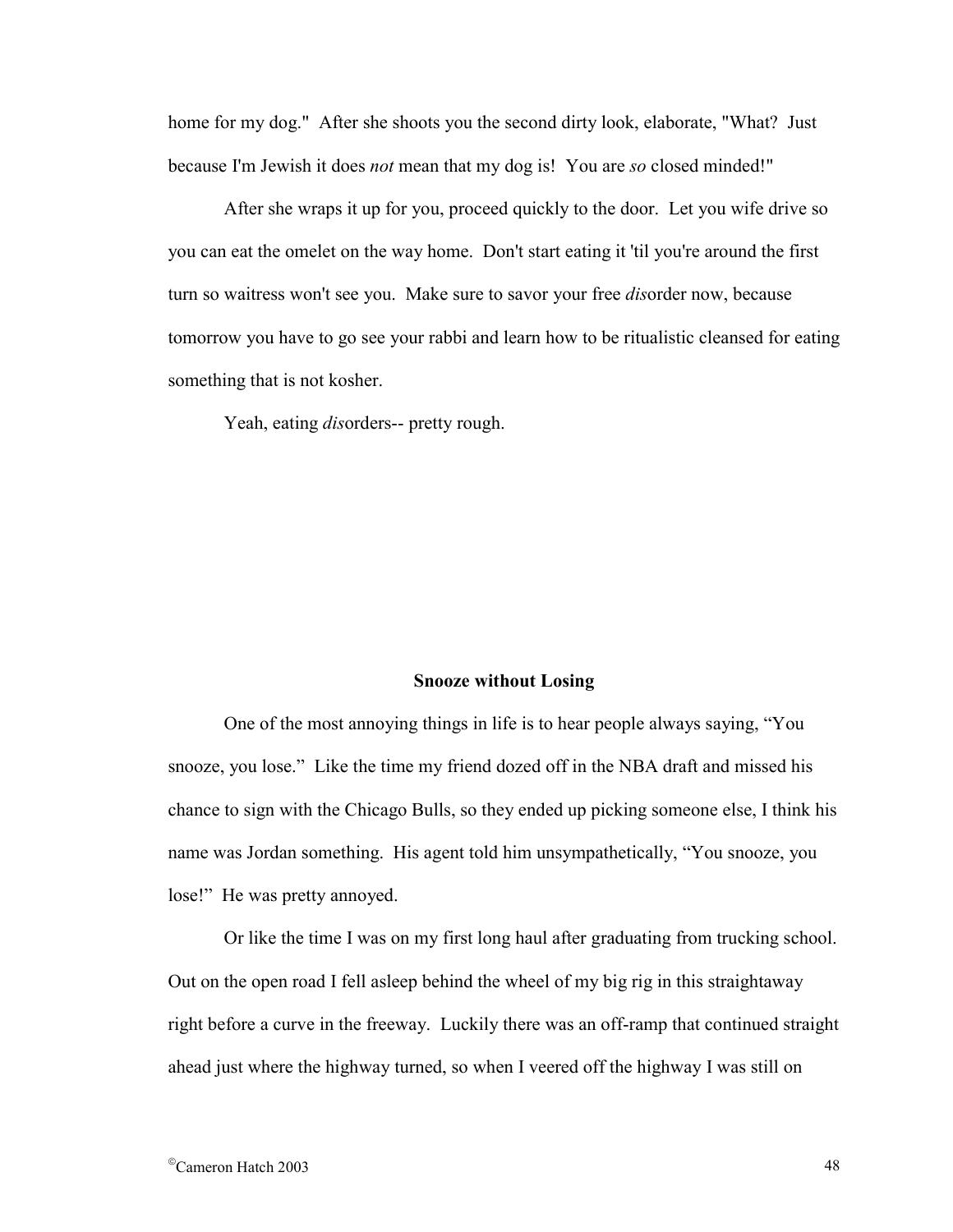some sort of road. Unluckily at the bottom of the off-ramp was a diner/truck stop, which I plowed right into. Luckily it had been closed down for a while, so there was no one there when I had the accident. Unluckily the guy in charge of closing it down forgot to turn off the natural gas supply, so the building exploded and destroyed my rig upon impact. Luckily, the explosion woke me up. Unluckily it also woke up the local cattle rancher who called the State Patrol.

When the State Patrolman arrived he soon learned what had happened to cause the accident and told me, "You snooze, you lose… your license that is!" Try as I might to be thick skinned, this comment got under my epidermis and penetrated deep, touching on a nerve, but not in the same fashion as the heat from the explosion, which penetrated my skin deeply causing much irritation and third degree burns.

All of this brings me to my point, wouldn't it be nice if there were some way to be able to snooze without losing? Well, during my long months of hospitalization and physical therapy the nurses and I came up with some pretty good solutions. Here they are in no particular order.

- 1. **Sleep studies** Not only can you sleep as much as you want, but you get paid for it!
- 2. **Look-alike** If there is one thing that we can learn from Saddam, it is the value of a good look-alike. While you are out dozing off in the hammock in the back yard, everyone will see your stand-in and think that you are hard at work, ruthlessly oppressing your subjects.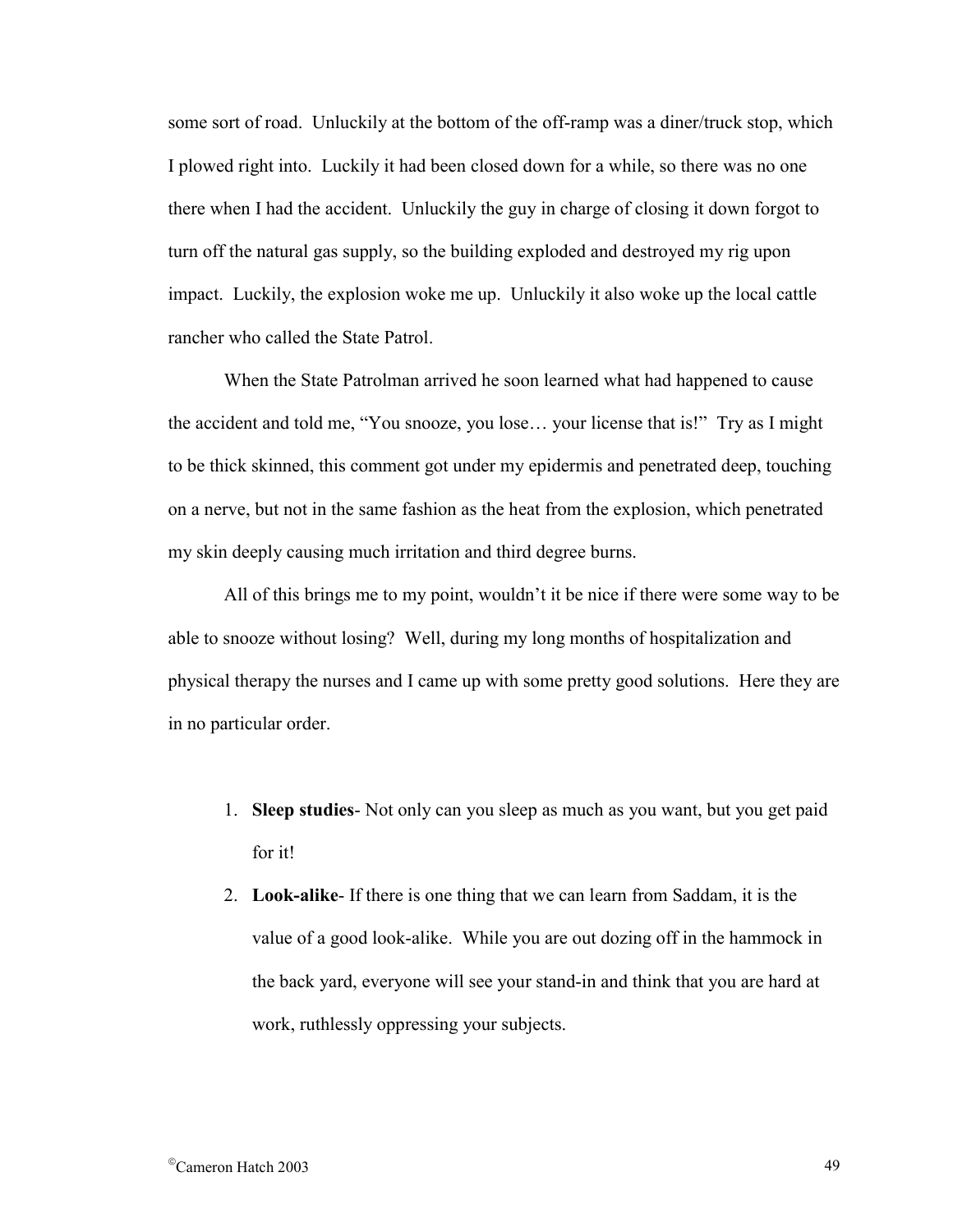- 3. **Sleeping Contests** This is good because the object of the game is snoozing, so "You snooze, you win!"
- 4. **Kindergarten** By teaching kindergarten you can take advantage of "nap time" to get a little snoozing in for yourself while all the children are asleep. If you are not qualified to teach school, or if you are not an undercover police officer working on a case which requires you to pretend to be a kindergarten teacher, then just enroll yourself in kindergarten and enjoy "nap time" as a student. If they won't accept you as a student don't be afraid to resort to identity fraud to get in.

#### **How to Grow a Beard**

 The benefits of beards are almost innumerable. I mean, take the Bearded Lady, for instance. Her beard allows her to defy traditional, male-dominated assumptions about gender. If you want another example of the benefits of beards look no further than the father of our country, Abraham Lincoln. Before he grew his beard, he could not even win a simple gubernatorial election. After he grew his beard, he gained the power to not only become president and free the slaves, but to single handedly chop down all the cherry trees in the orchards where the slaves had been forced to work for centuries.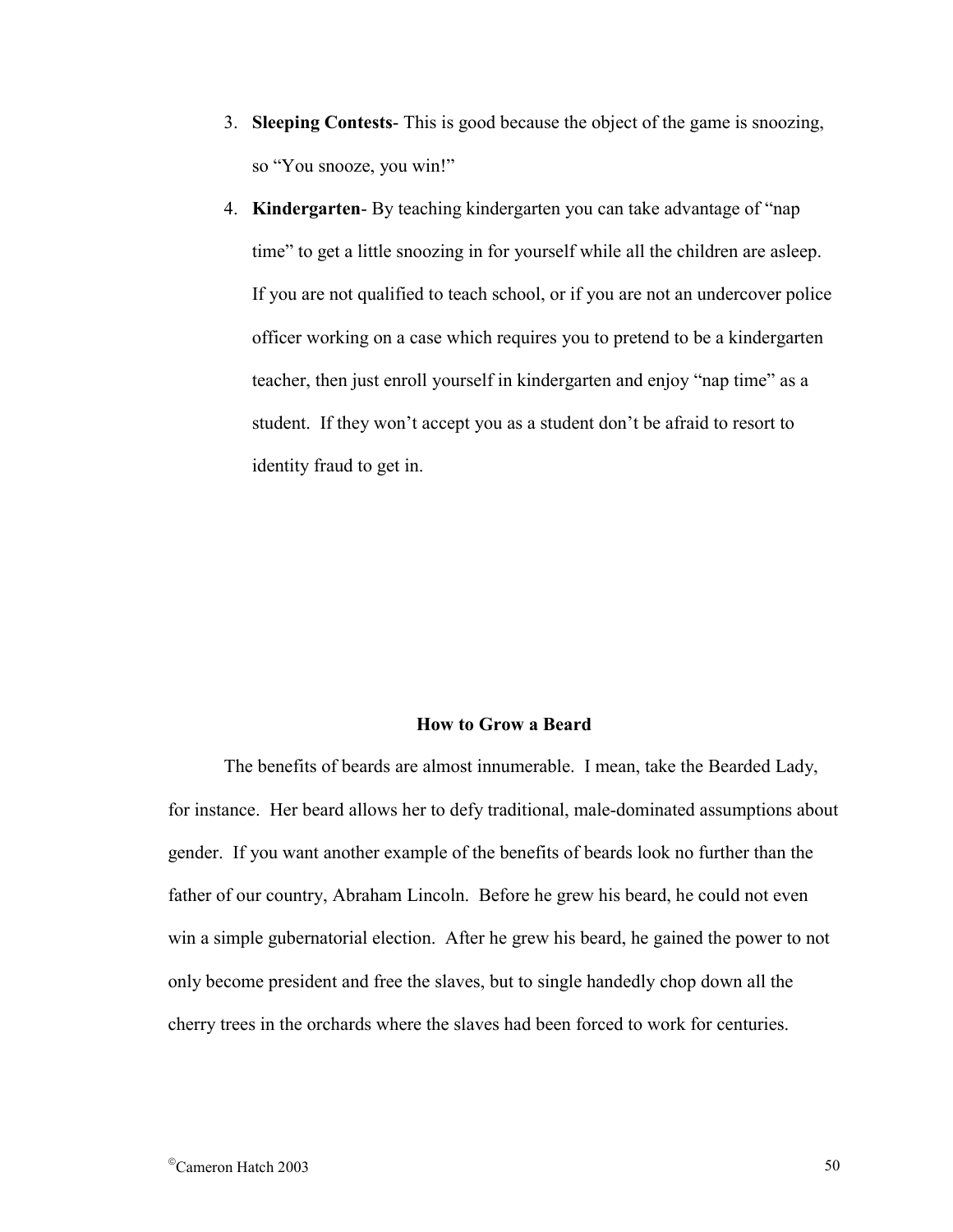Since I can tell you are not much of history buff like me, I will give some modern examples of the benefits associated with beards. Like, did you know that diplomats who have beards enjoy diplomatic immunity? Also, I bet you were not aware that beards, when sprinkled with inhalable immunization powder, can provide their owners with viral immunity.

 If I needed to persuade you of the perks of beards I could go on for a long while, much like the longest beard in the world, but I can tell that you are already convinced so I will just get to the point. Here are some tips to get you started growing a good beard.

- 1. Avoid shaving. And by "shaving" I mean "getting swallowed by a bear." Growing a beard inside the belly of a bear is difficult due to the presence of bear stomach acids, which act as a lubricant for the razor sharp blades in the bear's stomach lining. These can greatly retard facial hair growth.
- 2. Rub a hamster on your chin. There is no scientific evidence that this helps in stimulating the growth of facial hair, but I have plenty of anecdotal evidence that suggests that it feels pretty good.
- 3. Avoid copyrighted nicknames for your facial hair, like Black Beard, Red Beard or The Rescue Rangers. This will ensure that the beard you worked so hard to grow is never taken from you in a lawsuit.
- 4. Be as masculine as possible, since most chicks can't grow facial hair to save their life. In a culture permeated by post-modern ideas I would not have to be bound by such monolithic societal constructions as gender. But since we don't live in such a society, let me add that you should avoid all foods containing high levels of estrogen.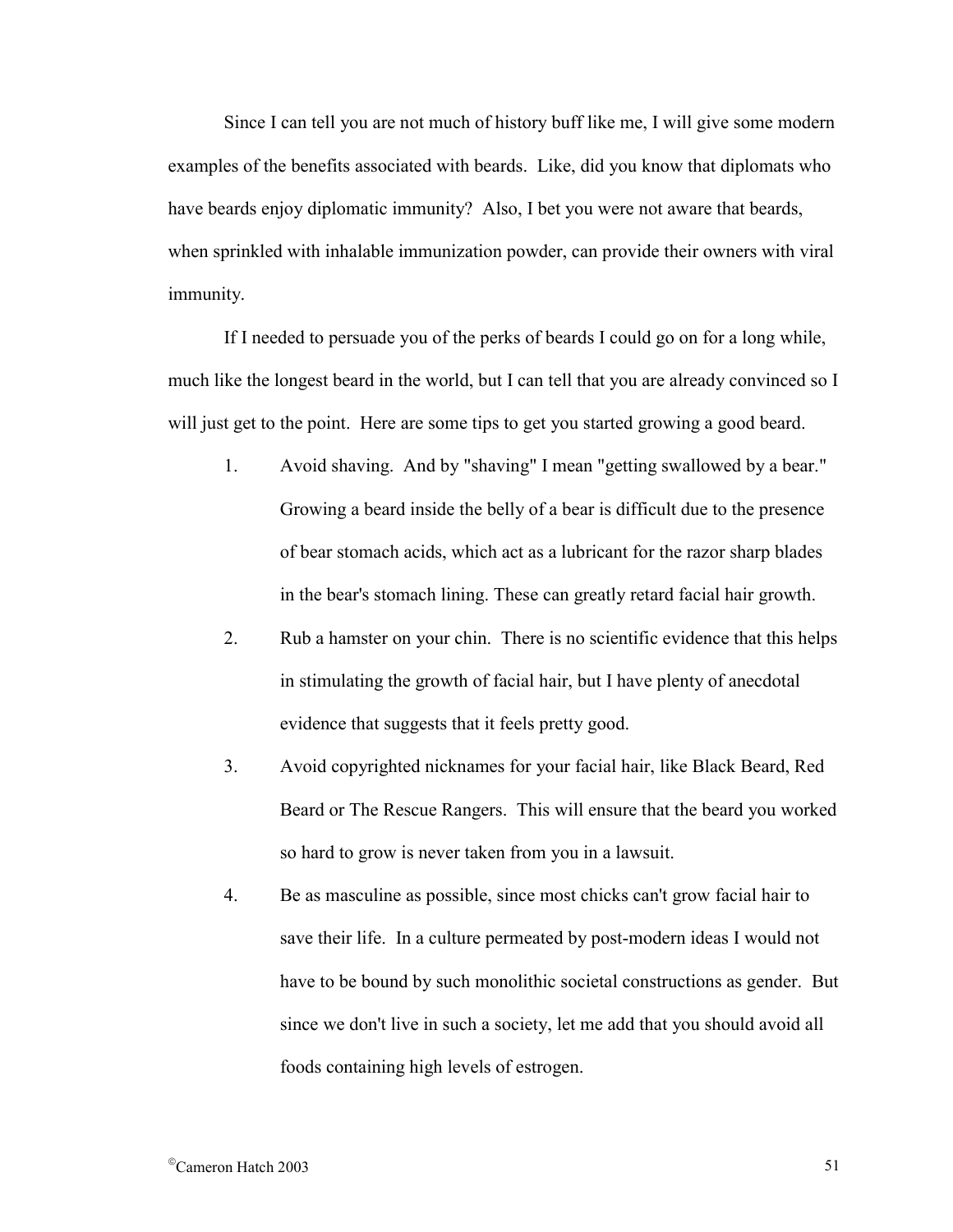# **The Art of Op Ed**  By Cameron Hatch

 Now I am no fancy, big-city columnist (I consider myself more of a simple, small-town columnist), but if there is anything I have learned from my years of writing an editorial column for a big city newspaper, it is how to write a good Op Ed. O.k., you caught me, I am just a college student who has never written a column before this one. Nevertheless, in my own defense, I think I am pretty observant, so let me make a few observations about how to write successful columns.

 First, use dismissive language when talking about the opposing point of view, or your adversary's opinion. For example, let's say your opponent favors a tax cut. Use a direct quote and then follow it with dismissive language. Here is a sample sentence illustrating this technique:

*My opponent says, "I think a tax cut would help stimulate our local economy." Yeah right!!!!* 

Other appropriately dismissive phrases include "He's got to be joking." Alternatively "What is he thinking?" Or maybe, "Sure, like that would ever work."

 Second, when you are unable to point out flaws in the ideas, point out flaws in the person. Pick out strange things about their appearance or any unusual habits that the author of the competing ideology exhibits. If done correctly you can appear to agree with the opposition while still undermining their credibility. Time for more illustrations:

*I think that Jane raises relevant concerns about global warming, but is there a chance that all that eye make-up she wears is impeding her vision?* 

 *Rush Limbaugh's fiscal policies are refreshingly conservative, apparently in contrast to his personal eating policies.*

*The coherence of Stacy's argument is impressive, given the fact that she is such a psycho hose-beast.*

 Lastly, make good use of exaggeration. Exaggerationism may have never caught on in twentieth-century painting, but it sure caught on in twentiethcentury Op Ed's. Moreover, I say it is a tradition that we should continue into the twenty-first century. Exaggerating the folly of others is an excellent way to dismiss one's adversary. It is especially effective when combined with the aforementioned methods, and coupled with either, they form a dynamic duo of argumentative power. Here are some examples.

Dismissive language and exaggeration:

*Bob Barker says, "Spaying or neutering our pets can greatly reduce the overcrowding in America's pounds." That would never happen in a million, billion, ga-zillion years!* 

Personal attacks and exaggeration:

*Ross Perot claims to hear the voice of the American public, and maybe we can't argue with that given the enormity of his giant, gargantuan, elephant-like ears.* 

 I hope that aspiring columnists everywhere (aside from the obvious exception of communist Cuba, where such things are prohibited) are able to employ the techniques expounded in this column to advance the art of Op Ed. I hope that my wisdom, along with the borrowed wisdom that I stole from *Wayne's World*, will prove helpful to humanity.

*Cameron Hatch lives in Dunster House and concentrates in History, but sometimes gets distracted when he thinks of funny jokes he heard earlier in the day.*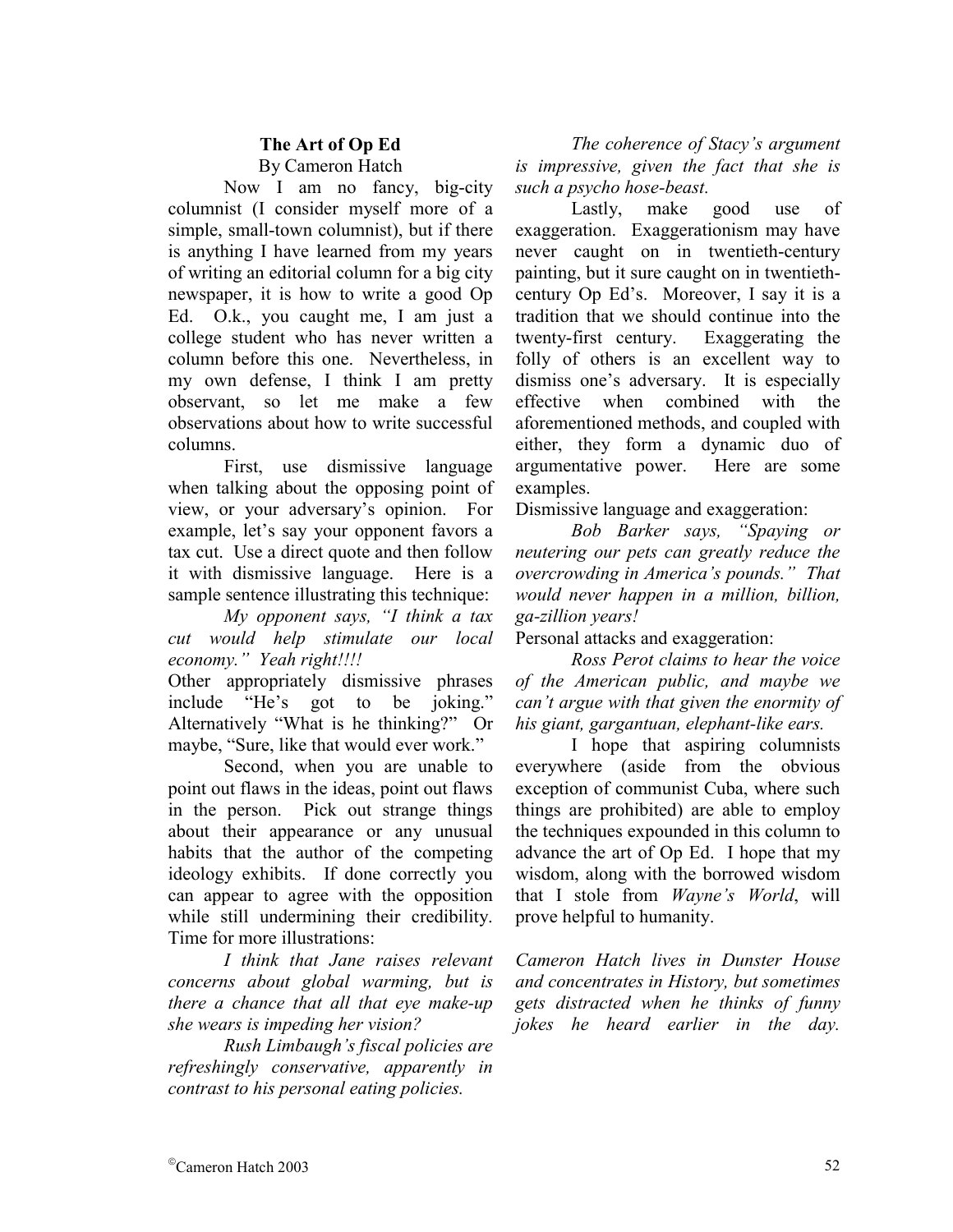## **In Times of Un-funny-ness**

Do you ever get that not-so-funny feeling? It is safe to say that there are times in the life of each of us when we don't feel all that funny or we just don't really feel like laughing. One such time is during a time of national tragedy. Another such time is when you are choking on a piece of food lodged in your throat. Still other times, there is no explanation at all for the lack of humor in your life. But fear not my friend. I have come up with some ways for you to make it through these laugh-less days.

- 1. **Substitution** Often times when people are unable to get what they really want, they find a substitute. For example when my granny can't get crab meat, she goes for the imitation crabmeat. If you don't feel funny, try feeling *ferny*. To do this, just go to the nearest forest and find some ferns to hang out with. If you live in an urban environment, go to the nearest plant nursery and snuggle up with a friendly looking fern. In order to avoid the funny-ness of having people give you funny looks, I advise staying out of sight by hiding in the middle of the plants.
- 2. **Be Occupied** Keep your mind off humor in all its forms- i.e. jokes, pantomimes, funny dogs, trained apes. Do things to keep yourself busy. Get out, ride your bike, or fly a kite. While you are out try to avoid the circus or circus-related parades. If it is raining, stay inside and make a puzzle or play cards. Keep away from things that might make you crack a smile. Make sure to take the jokers out of the deck. Oh, also steer clear of puzzles that depict clowns, funky monkeys, and/or Steve Forbes' presidential candidacy.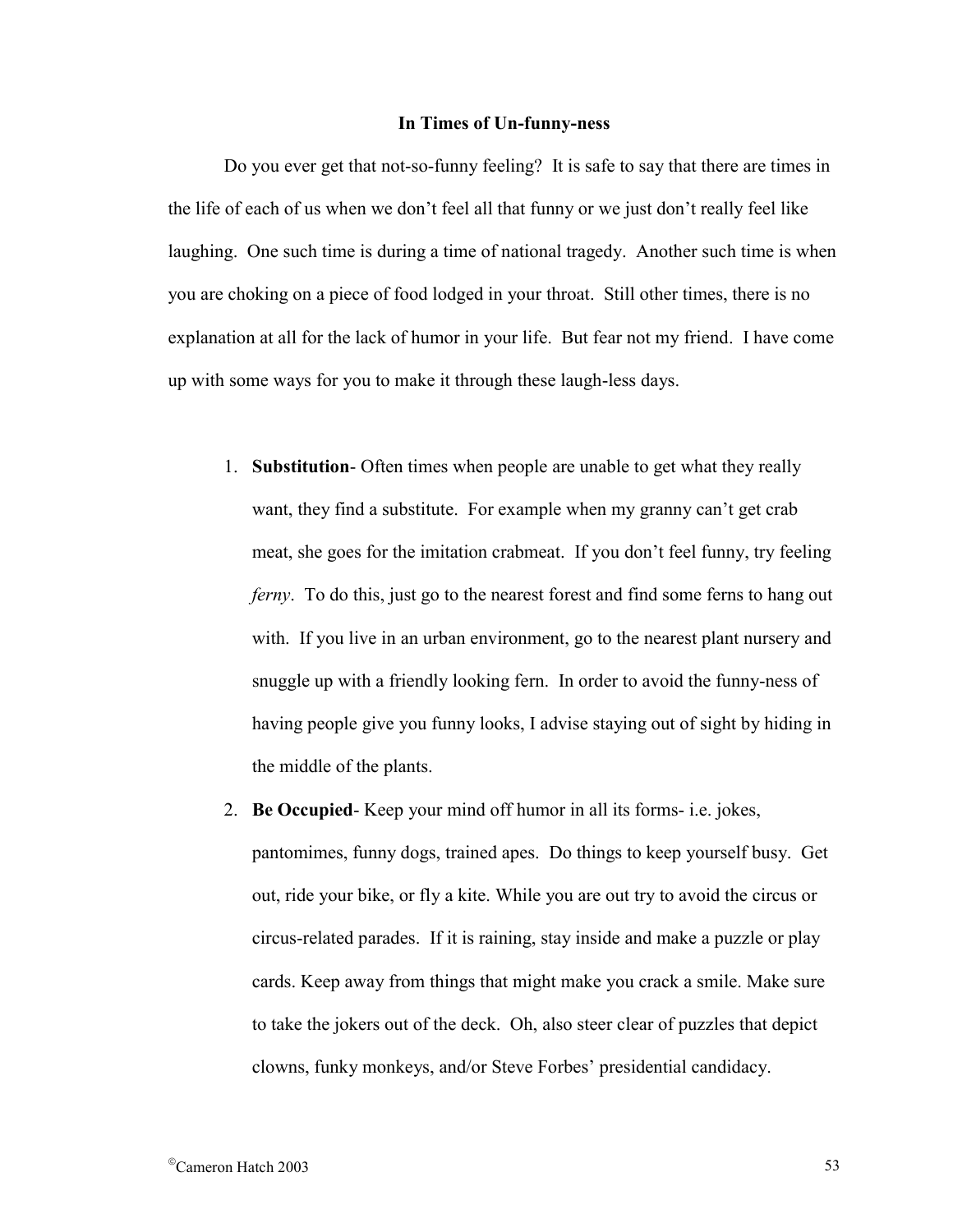3. **Read a Book**- Not sure how long you'll be on your hiatus from humor? Well don't just sit around. Might as well pass the time with a worthwhile activity. You might even learn something from these books. No, really, I mean it. With comedy out of the way you'll surely be surprised how many classic, non-joke books there are out there.

These suggestions should help you to weather the storm of an unfunny funk. However, on the off chance that your laughter does not return on its own after a little while, maybe it's a sign that something's wrong that you should try and fix it. If it were me, I would check to see if my throat was blocked and get someone to perform the Heimlich maneuver on me, just to be safe.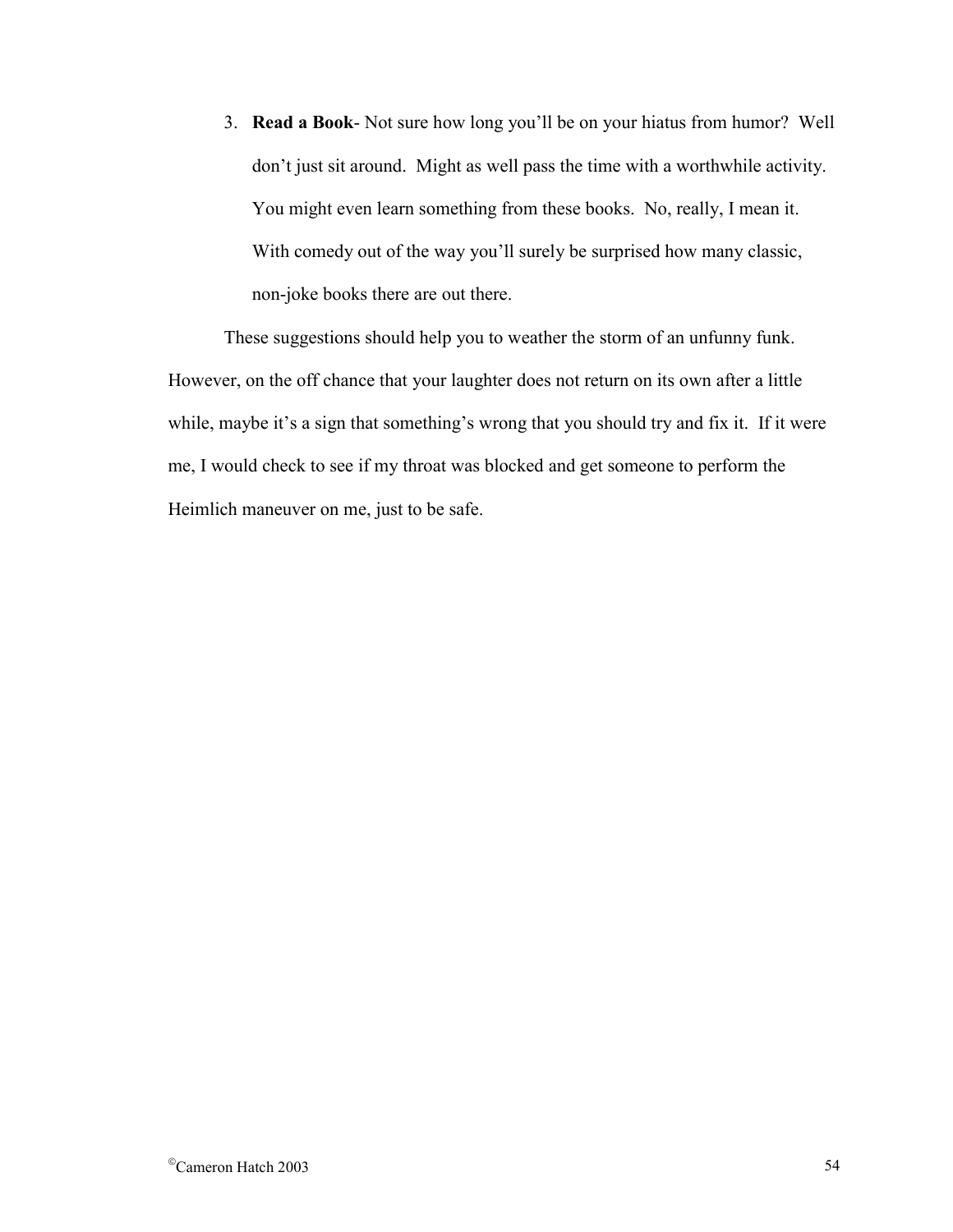# **APPENDIX**

My Appendix: Dr. #1 Said it Should Be Removed, So I Went to Dr. #2 for a 2<sup>nd</sup> Opinion, and He said it Could Stay

*I really do like cured ham and trout. Unfortunately trout is not curable in the same way that ham is. Even more unfortunate is that herpes is also not curable, but in a different way than the trout.*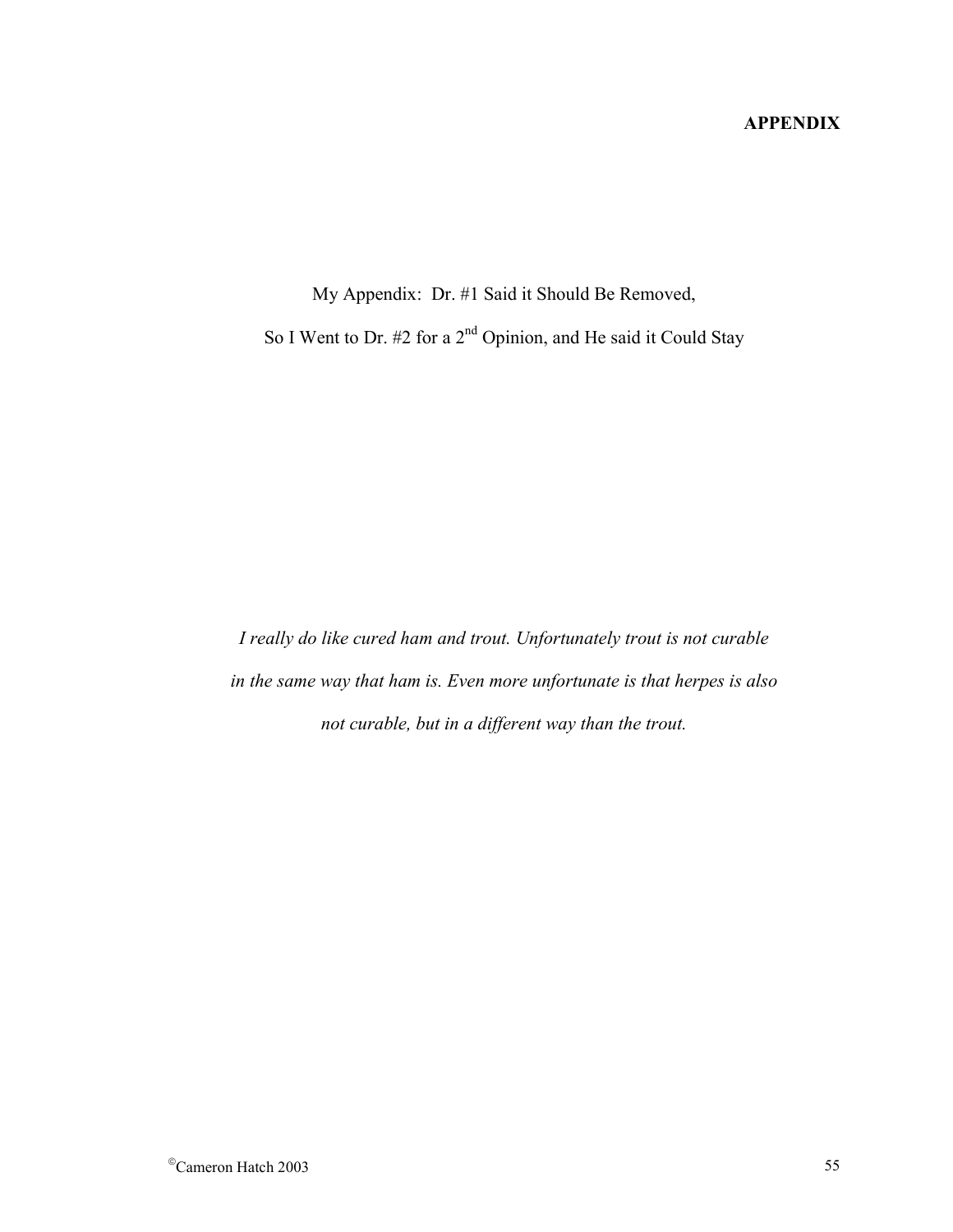|         | 1995      | 1996      | 1997      | 1998     |
|---------|-----------|-----------|-----------|----------|
| Jan-Feb | $12 - 60$ | $23 - 53$ | $45 - 32$ | 11-66    |
| Mar-Apr | 14-59     | $25 - 53$ | 50-27     | 10-68    |
| May-Jun | 14-58     | $29 - 50$ | $26 - 50$ | $8 - 71$ |
| Jul-Aug | $17 - 55$ | $31 - 47$ | $6 - 78$  | $9 - 69$ |
| Sep-Oct | 18-56     | $35 - 43$ | $9 - 70$  | $7 - 71$ |
| Nov-Dec | $21 - 54$ | 39-39     | 10-69     | 11-68    |
|         |           |           |           |          |

 $\_$  , and the contribution of the contribution of  $\mathcal{L}_\mathcal{A}$  , and the contribution of  $\mathcal{L}_\mathcal{A}$ 

Checkers' Win-Loss Record of Gorillas vs. Zookeepers' Assistants at the Bronx Zoo2

 $\_$  , and the contribution of the contribution of  $\mathcal{L}_\mathcal{A}$  , and the contribution of  $\mathcal{L}_\mathcal{A}$ 

 The gorillas at the Bronx Zoo were taught how to play checkers in December 1994 after receiving four checkers sets as a Christmas present from PETA. The progress of the gorillas was monitored and recorded. The data collected is shown here in Table 1. As we can see in Table 1, the gorillas consistently improved their winning average from 16.6% in January and February 1995 to a peak of 64.9% in March and April 1997 in games of checkers versus the Zookeepers' assistants. All except one of these wins over this two-year period came from Snowball, Cocoa, or Pebbles. These three gorillas in particular showed great improvement in their checkers play, indicating the capacity to learn strategic planning.

 As we also see in Table 1, there was a dramatic drop in the number of wins by gorillas from March to June of 1997. If we look closer at Figure 1, which breaks down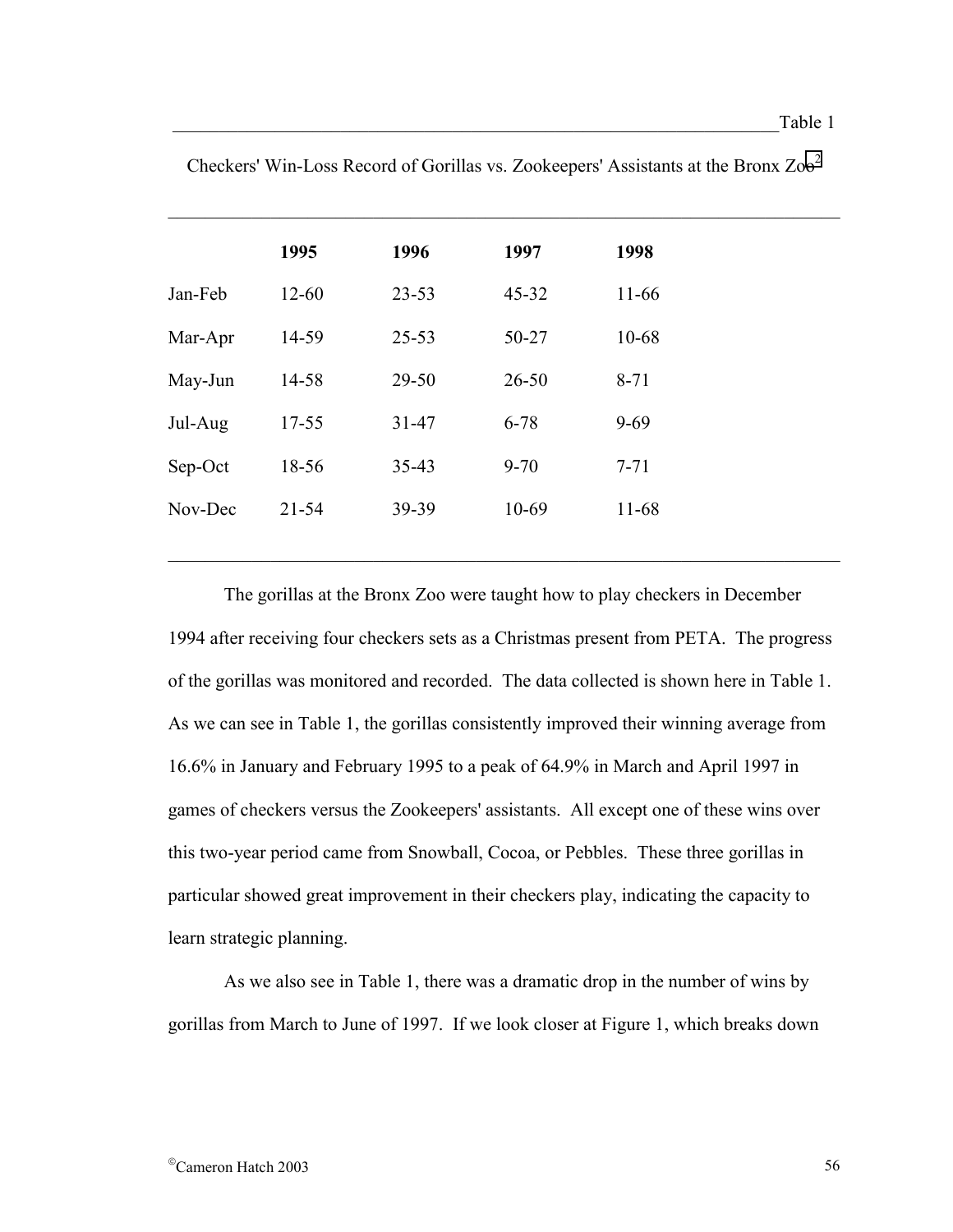the first half of 1997 month by month, the numbers show that the most dramatic drop happened between May and June. This coincides closely with the escape of the three gorillas, Snowball, Cocoa, and Pebbles, at 3:15pm on May 26, 1997.

In May these three were on pace to break their own record for wins in a single month, tying the record of 26 wins on May  $25<sup>th</sup>$ . The three were scheduled to play several games of checkers against the Zookeepers' assistants the afternoon of May  $29<sup>th</sup>$ and needed to win only one of the 6 games to break the record. But Snowball, Cocoa, and Pebbles apparently escaped from their cages while the men were preoccupied setting up the checkers boards and pieces in the next room. This seemingly well planned and executed escape seems to corroborate the evidence in Table 1 that these gorillas had the ability to master strategic planning.

The continued dominance of the Zookeepers' assistants' team since June 1997, as seen in Table 1, can partially be attributed to the absence of the most intelligent gorillas. This human success is also partially attributable to the change in hiring policy for the position of Zookeepers' assistant. The Bronx Zoo no longer hires the mentally challenged to watch the gorillas or to play checkers against them.<sup>3</sup>



<sup>&</sup>lt;sup>2</sup> <sup>2</sup> The data in Table 1 emerged from an internal investigation commissioned June 1, 1997. Provided by Head Zoologist, Dr. Randy Ree. Data after this date was collected in compliance with the recommendations of the probe on June  $1<sup>st</sup>$ .<br>  $3$  Source: NVC Montal Health District Wo

<sup>&</sup>lt;sup>3</sup> Source: NYC Mental Health District Work Therapy Program (WTP) hiring records.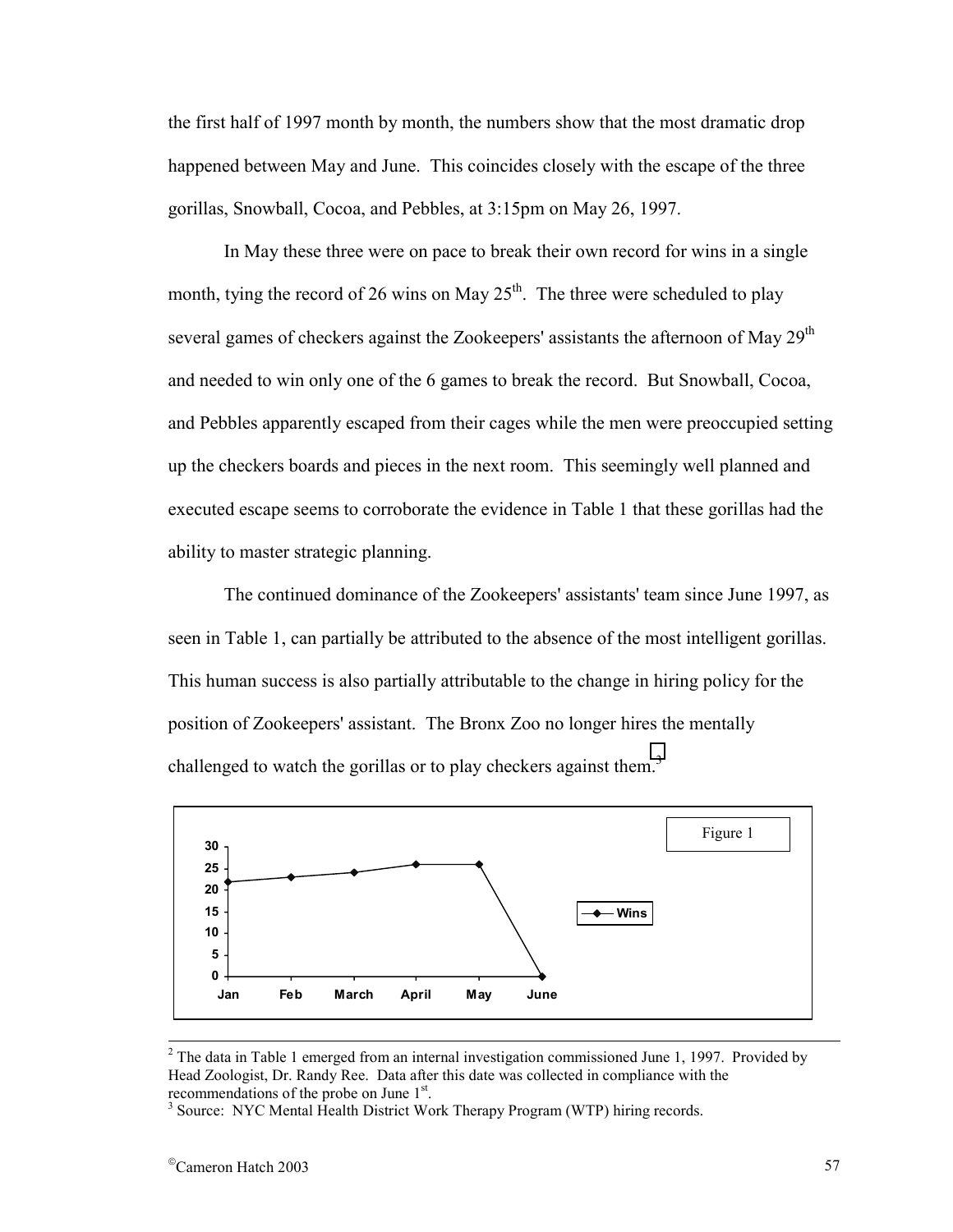# <sup>4</sup>Figure 2



 This study was part of document that was leaked to the press in September 2002 by a former company executive. This suggests that computer manufacturers are aware of the possible link between increased computer usage and increased incidence lactose intolerance. This may have been the motive behind recent acquisitions of key companies in the soymilk sector by computer giants like Macroshaft.

 Further medical inquiries into the matter are necessary, but should the link be established we may have another tobacco industry type scandal on our hands.

 Also the SEC is investigating, since leaks of this study to privileged investors may be behind some suspected insider-trading activities in the commodities markets, evidenced by the recent volatility of milk futures.

<sup>&</sup>lt;sup>4</sup> Results of an internal study conducted by the Soymilk Producers Syndicate, a subsidiary of Macroshaft Software, Inc.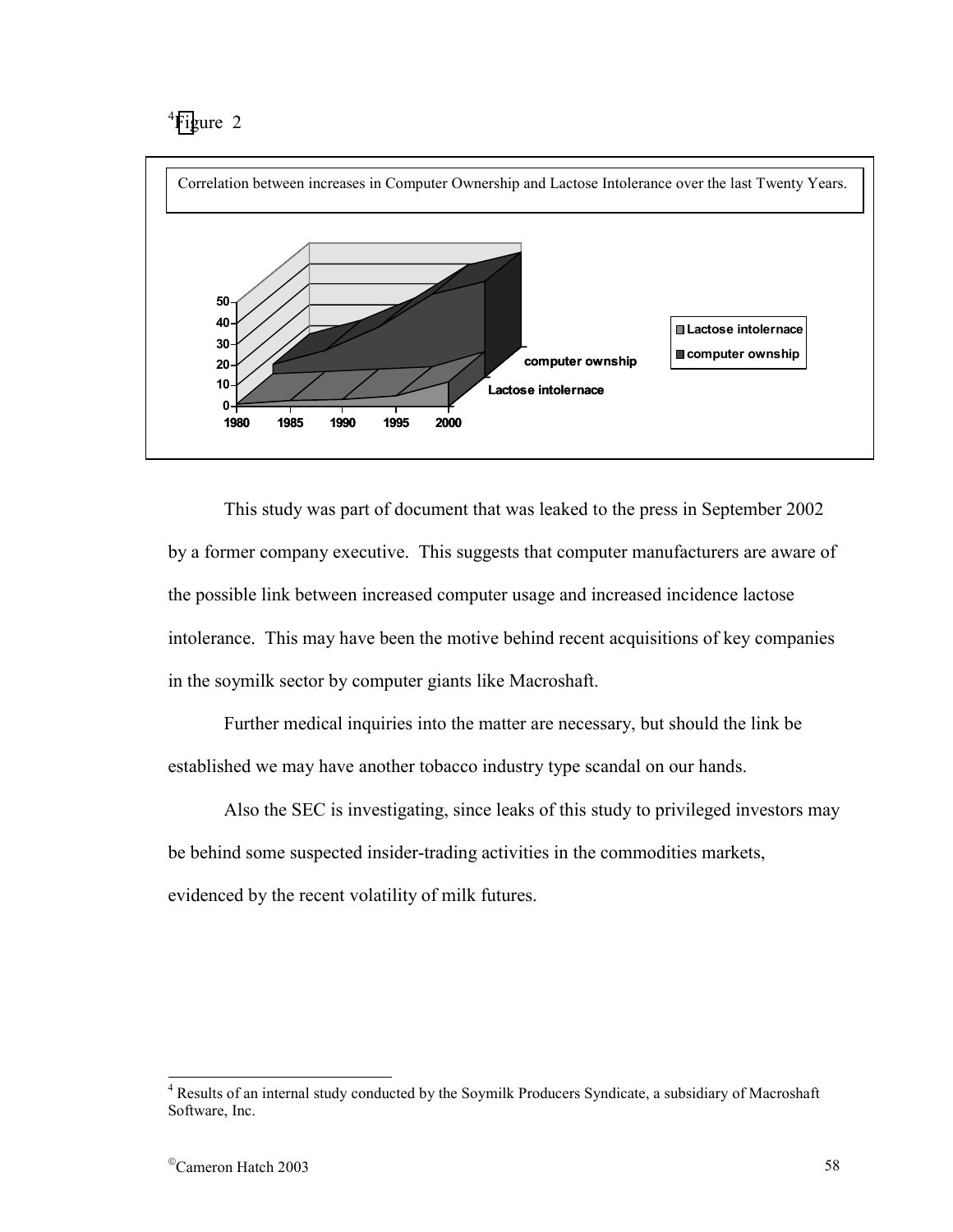| 1984 | 1988 | 1992 | 1996 | 2000 |
|------|------|------|------|------|
| 88   | 73   | 65   | 61   | 58   |
|      |      |      |      |      |

Number of Medals won by American Prisoners at the International Convict Olympics.<sup>5</sup>

 Table 2 clearly shows that the number of medals won by American inmates at the International Convict Olympic Games has decline significantly over the last five Olympiads. Figure 3 shows that over this period there has been a sharp increase in the incarceration rate amongst white collar criminals. This factor appears to be important, since the percentage of violent criminals has remained constant. But looking at Figure 4 we see that other factors may also be at play.



 $\overline{a}$ 

<sup>&</sup>lt;sup>5</sup> Source: U.S. Department of Justice-Athletics Department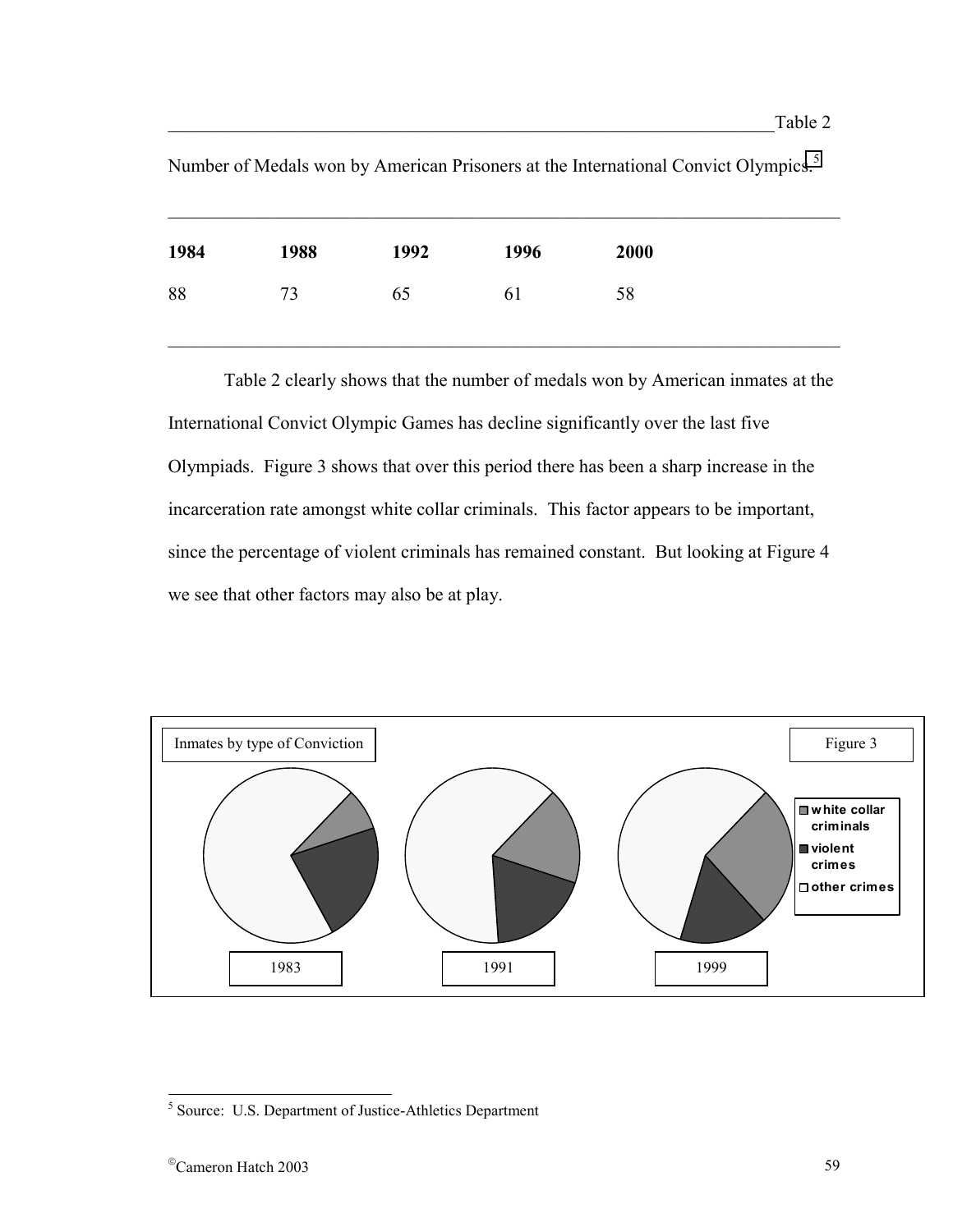

 As Figure 4 makes very clear, some things are going up, while others are going down. Sometimes, there are things staying flat too, but not so much. As we can see, cable TV use in prisons steadily rose during this time period. It seems very plausible to assume that increased TV time leads to time away from physical activities. This could certainly lead to the loss of the one's "competitive edge."

 If we look at trends in the number of white-collar workers as it is overlaid here, we see that the rate of increase in the number of white collar convicts rose steadily. While it very well could be a contributing factor, these increases do not correspond with decreases in the rate of decrease for the number of medals over time.

 That leaves us with our last factor, executions. Looking at the graph, we see that with the ushering in of the Clinton administration in 1992 there is stagnation in the number of executions of inmates per year. This closely coincides with the significant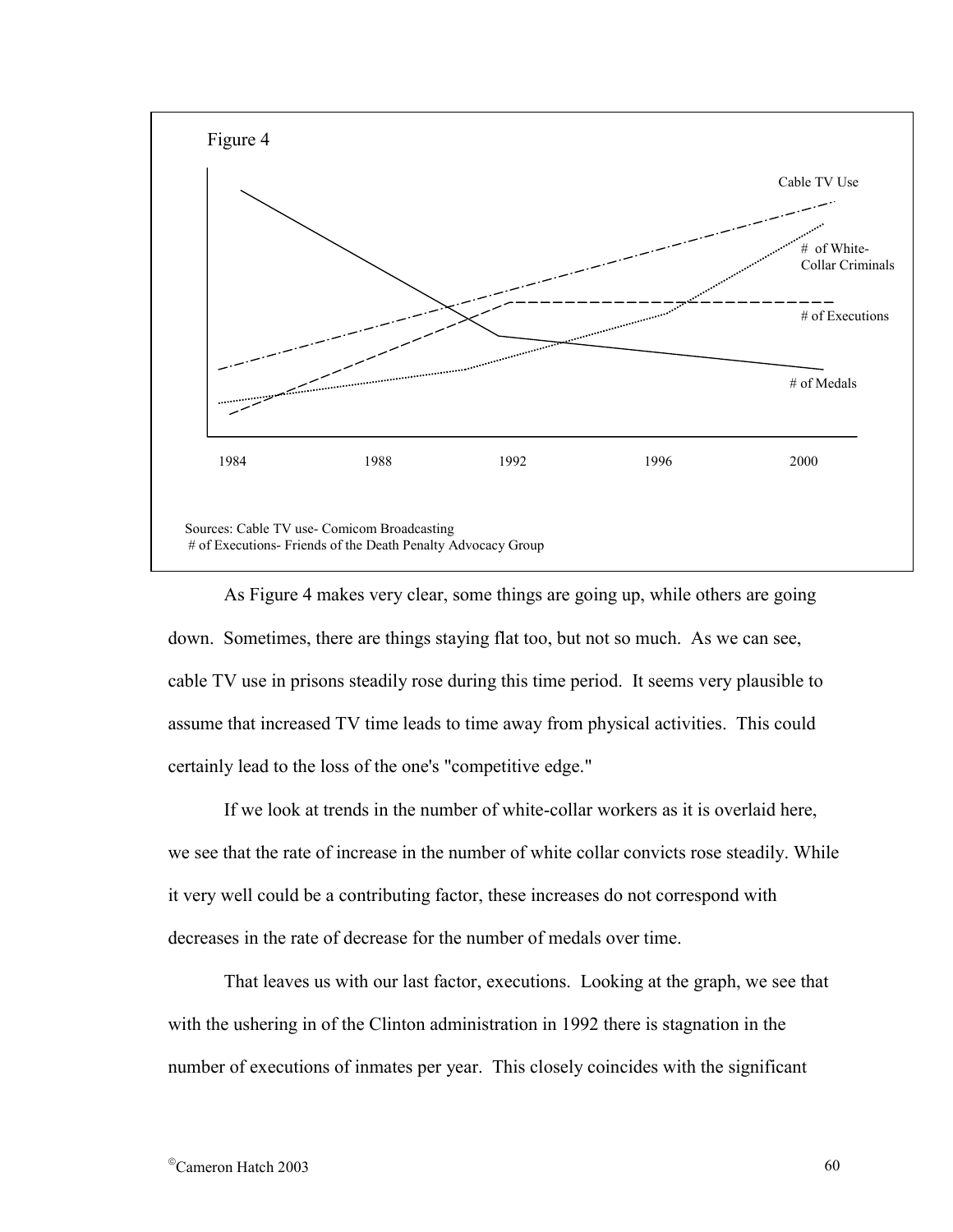slow down in the rate of decrease in the number of medals. This might suggest that the number of executions is a strong influencing factor in the athletic performance of our prisoners. Upon further reflections this should seem intuitive. Since a higher likelihood of execution creates an environment of uncertainty. Uncertainty then comes to represent risk, the risk of being executed. Naturally that thought takes away the motivation to train when it is likely that you are going to be killed. It also increases the level of fear about using IV steroid shots, since many inmate-athletes are afraid of needles due to their association with lethal injection.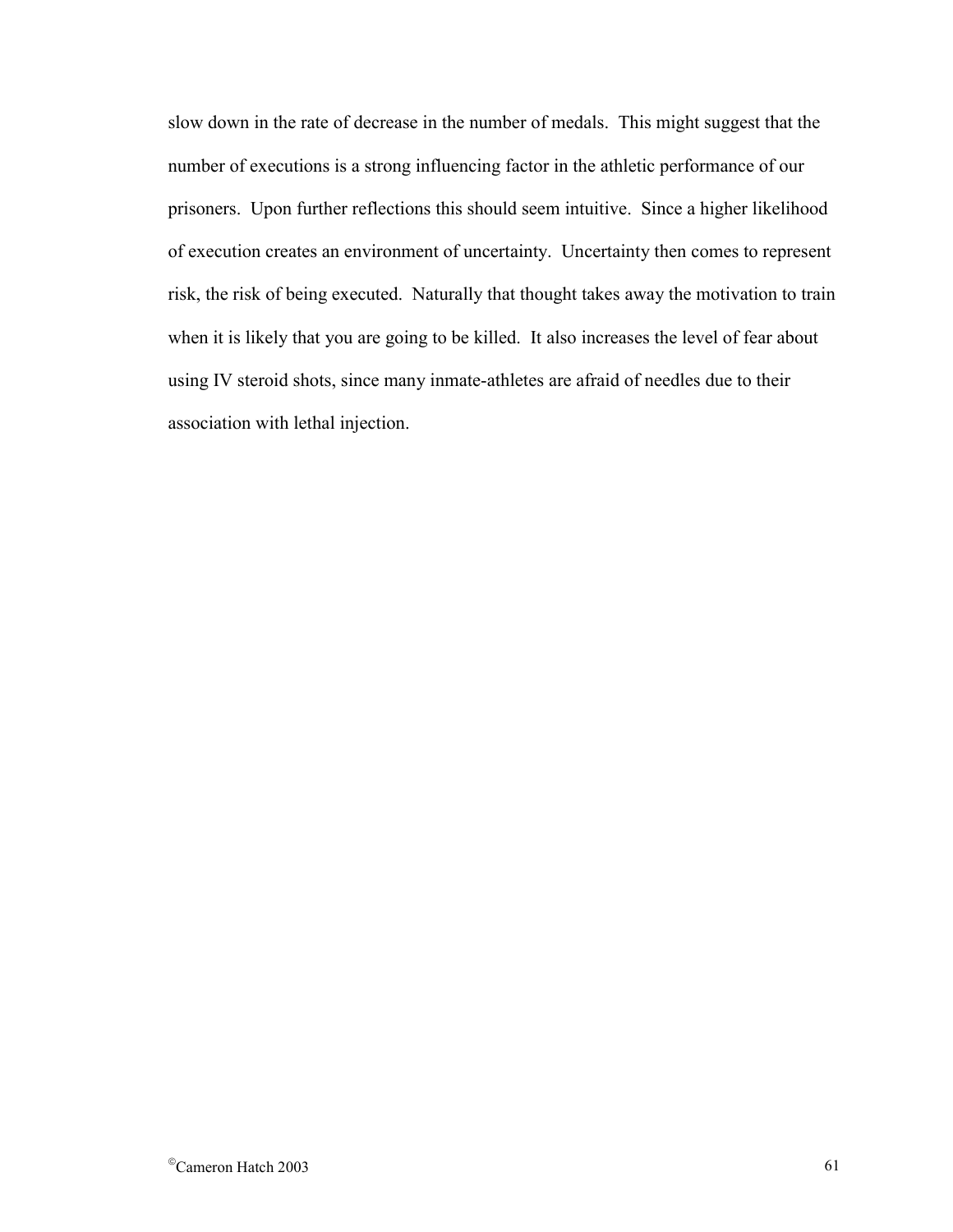## **BIBLIOGRAPHY**

#### **Internet Resources**

Search Engine http://www.google.com/

Inflation Calculator http://www.westegg.com/inflation/

*J. Lo*, "I'm Real" Lyrics http://www.lyrics.ly/lyrics.php/Lopez+Jennifer/J.+Lo/I'm+Real

Movie Credits Information www.amazon.com

**Dictionary** www.dictionary.com

Oxford English Dictionary On-line http://80-dictionary.oed.com.ezp2.harvard.edu/entrance.dtl

## **Movie Allusions**

*Boogie Nights*  Starring Mark Wahlberg directed by Paul Thomas Anderson

*Galaxy Quest*  Starring Sigourney Weaver and Tim Allen directed by Dean Parisot

*Gorillas in the Mist*  Starring Sigourney Weaver directed by Michael Apted

*Kindergarten Cop* Starring Arnold Schwarzenegger directed by Ivan Reitman

*Pretty Woman*  Starring Richard Gere and Julia Roberts directed by Garry Marshall